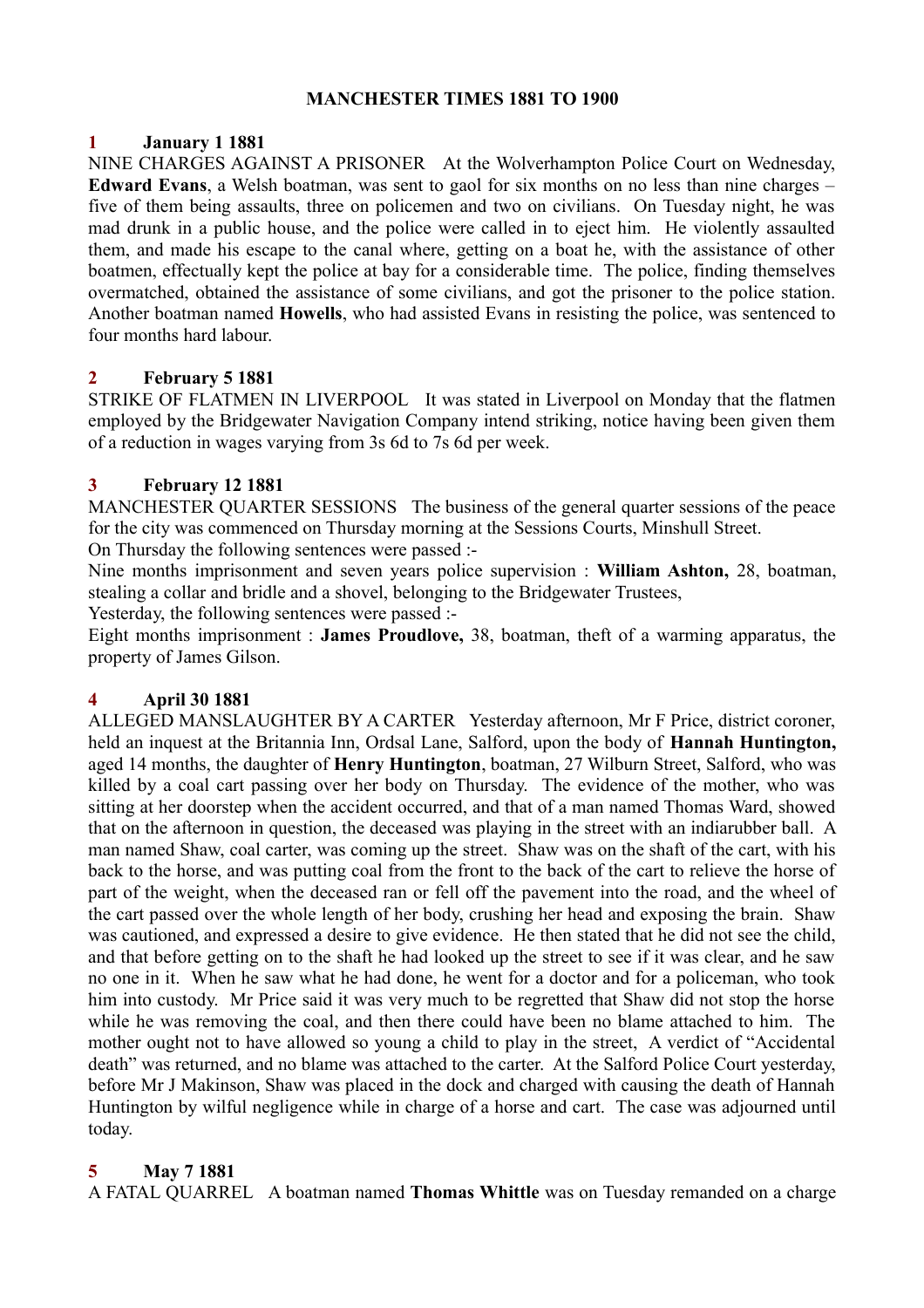of having caused the death of **Thomas Smith**, also a canal boatman, who has died at the Leigh Workhouse from a broken spine. On Saturday night, the two men quarrelled in a public house. They left to fight, and Smith fell or was thrown over a wall, death ensuing on Monday morning.

## **6 June 18 1881**

MANCHESTER POLICE NEWS At the Manchester County Police Court on Thursday, **William Robinson alias Pendleton** and **John Carroll**, boatmen, were charged with having stolen about 100 lb weight of lead, the property of Messrs Hardman and Co, chemical manufacturers, Newton Heath. The lead was seen in the yard of Messrs Hardman's premises on Tuesday, and was subsequently missed and found in the cabin of a boat moored in the canal a short distance away, and of which the prisoners were in charge. The police were communicated with, and on a search being made, other portions of the lead were found in the canal. The prisoners, who said they knew nothing about the lead, were committed for trial at the sessions.

## **7 July 16 1881**

MANCHESTER POLICE NEWS At the Manchester County Police Court on Tuesday, before Sir John Iles Mantell and Mr Thomas Dickins, **John Eden**, boatman, Cadishead, was committed for trial at the assizes for having unlawfully wounded his wife **Elizabeth** by striking her on the head with a poker. Mr Hamilton, barrister, appeared for the prisoner. The prosecutrix stated that her husband came home on Monday afternoon under the influence of intoxicants, and in answer to a question put by her, he said he did not want any tea. He then took off his jersey, rolled up his sleeves, took a child a few weeks old from her arms and threw it into a cradle. He got possession of a poker, and struck her with it about the arms and head, inflicting several serious wounds. She became insensible in consequence of his ill usage. Her injuries were subsequently attended to by a surgeon. When apprehended, the prisoner said he was drunk when he committed the assault, and he did not know what he was doing.

# **8 July 23 1881**

MYSTERIOUS DROWNING CASE AT NEWTON HEATH At the Manchester County Police Court on Monday, before Sir John Iles Mantell and Mr T Dickins, Thomas Green, aged 17 years, living at 9 Saville Street, Newton Heath, was charged with having caused the death of Annie Doolan by pushing her into the Rochdale Canal at Newton Heath. Mr Superintendent Bent, in opening the case, said that about ten o'clock on Sunday night, the young woman was seen walking along Grimshaw Lane, Newton Heath, the accused being by her side. He was observed to have one arm around her waist. The next that was seen of her was shortly afterwards, when a boatman found her drowned in the canal. The young man stated that she told him that she would have a bathe, that she went some distance from him, and that he afterwards saw her floating in the water. She was undressed. Soon afterwards, Green saw a boatman approaching, and he called to him saying that there was a woman bathing a short distance away. The boatman went to where she was, and cried out, "Yes ; she's bathing ; she's dead, with her head under the water". There was no mark of violence on the body. Her clothing was hanging on a rail by the side of the canal, and in her dress pocket was found a bottle containing a brown liquid, but what the nature of it was, was not known at present. The young woman was said to have left the house where she resided at ten o'clock, and to have been then in good spirits. In answer to Sir John Mantell, Mr Bent stated that the accused gave information of the occurrence to the boatman, and was taken into custody as he was going in the direction of home. His brother, it seemed, had married the sister of the deceased. Daniel Fletcher, residing at 117 Mill Street, Bradford-cum-Beswick, stated that he saw the young woman and Green walking along Grimshaw Lane, he having his arm around her waist. He did not see them speak to each other. He also saw that as they passed down the slope leading from the bridge to the canal side, she went first and he followed. Witness stood on the bridge until they had got some thirty yards away along the bank of the canal. In reply to the Bench, witness said that a quarter of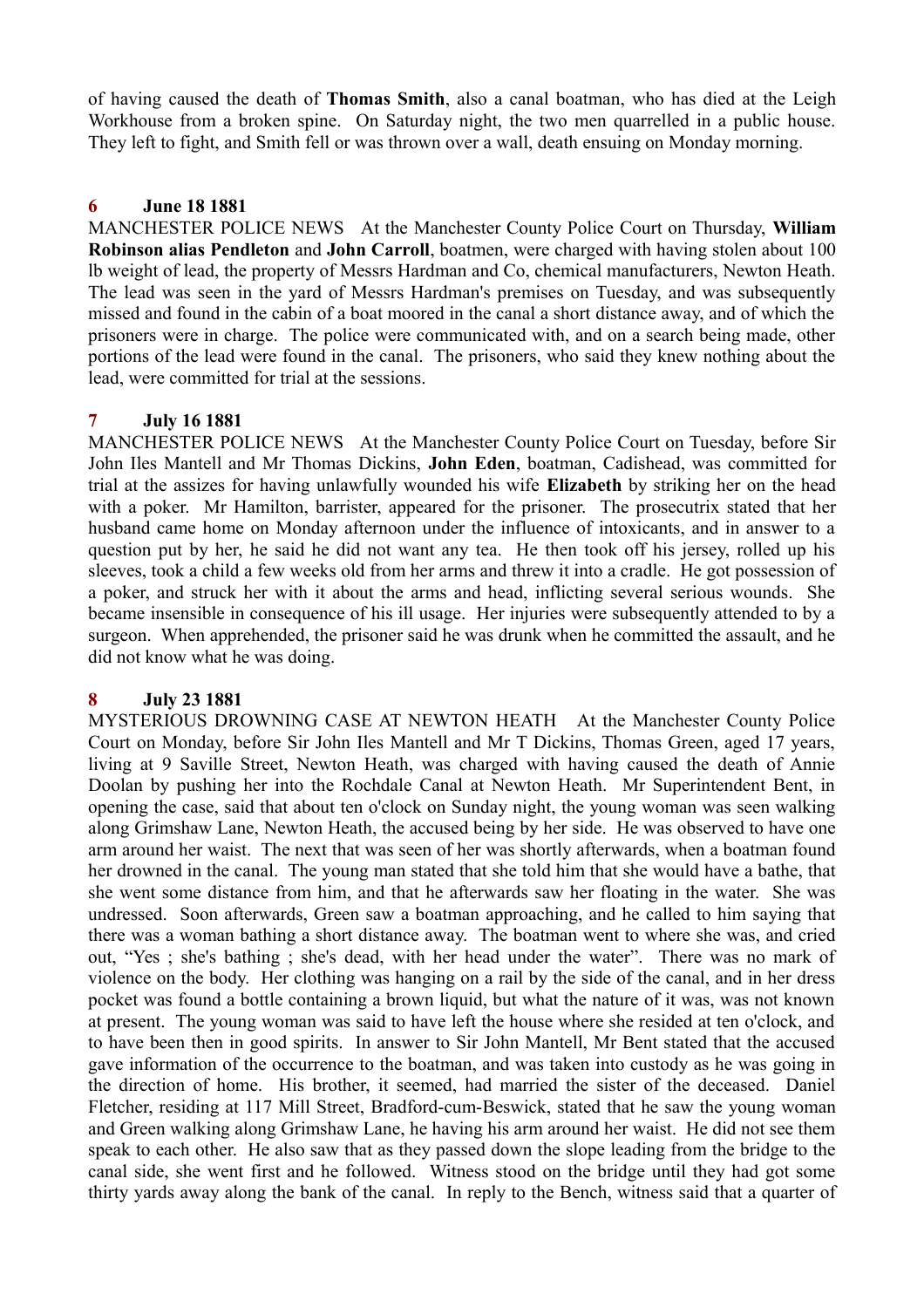an hour subsequently, he met some women running for a constable, saying that some person had been drowned. He had heard no screaming. He saw the woman's clothing hanging on a rail on the canal bank. The clothes, which were not torn, seemed to have been hung on the rail with care. The hearing of the case was then adjourned till Wednesday. Green, as he was about to leave the dock, said that when they got to the canal side she told him to stand aside, as she was going to bathe. He pressed her not to go into the water.

On Tuesday, Mr Frederick Price, district coroner, yesterday held an inquest at the Royal Oak Inn, Miles Platting, touching the death of Annie Doolan. Thomas Green, the youth who on Monday was charged, at the Manchester County Police Court, with having caused the death of the deceased, was present during the inquiry. Patrick Doolan, bricklayer, 7 Hague Street, said he was the father of the deceased. She and Green were not "keeping company" but they were very friendly, and she treated Green as a boy. On Sunday night, Green called at her house with a message, and afterwards he and the deceased went out together. Witness never saw her alive afterwards. The deceased had been out all the previous night, and she had told witness that she and two other girls had had a bathe in the canal. She sometimes took more drink than was good for her, but witness did not see her take any on Sunday, except a little beer. Witness had been told that that part of the canal in which the body was found was very filthy, and he thought the filth might have overpowered her. Nothing had occurred at home to cause the deceased to drown herself. Mr Shaw, surgeon, deposed to having made a *post mortem* examination of the body. The cause of death was drowning. There was no trace of drink in the stomach. The bottle which was found in the deceased's pocket contained a quantity of whisky. **Edward Postles**, one of the boatmen who took the body out of the water, stated that as he was going along the canal bank he saw Green, and heard him call, apparently to someone in the water, "Come out ; there's someone coming". Witness asked what was the matter, and Green told him that a girl was in the water having a bathe, and would not come out. Witness then saw the body floating in the water face downwards. He waited until a policeman came, and then got the body out. In reply to a question by the Coroner as to why he did not get the body out at once, witness said he had been told not to take bodies out until the police came. Mr Price said this was a mistaken notion ; bodies should be taken out as quickly as possible, as if they had been in the water only a few minutes, life might be restored under proper treatment. Thomas Green said he and the deceased were walking along the canal bank on Sunday night, when the deceased said she and two other girls had had a bathe on the previous night, and she would have another that night. Witness tried to dissuade her, but she would go into the water, and she asked him to wait on the bank for her. Witness went some distance off. He heard her splash into the water. Subsequently, a boatman came up who, when his attention was directed to the woman, said she was dead. In answer to the jury, witness said that the deceased, so far as he could see, was quite sober. She told witness she could swim well, and as he could not swim, he had no idea that the woman was drowning until he was told so by the boatman. In answer to the Coroner, witness said he did not push the woman into the canal. The Coroner said the jury, after this evidence, could not have a moment's hesitation in coming to the conclusion that the deceased had been accidentally drowned while bathing. The young man Green had given his evidence very clearly, and he (the Coroner) could not help thinking that it was a little hasty on the part of Mr Hogg to give him into custody. He ought first to have inquired into the whole of the circumstances. The jury returned a verdict of "Accidental death". At the County Police Court on Wednesday, before Sir J Iles Mantell, Mr Superintendent Bent requested that the youth named Thomas Green might be discharged from custody. He stated that there was not the slightest evidence against the prisoner, and there was no reason to believe that he had anything to do with the death of the deceased woman. The coroner's inquest had been held, and a verdict of "Accidental death" returned. The prisoner was then discharged.

#### **9 August 20 1881**

THE KILDWICK MYSTERY The adjourned inquest in reference to the death of George Todd, a mill hand of Farnhill, near Kildwick, was resumed on Wednesday, at Bradford, and again adjourned until Monday week, in order to give the police time to pursue their inquiries. The deceased left his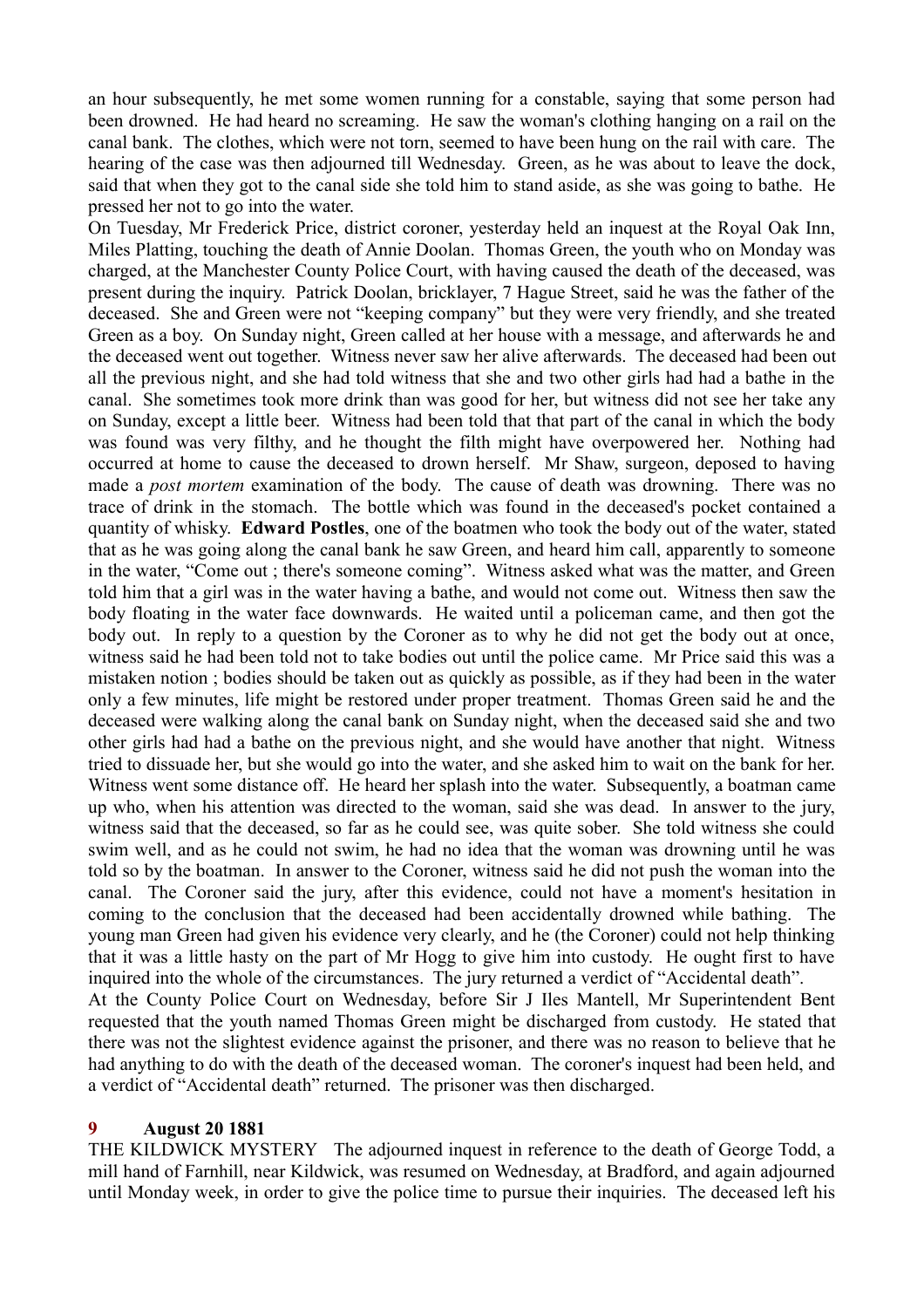father's house on Sunday week to go to Skipton, and early on the Tuesday morning was found in a dying state on the Midland Railway near Kildwick. The deceased was seen by **Alfred Simpkin**, a boatman, at Skipton on Monday week. He was with two young women, and went with them to two or three public houses, at each of which he paid for a pint of beer. At the last house, the Cork and Bottle Inn, he told witness that he had 4d and a sovereign, but he did not want to "break into the sovereign" because he might spend it. He said that the 4d was for his railway fare. Witness advised him not to change the sovereign. The witness and deceased walked together towards the Cork and Bottle Inn. The deceased went in and left the witness at the door. Witness went in about five minutes later, but the deceased had then left by the back door, having apparently slipped witness. This would be about eight o'clock. There was no trace of the deceased afterwards till he was found next morning on the railway near Kildwick. The object of the adjournment of the inquest is, if possible, to obtain more information on this point.

# **10 December 17 1881**

ALLEGED MANSLAUGHTER AT BURNLEY At Burnley yesterday, Richard Heap, 20 years of age, was charged with killing his father, **Kemp Heap**, a boatman 53 years of age. On Saturday, the prisoner fetched his father home from a beerhouse in Gannow Lane, and kicked him on the way. On arriving at the house, he kicked him in the chest and broke his ribs, which caused his death, The prisoner was committed for trial for manslaughter.

## **11 December 24 1881**

FATAL ACCIDENTS AT PRESTON On Tuesday, Mr Gilbertson, coroner, held inquests in three cases of fatal accident. The first was one in which John Sidgreaves, calico printer aged 56 years, was found drowned in a mill lodge in Stanley Street. It was supposed that he had walked into the water on the previous night, but had been drinking heavily, and the jury returned a verdict of "Found drowned". The second was held on the body of William Calvert, stonemason, aged 35 years. On the  $6<sup>th</sup>$  inst, the deceased was assisting to unload some heavy stones, when his hand was jammed against the wall and seriously injured. He was advised to have the hand amputated, but delayed the operation until too late to save his life, and he died from blood poisoning on Sunday last. A verdict of "Accidental death" was returned by the jury. An inquest was also held at Tarleton, on the body of **John Ashcroft,** aged 30 years, a boatman on the Leeds and Liverpool Canal. He left Liverpool on Wednesday night last, which was very foggy, to go to Hesketh Bank, and on reaching Lathom, he went to open the locks. After he had opened four, he was missed, and he was found in the canal dead. A verdict of "Accidental death" was returned in this case also.

## **12 February 11 1882**

LIFEBOAT CREW CHARGED WITH COWARDICE During a heavy gale a few days ago, the flat *Heela* of Runcorn, laden with iron ore, ran ashore at Llanddulas, North Wales, and two of the crew, named **James Williams** and **Robert Hughes,** were drowned, the captain alone saving his life by swimming ashore. There is a lifeboat station in the neighbourhood, but although the vessel was seen drifting to the shore in broad daylight, no assistance was rendered by the crew of the lifeboat to the imperilled seamen, and the unfortunate men perished within fifty yards of the land. The Coroner (Dr Evan Pierce), who held the inquest on the bodies, said he wished he had the power to commit the crew of the lifeboat for manslaughter. He characterised them as a very brave "fair weather gang", who went out to practise, as they called it, when the sun shone brightly, but would not come out of their holes when called upon to rescue the lives of their fellow beings in a storm. He considered their conduct unmanly, unworthy, cowardly and careless, and that it was owing to their failing to render assistance that the lives of the two unfortunate men had been sacrificed. The jury returned a verdict of "Accidentally drowned".

The secretary of the Lifeboat Institution telegraphs to us as follows : With reference to the wreck of the smack *Heela*, off Llanddulas, North Wales, on Sunday afternoon the 20<sup>th</sup> ult, it should be mentioned that, as shown by the sworn evidence of the captain, the vessel was upwards of fifty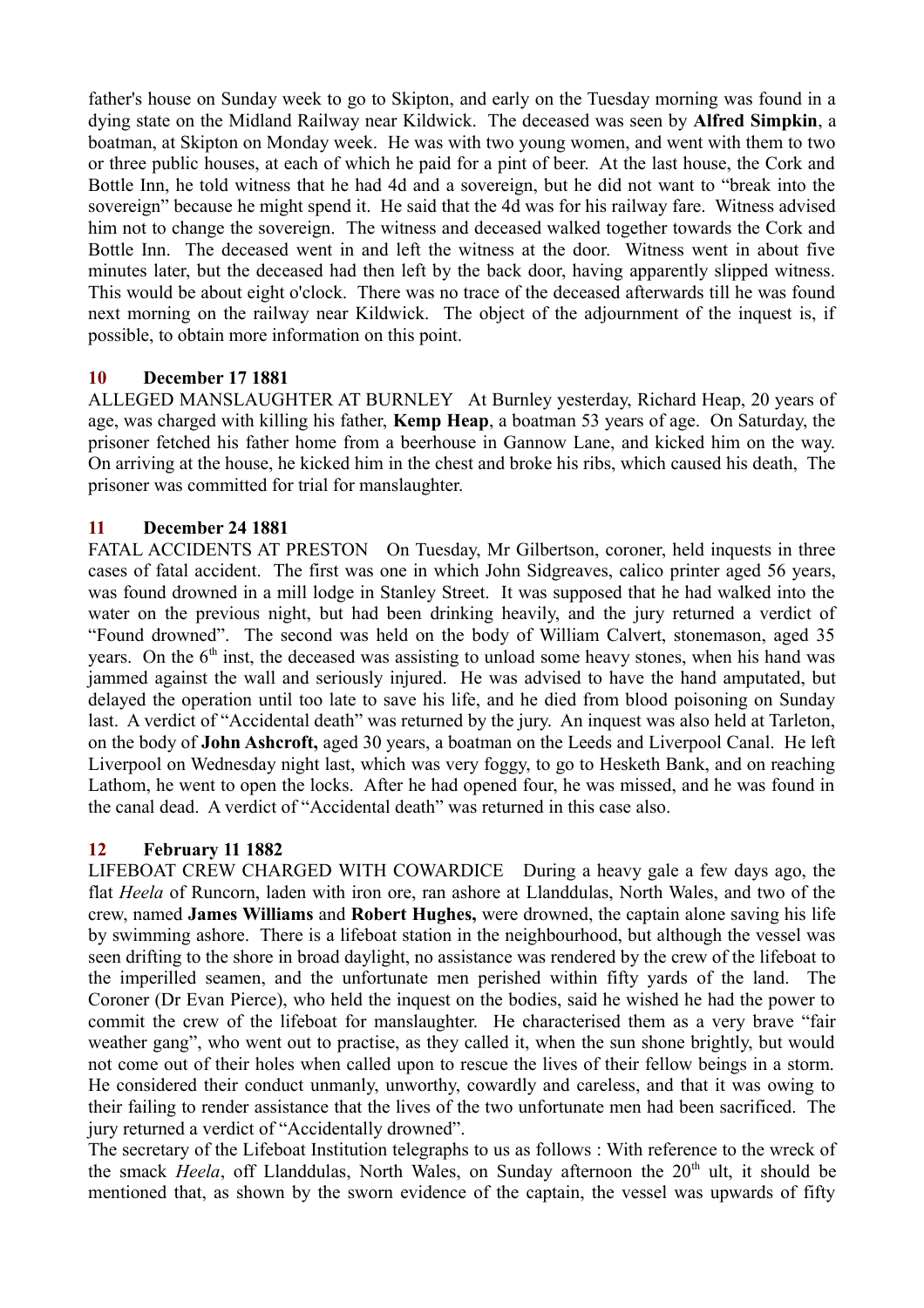years old, that the wreck took place during a blinding snowstorm, and that no signal of distress whatsoever was shown by those on board the wreck. It should also be stated that the crew of the lifeboat are labouring men, working at the neighbouring slate quarries, no boatmen or fishermen being available in the locality. However, a full enquiry is now being made by the district inspector of the National Lifeboat Institution into all the circumstances of the case, but in the meantime, the facts above mentioned should not be overlooked.

# **13 April 15 1882**

MANCHESTER CITY SESSIONS The general quarter sessions of the peace for the city of Manchester were commenced on Wednesday at the Sessions Court, Minshull Street. The following sentences were passed :-

Acquittals : **Walter Barker,** boatman, theft.

# **14 April 15 1882**

MANCHESTER POLICE NEWS At the Manchester City Police Court on Tuesday, **Thomas Wynne**, boatman, was summoned for working a horse whilst it was in an unfit state. It appeared that on the  $10<sup>th</sup>$  inst, a policeman observed a horse which was in the defendant's charge, drawing two boats on the canal at Winton. The animal was at the time suffering from sores on its back and sides, and was generally in an emaciated condition. The defendant was fined £3 and costs, Sir John Mantell remarking that the case was one of great cruelty, and that he wished he had the power to order the prisoner a dozen lashes with the cat.

# **15 June 3 1882**

THROWING A GAMEKEEPER INTO A CANAL At Middlewich Police Court on Thursday, three canal boatmen – **John Bowed, John Palin** and **Arthur Palin** – were charged with assaulting James Higgins, a gamekeeper. Higgins and some others were playing cricket on the green in front of Lawton Hall on Whit Monday, and observed the three prisoners picking rhododendrons in the garden. On being pursued, they ran off in the direction of the canal. Being overtaken near the bank, John Palin turned and struck the keeper on the head with a stone, knocking him down. He got up again, and closed with the defendant. Arthur Palin cried out to his brother to throw him into the canal, and Palin did so, but fell in also himself. The keeper managed to get out, but the effect of the severe blow on his head and the unexpected immersion rendered him half senseless. One of the defendants threatened to throw him in again, but he eluded him. The charge against Bowed was dismissed, but each of the Palins was fined 40s and costs.

# **16 June 17 1882**

MANCHESTER CITY SESSIONS The quarterly sessions of the peace for the city of Manchester were opened at the Sessions Court, Minshull Street, on Thursday. The following cases were dealt with yesterday :-

Eight months imprisonment : **John Underhill,** 23, boatman, stealing from the person.

# **17 June 17 1882**

MANCHESTER POLICE NEWS At the Salford Police Court on Saturday, before Mr J Makinson (stipendiary), **William Gough** (14) and **Thomas Gough** (10), children of a boatman on the Manchester, Bury and Bolton Canal, were charged on remand with wilfully and maliciously throwing stones and pieces of wood on the rails of the Lancashire and Yorkshire Railway with intent to endanger the safety of persons travelling thereon, and to upset, injure and destroy the engines and carriages of the company. Mr Hockin, who prosecuted on behalf of the company, said he would judge, from the ages of the prisoners, that they did not know the serious nature of the act they had committed and, therefore, he proposed to proceed against them under the section which gave the Stipendiary power to deal with them summarily. The prisoners, it appeared, obtained a number of very large stones and pieces of timber, some of the latter being several feet long and two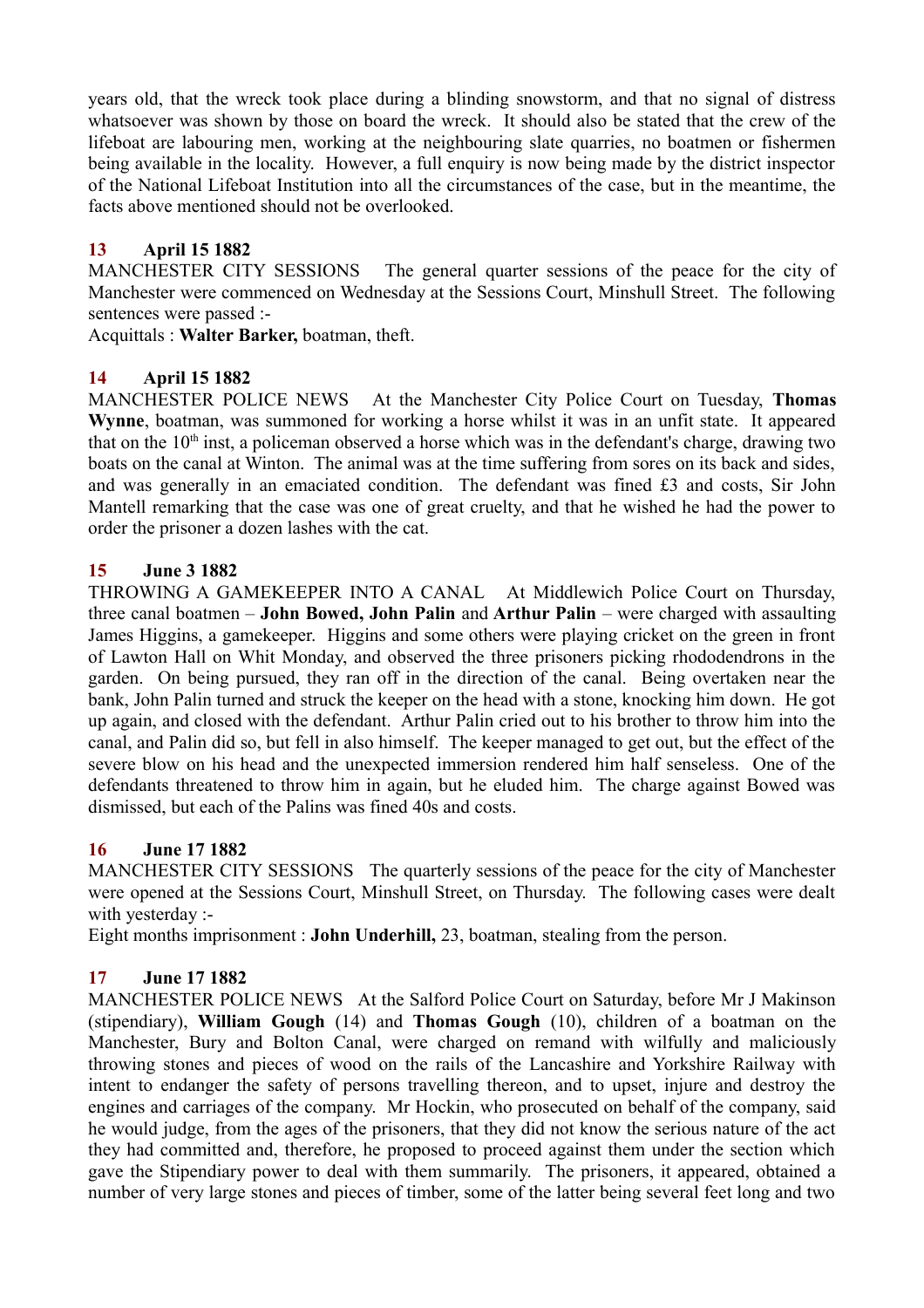or three inches thick, and rolled them down the railway embankment near Windsor Bridge. The offence was committed on Monday evening at about half past nine o'clock, when trains were passing in quick succession, and had the obstruction not been speedily removed, a serious accident would undoubtedly have happened. The obstruction was first discovered by Henry Bradburn, the pointsman in the engine shed at Windsor Bridge, who found that something was interfering with the working of his signals. Evidence was then given showing that the prisoners were seen leaning over the embankment wall near to the spot where the obstruction was found. When apprehended, the prisoners admitted the offence, and said that another boy had helped them. William was ordered to receive eight and Thomas four strokes with a birch rod.

## **18 July 1 1882**

YESTERDAY'S POLICE NEWS At the Manchester County Police Court yesterday, **Thomas Cox,** boatman of 102 Derwent Street, Salford, was charged with attempting to drown his daughter, six years of age. It was shown that on the previous day, the prisoner was observed by two men abusing his wife at the river side. The child was then standing a short distance away, crying. The prisoner suddenly picked up the child and threw it into the river. Some men who saw the prisoner do this ran towards the spot, but before they could come up, the prisoner jumped into the water and got the child out. The prisoner now pleaded that the affair was quite an accident ; the child was no worse. Sir John Mantell remanded the prisoner for a week.

## **19 July 8 1882**

YESTERDAY'S POLICE NEWS At the Manchester County Police Court yesterday, **Thomas Cox,** boatman, was charged on remand with the attempted murder of his daughter, six years of age. It appeared that on the 29<sup>th</sup> ult, about half past four, the prisoner was on his boat on the river Irwell with his wife and child. He quarrelled with his wife and struck her. The child screamed, and the prisoner, leaving his wife, then took the child in his arms and threw it into the water. Two men who were in a field near ran up to the rescue, but before they could get to the water, the prisoner jumped in and drew out the child. For the prisoner, evidence was now adduced to the effect that the child was knocked into the water by the tiller swinging round, and that the prisoner jumped into the water directly the child fell in, and drew it out. The prisoner was committed for trial at the assizes.

## **20 July 15 1882**

MANCHESTER POLICE NEWS At the Salford Police Court on Saturday, **William Fisher,** boatman with no settled residence, was charged on remand with stealing a number of articles of furniture of the value of £4, the property of John Apsley, Joseph Street, Pendleton. The case for the prosecution was that a few months ago the prisoner, his wife, and the prosecutor lived together in Oldham. About nine weeks ago, the prosecutor left Oldham and went to live in Pendleton, taking with him the prisoner's wife, who acted as his housekeeper. The prisoner found out the new place of residence, and on June 30th proceeded thither, and during the temporary absence of the prosecutor and the woman, effected an entrance to the house, and carted away portions of the furniture, some of which he sold. The defence was that the furniture was the property of his wife. The prisoner was committed for trial at the sessions.

#### **21 July 22 1882 Manchester Summer Assizes**

CHARGE OF ATTEMPTED MURDER **Thomas Cox**, 26, boatman, was indicted for having, at Barton-upon-Irwell on the 29<sup>th</sup> June last, attempted to drown **Alice Ann Cox,** his daughter, with intent to murder her. Mr McKeand prosecuted, and the prisoner was defended by Mr Foard. The case for the prosecution was that on the day in question the prisoner, who was master of a barge, was seen when at Barton to be beating his wife. The child cried out, and thereupon the prisoner left his wife and, seizing the little girl, threw her into the river. Two men ran up to the waterside and said they would give the prisoner into custody, whereupon he jumped into the river and brought out the child. His Lordship was surprised that the prisoner was not indicted for a lesser offence, and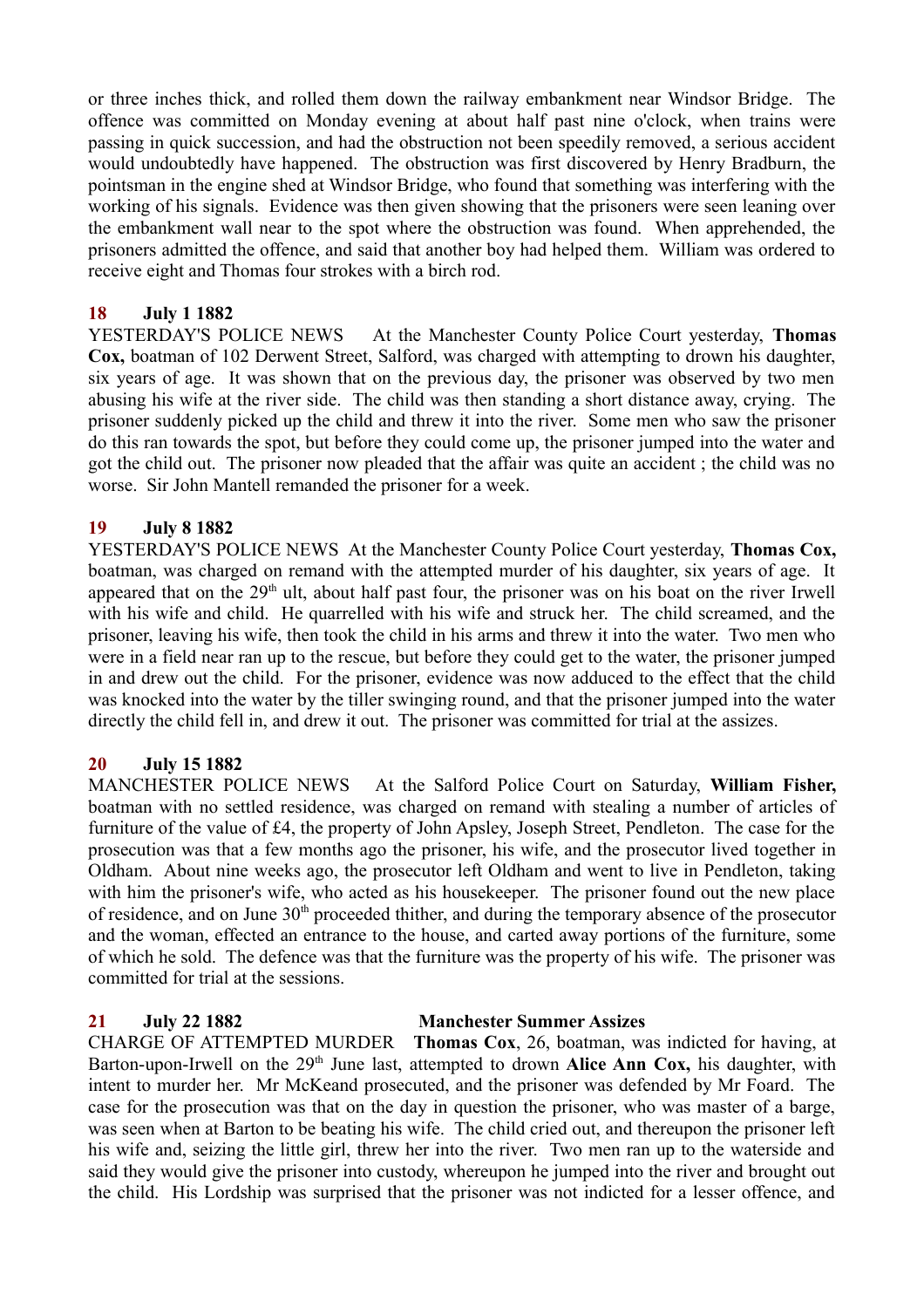directed the jury to acquit him of the offence with which he was charged. The prisoner was accordingly acquitted.

# **22 August 26 1882**

MANCHESTER POLICE NEWS At the Salford Police Court on Monday, Susan Garner, married woman, described as having no settled residence, was charged with attempting to commit suicide by jumping into the Irwell on the  $17<sup>th</sup>$  instant. The case for the prosecution showed that on the afternoon of Thursday last, **Richard Addy**, a boatman, nephew to **Mark Addy,** heard a scream, and on running down to the river side, near to Everard Street, he saw the prisoner floating in the water. He jumped in, and with assistance rescued her and took her to Mark Addy's house, where she was seen by Police-constable Thom, who removed her to the Salford Royal Hospital, where she remained until Saturday. When first charged by the policeman, the prisoner said, "I jumped in, and I'll do it again if I get a chance", but she now stated that she was seized with a fit and fell in. She was committed for trial at the quarter sessions.

# **23 August 26 1882**

FATAL ACCIDENTS AT BARNSLEY The Barnsley police authorities yesterday received reports relating to three shocking fatalities occurring on Thursday. Enoch Marsh, four years of age, residing at Penistone, set himself on fire by playing with matches in a bedroom, and died from the injuries received ; **Timothy Haigh,** eight years, son of a boatman of Goole, during play fell into the canal at Carlton and was drowned ; and Henrietta Trow of Wombwell died from the effects of being scalded by a pan of water falling from the fire.

# **24 September 2 1882**

THE MYSTERIOUS AFFAIR AT LEICESTER On Saturday, the Leicester police made great efforts to clear up the mystery at Leicester Abbey, but without success. At an early hour that morning, the water was run off the canal, and a minute search was conducted for several hours by a large party, but no body was found. The bottom of the canal, however, is very muddy, and the circumstances were of such an extraordinary character that the chief constable determined to detain the man until a further search could be made. The greatest excitement prevails in the neighbourhood.

What is believed to be an important discovery in connection with the mysterious finding of a blood stained hammer and marks of a struggle on the canal bank has caused great excitement in Leicester. A boatman named **George Griffin** reported to the police that he had seen a body, believed to be that of a female, with a handkerchief over the head, in the canal. His statement is fully confirmed by the men in the two succeeding boats. Dragging operations till late on Thursday failed to recover the body. The water will be drawn off to admit of a thorough search.

# **25 September 9 1882**

MANCHESTER POLICE NEWS **James Igo,** boatman, was charged at the Salford Police Court with stealing an overcoat of the value of 30s, the property of William Hayton of 17 Hanover Street, Salford. The prisoner, it appeared, was on Saturday evening sitting behind the prosecutor in the Prince of Wales Theatre, Salford. The coat was placed upon the seat in front of the prisoner, who during the performance, stole it and took it home. The prisoner was sentenced to one months imprisonment with hard labour, and his wife, who was charged with receiving the coat knowing it to have been stolen, was discharged.

# **26 September 16 1882**

THE BOATMEN'S BETHEL, KNOTT MILL The twenty third anniversary of the Sunday School in connection with the mission carried on in this city, under the superintendence of the Rev James Shipman, for the boatmen and their families, took place on Sunday, when sermons were preached by the Rev W Gelley, the Rev W J Woods BA, and Mr R Hankinson of Pendleton. There are about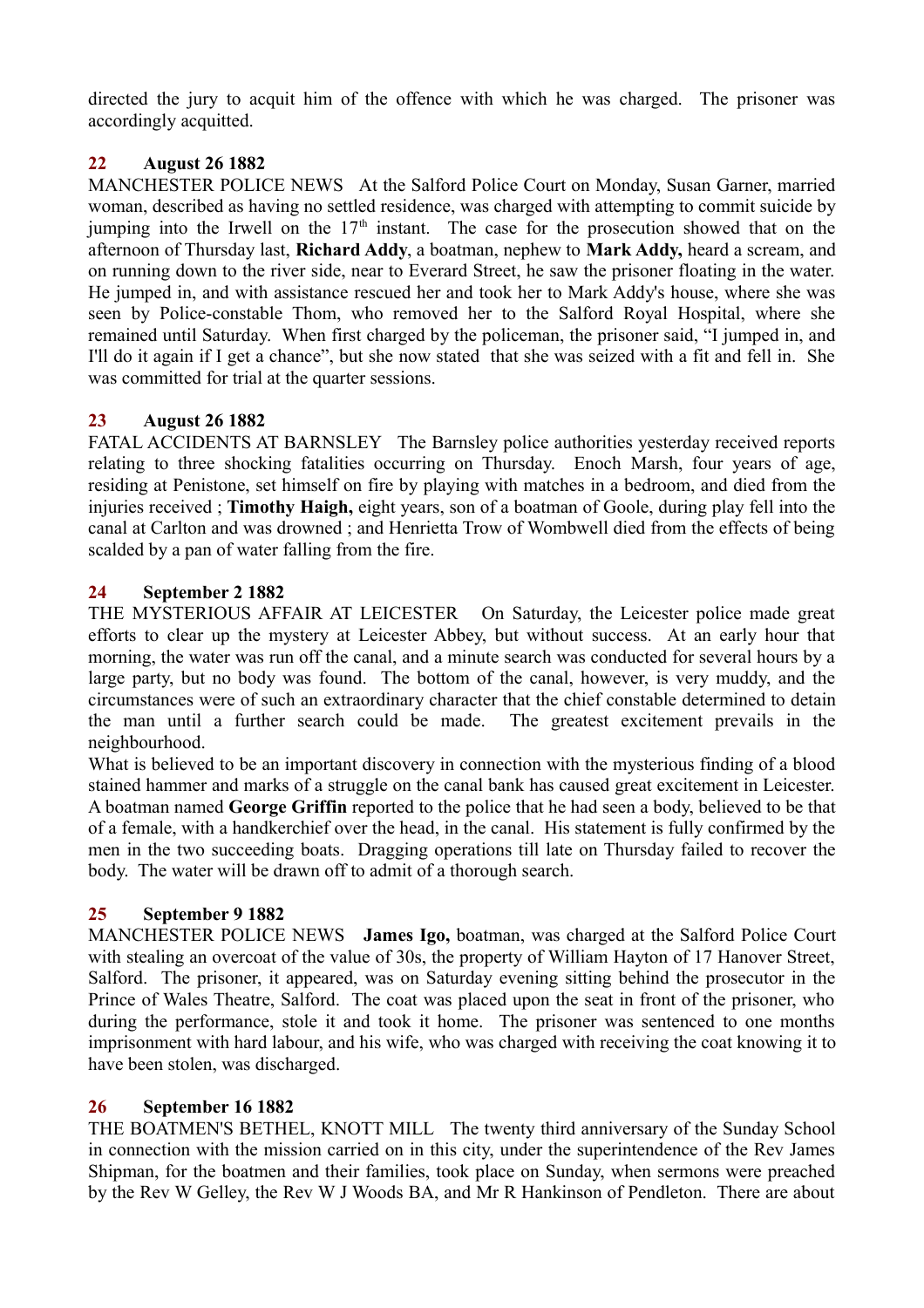150 children attending the school. The collections amounted to £10 13s 9d.

# **27 September 16 1882**

DEATH OF A CENTENARIAN The death is announced, at the advanced age of 100, of **Mrs Mary Ashley** of 15 Fisher Row, St Thomas's, Oxford, who expired on the 4<sup>th</sup> inst. Mrs Ashley, who enjoyed very good health almost up to the time of her death, was the widow of **Thomas Ashley**, a boatman who died a few days since at a very advanced age. The remarkable age of the deceased has been verified by the registrar of births, deaths and marriages.

# **28 September 23 1882**

MANCHESTER POLICE NEWS At the Manchester County Police Court on Thursday, three boatmen named **William Shaw, James Oxley** and **James Cross** were summoned before Sir John Mantell to answer a charge of throwing nightsoil into the Bridgewater Canal at Old Trafford. Mr Prest, barrister, supported the information. On August  $31<sup>st</sup>$ , the defendants were in charge of a boat loaded with nightsoil and, while the boat was being taken along the canal, Oxley threw a large quantity of nightsoil into the water. Evidence was given that the defendants were acting in concert, and a fine of 15s was imposed upon each of them.

# **29 November 11 1882**

THE FLOODS AT CHESTER The residents of the houses alongside the river Dee have been driven to take refuge in the upstairs apartments. A family at (?Shocklack?) were beset by the waters, which dashed so violently against the house that they signalled to some boatmen to bring them off. An old man named **Parker** gallantly put out with his boat, but he had only proceeded a short distance when it was completely engulfed, and he was drowned.

# **30 December 9 1882**

THEFT FROM THE SHROPSHIRE UNION RAILWAY COMPANY At the Chester County Police Court on Saturday, **Robert Evans**, boatman of Bootle, employed by the Shropshire Union Railway Company, was charged with stealing sixty one feet of spruce planks, the property of the company. The timber was stolen from the company's wharf at Ellesmere Port, and was brought by the prisoner to Chester and sold to a Mr Harrison. The prisoner pleaded guilty to the charge. The Chairman (the Rev R Richardson) asked if the boatman had timber of their own to dispose of, and on being informed by the detective of the company that they had not, said it was a very serious case. People buying from these men must know that they were buying stolen property. If the company could prove that these men never had timber to sell, he thought the purchaser ought to be prosecuted. It was high time that temptation to these poor fellows was stopped. A fine of 20s and costs, in all £2 19s 6d, was inflicted, or a months imprisonment.

# **31 December 23 1882**

THE SALFORD HUNDRED HUMANE SOCIETY The annual meeting of the Humane Society for the Hundred of Salford was held on Monday at the Town Hall. The Mayor distributed the medals awarded for saving life, as follows :-

Gold medal : **Richard Bruce**, boatman, 85 Liverpool Road, Manchester.

# **32 January 6 1883**

THE RIVER WEAVER TRUST A somewhat awkward blunder, writes a correspondent, has been discovered in the management of the dues received by the Weaver Trustees. The Act of 1840 empowered the River Weaver Trustees to build three churches at different points on the river for the spiritual benefit of the flatmen and labourers engaged in the salt trade. By the 19<sup>th</sup> section of the Act, the trustees are empowered to provide schools, to be annexed to each church, at a cost of not more than £150 for such schools, wherein instruction shall be given to the children of watermen and labourers on the river Weaver "by the respective ministers or curates in such manner and at such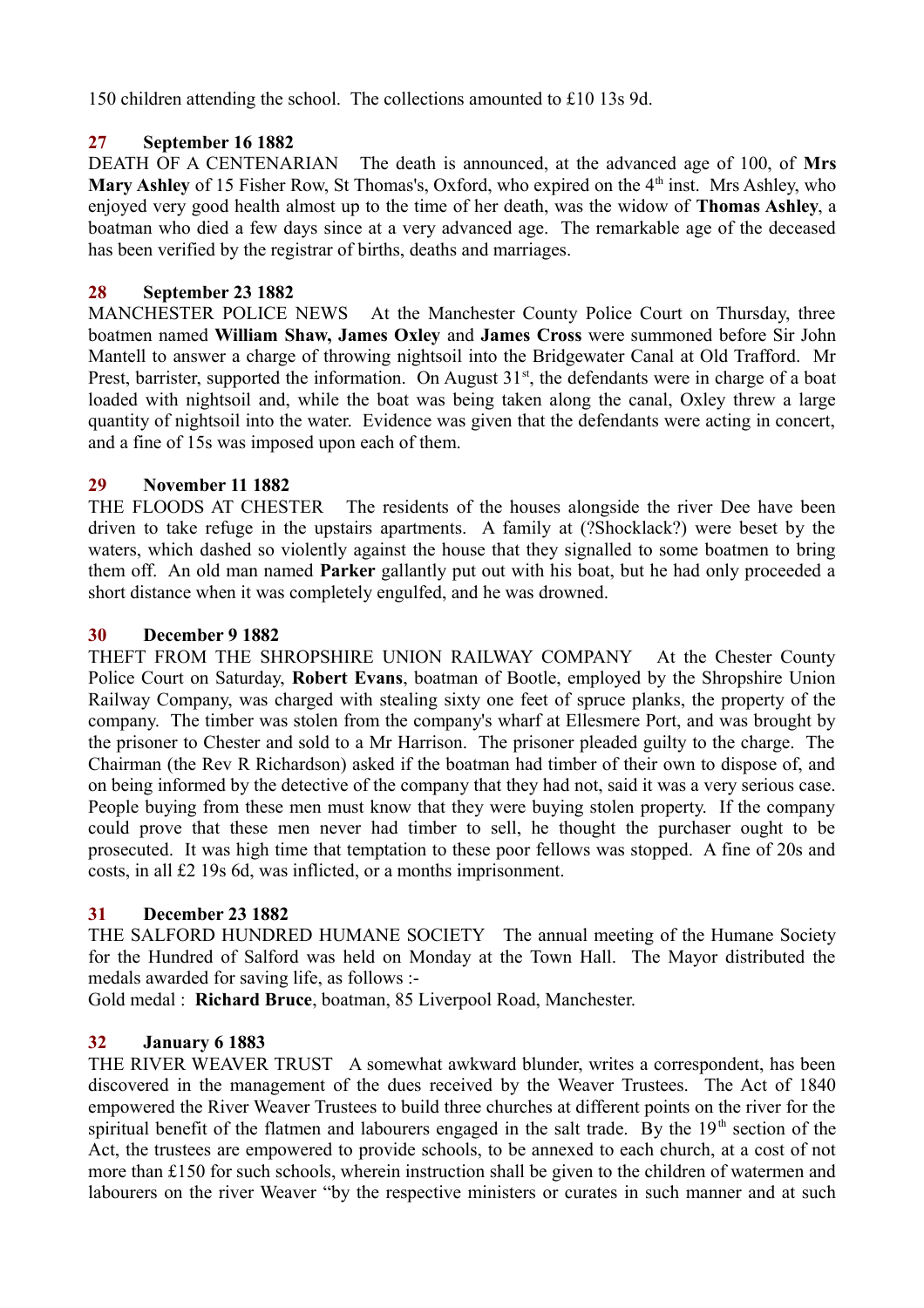times as the Bishop of the diocese shall decree". Instead of confining themselves to the amount stipulated in the Act, the trustees have discovered that for the past twenty years they have been paying £500 per annum – in point of fact that they have spent quite £10,000 of the ratepayers' money, in addition to £1000 spent in building these schools, in supporting Church of England schools. The salaries of the masters and mistresses of the schools have been paid by the trustees, while children have been educated therein whom the Act was not intended to benefit. The matter has on several occasions been forcibly represented to the trustees, and in order to ascertain the actual position of affairs, the trustees referred to their solicitor who, in reply, wrote as follows :-

## Northwich, Cheshire, October 23 1882

Dear sir, Weaver Schools – Previous to the year 1854 the Weaver Trustees, in addition to paying the masters of the Weaver Schools, made an additional donation to four of the national schools in the neighbourhood of the river ; but at the annual meeting in 1854, a resolution was passed that such annual donations should be discontinued after June 1855. At the annual meeting in 1855, on a motion to rescind the resolution of the previous annual meeting, an amendment was moved and carried that, before rescinding such resolution, the opinion of counsel should be taken as to the legality of continuing such donations. A case was accordingly prepared and laid before Mr Cowling and before Sir Frederick Thesiger, both of whom were of opinion that the donations to the four national schools could not be legally continued, and Sir F Thesiger also adds, "Indeed, I am bound to point out to the trustees that they are not authorised to pay the masters of the different schools which were built, it being expressly provided that "instruction is to be given by the respective ministers or curates", whose incomes are fixed at certain maximum and minimum amounts by the 6<sup>th</sup> section". Yours truly,

## J L TRAFFORD

The origin of the payment of the salaries was a resolution passed in 1843, when the trustees ordered that a building should be given up for the purpose of a school for the children of flatmen and haulers on the river, the trustees not having any immediate occasion for the building. On the application of two clergymen, it was ordered that a schoolmaster be provided for the school at a salary of £50, "for the present year". This arrangement was afterwards discontinued, and fixed salaries were paid to both masters and mistresses of all the schools, and in addition to this all other expenses of maintenance and repairs, amounting altogether on the average of the last four years to £452 per annum, with houses for the masters rent free. In Board rates, the trustees contribute to the Winsford, Weaverham and other school boards £159 per annum, making a total payment for educational purposes of £611. It should not be forgotten that those schools are no longer Weaver schools for the use of the children of the flatmen and others employed on the navigation, but have for some years past become public elementary schools, in order to obtain the Government grant and inspection. The income of the trust is about £20,000 ; and after paying all expenses, the balance is handed over to the county for the benefit of the rates. It will, therefore, be seen that for the past 20 years, the trustees have been applying large sums from county funds for the benefit of schools connected with the Church of England.

## **33 March 17 1883**

DEATH FROM BURNS Mr F Price, district coroner, on Monday held an inquest at the Black Horse Inn, Salford, upon the body of **Emma Cousin,** aged five years, daughter of **James Cousin,** canal boatman, 10 Smith's Yard, Hope Street, Salford. The deceased with two younger children was on Friday left in the house for a few minutes, during which time she, in endeavouring to light a piece of paper at the fire, ignited her clothes. She was severely burned all over her body and died shortly afterwards. A verdict of "Accidental death" was returned.

## **34 March 31 1883**

MANCHESTER POLICE NEWS At the Manchester County Police Court, **James Davis,**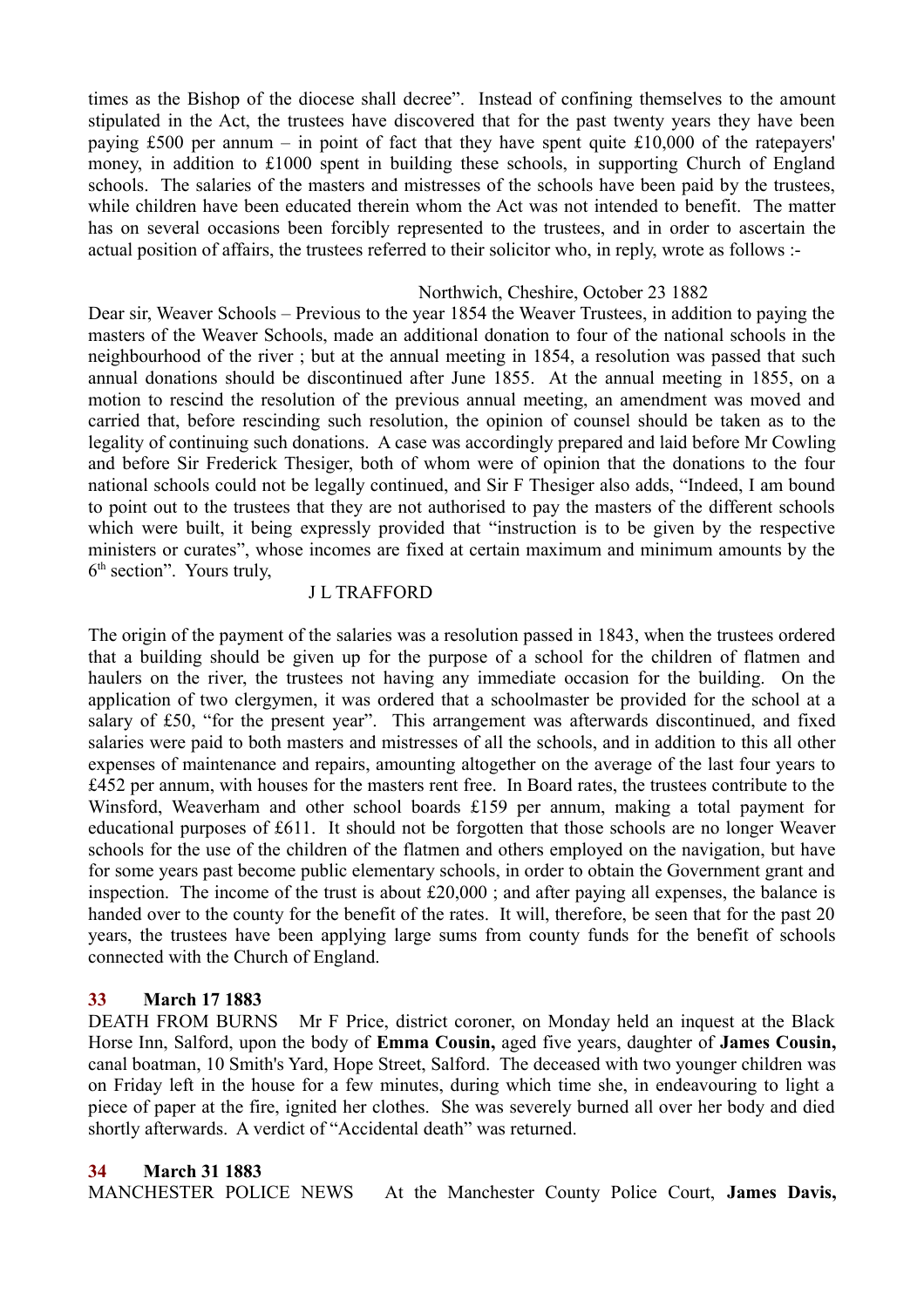boatman, having no settled residence, was charged on remand with being on enclosed premises for a supposed unlawful purpose, and with assaulting police-constable Gresham. It appeared that on the  $20<sup>th</sup>$  inst about one am, the officer found the prisoner on the premises of Mr Horner, Beechfield, Talbot Road, Old Trafford. The prisoner, who had a bag in his hand, ran across the garden, but was followed by the officer and caught. A severe struggle took place, and the prisoner was very violent, tearing the officer's clothes to pieces, and attempting to seize him in the lower part of the body with the intention of seriously injuring him. In self defence, the constable was ultimately obliged to knock the man down with his truncheon. The prisoner, who appeared in court with his head bandaged, was sent to prison for three months.

# **35 April 14 1883**

SALFORD HUNDRED QUARTER SESSIONS The general quarter sessions of the peace for the hundred of Salford were opened on Monday at the Assize Courts, Strangeways, Mr W H Higgin QC (chairman of the court) presiding.

The following sentences were passed on Wednesday :-

Six months imprisonment : **Joseph McDonald**, 23, boatman, for obtaining money by false pretences from John T Cross, at Stretford on the 24<sup>th</sup> ult (with two years police supervision).

# **36 May 5 1883**

MANCHESTER POLICE NEWS At the Manchester County Police Court on Monday, before Sir John Iles Mantell (stipendiary) and other magistrates, **James Aspinall**, canal boatman, living at Burscough, near Ormskirk, was charged with cruelty to a horse. It appeared that on Saturday, Police-constable Davies saw the prisoner working a horse on the canal bank near Barton. The animal was suffering from several serious wounds, was in an emaciated condition, and was drawing a boatload of 35 tons. Sir John Mantell, who had seen the horse, said a worse case he thought he had hardly ever known. Not to speak of the wounds upon it, the horse was a mere skeleton and totally unfit for work. The prisoner was sent to gaol for a month.

## **37 May 19 1883**

YESTERDAY'S POLICE NEWS At the Salford Police Court, yesterday, Annie Constantine, 6 Wenlock Street, Hulme, was charged with attempting to commit suicide. **William Wood,** Sunnyside Street, Salford, boatman, was crossing the Regent Road Bridge, Salford, that spans the River Irwell, at 8.25 yesterday morning, when he noticed the prisoner in the water. By the assistance of a boat hook, he succeeded in dragging her to the side and getting hold of her hand, but she wrenched herself from his grasp and went further into the water. He again pulled her to the side, and got someone to hold her by the boat hook, while he threw a rope round her, but she got hold of it and threw it away. With assistance, he succeeded in rescuing her, but not before she was "nearly drowned". She seemed determined to drown herself. Prisoner's husband said she had been unwell for about seven months and under medical treatment. Police-constable Cole, of the Manchester City Police Court, took prisoner into custody, and on the way to the station, she said, "I shall never be any better". Mr Makinson remanded the prisoner in order that she may be examined by the police surgeon.

## **38 July 14 1883**

CHARGE OF CHILD MURDER AT PENDLETON At the Salford Borough Police Court on Wednesday, Elizabeth Johnson, aged 57, and Emma Johnson, aged 27, mother and daughter, were charged with causing the death of an infant child during the past week ; also with concealing the birth of the child, and secretly disposing of its dead body. The younger prisoner, who is a cripple, was provided with a seat in the dock. Mr Superintendent Donohoe, in applying for a remand, stated that the two prisoners were charged with causing the death of a child, whose body was found wrapped in a piece of sacking on the canal bank near Cock Robin Bridge, Pendleton, on Saturday afternoon. The person who found it was a boatman named **Lewis,** and he gave information to the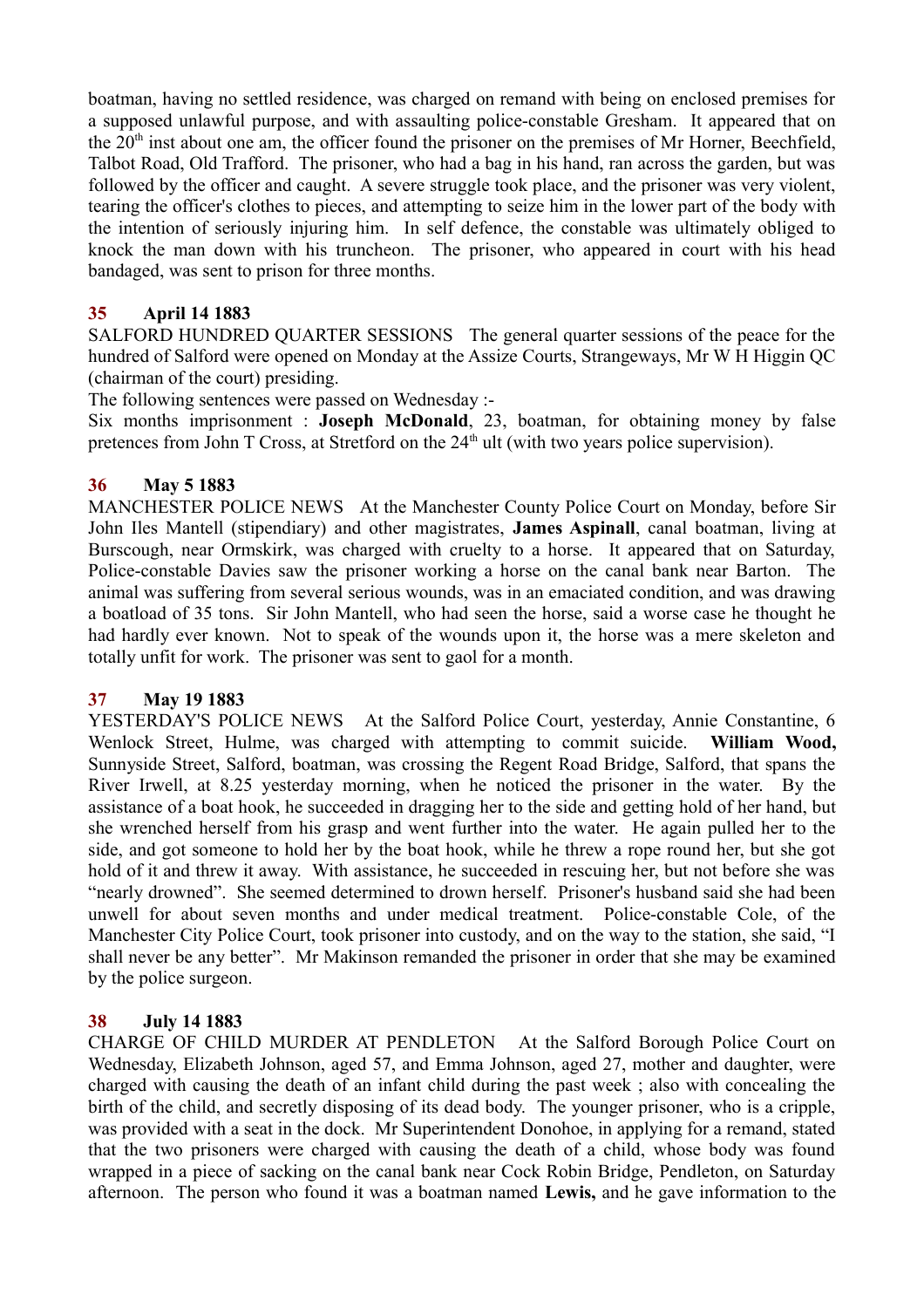police, who had ascertained that the prisoner Emma was the mother of the child. It was an illegitimate child. On Saturday afternoon, a man named James Parkinson, living at 3 Nuttall Street, Pendleton, saw the older prisoner throw the bundle over Cock Robin Bridge, and as it alighted on the ground instead of dropping into the water, he said to her, "Mrs, that parcel didn't fall into the water", whereupon she remarked that it didn't much matter, as it only contained a cat. These facts coming to the knowledge of the police, Parkinson was taken to Johnson's house, where he identified the elder prisoner, who made the following statement, "My daughter called me into her room on Friday morning, and said to me, "Mother, see what's here", and showed me the dead body of a child in a mug. I was afraid, and consequently I wrapped it up in some sacking and threw it over the bridge". Mr Donohoe said he did not at present intend to call any evidence if the magistrates would remand the case. Both prisoners now stated that the child never lived at all. They were remanded for a week.

# **39 August 11 1883**

DEATH FROM DROWNING Mr F Price, district coroner, held an inquest on Tuesday at the Waverley Hotel, Eccles New Road, Salford, touching the death of a man whose dead body in a decomposed condition was found in the river Irwell near Mode Wheel, Weaste. A woman named **Ellen Quinn,** living at 11 Willow Street, Bradford, near Manchester, identified the body as that of her husband who, she said, was a canal boatman aged 41, and left home on the  $2<sup>nd</sup>$  January last to go with his boat to Northwich. She added that on Wednesday morning the  $3<sup>rd</sup>$  January, about one o'clock, she was informed by the master of the deceased (**Mr Thomas Bird**) and one of the deceased's fellow workmen that he had been accidentally drowned in stepping from one boat to another. She thought there might have been a struggle between deceased and some other men. Several members of the jury intimated that they thought there should be some further inquiry into the case, but ultimately an open verdict was returned.

# **40 September 15 1883**

MURDERS At the Old Bailey on Wednesday, **Richard Pierce,** boatman, was acquitted on the charge of attempting to drown his wife by thrusting her off his boat into the Grand Junction Canal.

# **41 October 13 1883**

CHARGE OF ATTEMPTED MURDER AT RUNCORN At Runcorn Police Court on Wednesday, **Jas Phillips** and **Herbert Bell**, flatmen, were charged with attempting to murder Agnes Ford. Ford was drinking with the prisoners on Wednesday afternoon, and in the evening she refused their request to go on board a flat. It is alleged that they dragged her to the edge of the Mersey in Dukesfield, knocked her to the ground, and kicked her. The woman remembered nothing more until she was rescued by Custom Officer Goodall, who found her clinging to the river wall up to her chin in water. The prisoners were remanded.

# **42 October 27 1883**

At the Preston quarter sessions on Saturday, **John Ashurst,** boatman, was sentenced to twelve months imprisonment with hard labour for stabbing a man named John Towers in a public house at Blackburn.

## **43 October 27 1883**

MURDERS – THE MURDER OF A YOUNG WOMAN AT LIVERPOOL On Saturday morning, at the Liverpool Police Court before Mr T S Raffles, stipendiary magistrate, Lewis Parry, 30, was charged with the wilful murder of Susannah Hutton, 18, on the banks of the Leeds and Liverpool Canal, on Saturday night week. Mr Marks conducted the case for the prosecution, and the prisoner was undefended. Martin and Stebbin having given evidence, the prisoner was remanded.

At the Liverpool Police Court on Tuesday, before Mr Raffles, stipendiary magistrate, Lewis Parry, 32, engineers' labourer, was charged on remand with the wilful murder of Susannah Hutton, 18, on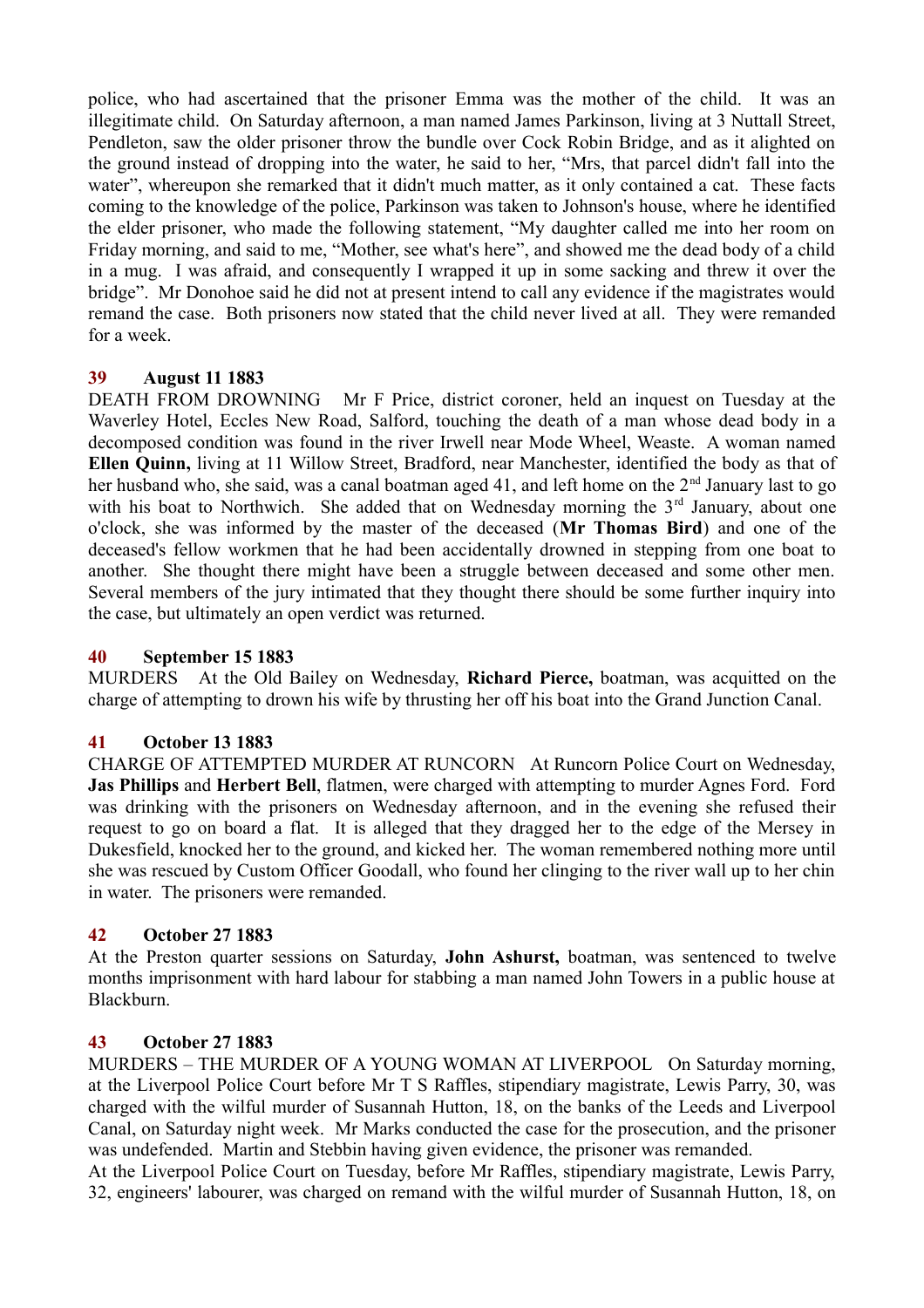the night of the  $13<sup>th</sup>$  inst. The young woman was murdered in a stone yard near the Leeds and Liverpool Canal. Her head and body were horribly mutilated, and she was then thrown into the canal by the murderer, who escaped by wading through the water. The prisoner had been drinking with the deceased previously, and was seen coming away from the canal with his clothes saturated with water. Mr Marks prosecuted, and the prisoner was undefended.

James Maguire, a young man living at the public house, No 12 Summerseat Street, deposed to the prisoner and the deceased being in the house named for two hours on Saturday night week. They left shortly after ten o'clock, and were both sober.

Charlotte Wright, mother of the last witness, gave similar evidence. She added that on the following Monday evening, the prisoner again visited her house and asked, "Has my friend been here?" Witness inferred that he meant the young woman in whose company he was on the Saturday night, and replied in the negative. He then said if she came she was to go up to his mother, who was ill and wished to see her.

The prisoner, when asked if he had any questions to put to the witness, denied that he was in the house on Monday night.

Thomas Kahoe, insurance collector, stated that about twenty minutes past ten on the night of Saturday the  $13<sup>th</sup>$  inst, he saw a man and woman walking down Plum Street in the direction of the canal. The man had his arm round the woman, forcing her along. Witness could not recognise either of them, and followed them as far as a railway bridge across the canal. They entered a flag or stone yard near the canal, and shortly afterwards, witness heard the woman scream. Witness changed his position, and saw the man moving about and stooping as if to pick something up. He could hear stones rattling about, and then the man disappeared, and again screams were heard. Witness blew a whistle which he had, and then ran into Plum Street and fetched a police-constable. The constable and he went back to the place together, but could find nothing. A flatman said the man had gone across the canal. They went in the direction indicated, but could not find anything.

Edward Martin, a pointsman on the Lancashire and Yorkshire Railway, said that on the night in question, he was in his cabin on the railway bridge crossing the canal near Plum Street when, about 10.35, he heard a woman screaming in the stoneyard. About five minutes afterwards, he left his cabin to get some water, and then looked through the girders of the bridge into the stoneyard below. He observed a man walking about, and then saw him drag a woman from behind the flags. He dragged her by the shoulders for a few yards and then let her fall into a sitting position, propped against his knees. He next moved away and she fell upon her back. After dragging her a few yards further, the man threw her into the canal. The witness shouted, and the man ran towards another point of the canal opposite to some coalyards. The witness reported the matter to his inspector, who informed a police officer. The constable fetched some grappling irons, and the body was found in the canal.

Police-constable John Boyd deposed to dragging the canal and finding the body of the deceased.

Walter Stebbing, yardman with Messrs Littler and Co, coal merchants, said he lived in the coalyard of his employers near the canal. He was proceeding home on the night of the  $13<sup>th</sup>$  inst, and was going into the gateway of the yard, about 10.35, when he saw a man on the top of the gate of the next coalyard. Over the gate there is a roller with spikes on, and the man was fast on the spikes, being hooked by his clothing. The witness asked him what he was doing there, and he replied, "I have been robbed, beaten and thrown into the canal". He (Stebbing) told him he had no business to come over the gate, and the man said he knew "Crutchie", who was a flatman employed by Messrs Littler and Co. The witness helped him to get loose, and found that his clothes were wet up to his waist. The man then dropped from the gate and fell to the ground. The witness picked him up and looked into his face, but did not recollect having seen him before. He identified the prisoner as the man whom he helped off the gate. He followed the prisoner up into Leeds Street, and fetched a man named McGarry, who was employed at the coalyard the gate of which the prisoner was fast on, and they again caught the prisoner in Leeds Street, but allowed him to go.

Philip McGarry deposed to accompanying the last witness and to capturing the prisoner. The prisoner was wet up to the waist, and witness said to him, "I have a good mind to commit you in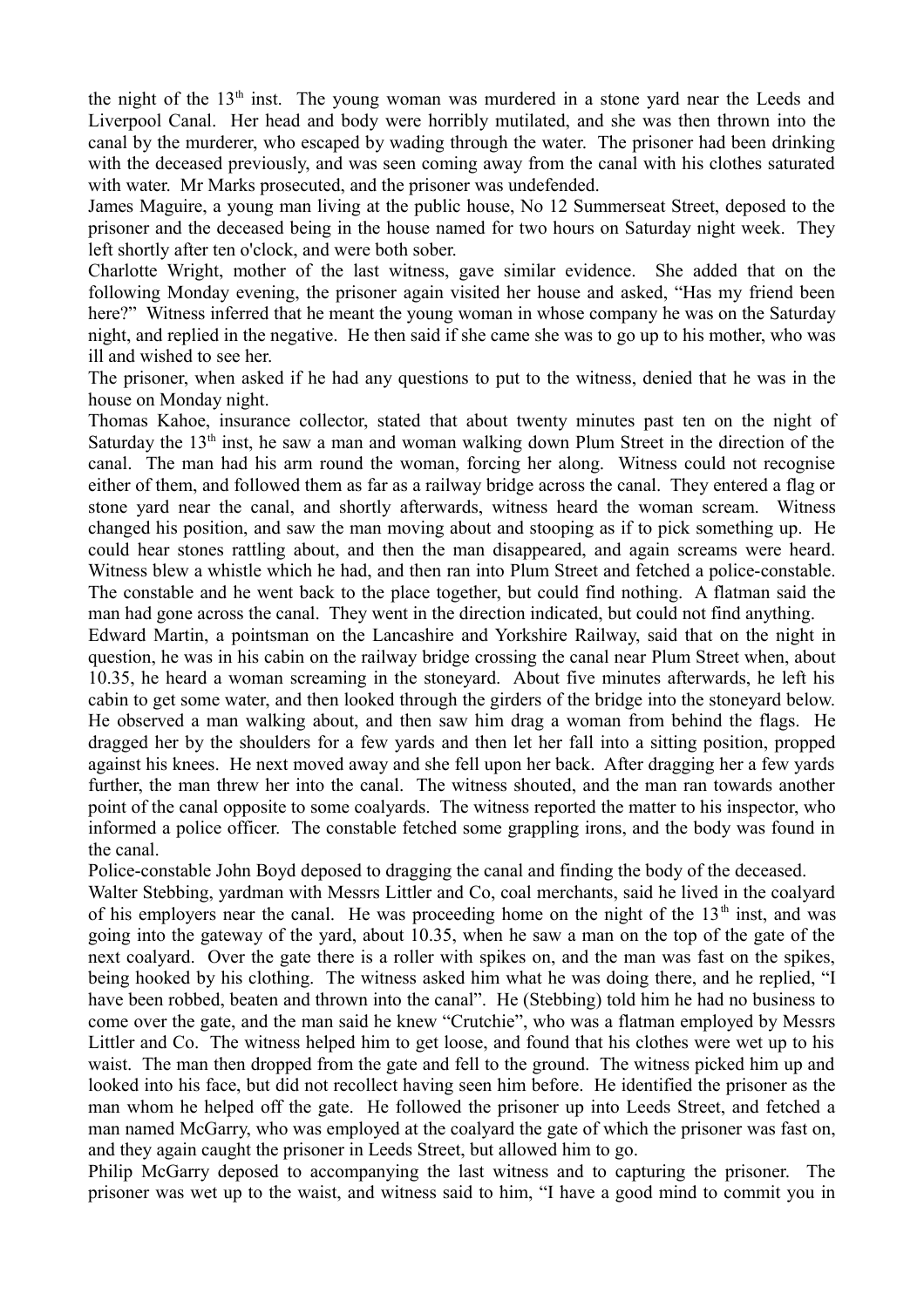charge for trying to commit suicide". Some words followed, and they allowed the prisoner to go. The prisoner said he lived in Firth Street, Birkenhead.

Two other witnesses stated that they saw the prisoner running down Leeds Street on the night of the  $13<sup>th</sup>$  with his clothing wet up to his waist.

Elizabeth Hutton, mother of the deceased, said she had identified the remains which were at the Prince's mortuary as those of her daughter. The deceased had worked for the prisoner's wife.

Police-constable Henry Mylchreest deposed to examining the stoneyard by the canal, and finding blood about the place. He also found the piece of flag (about a foot square) produced.

Detective Inspector Marsh stated that in company with other officers he arrested the prisoner in his own house on the night of the  $18<sup>th</sup>$  inst. At the detective office the prisoner made a statement, partly verbal and partly written by himself, in which he admitted having been drinking with the deceased, but stated that he left her early in the evening. Subsequently the prisoner was charged with the murder of the deceased, and made no reply.

Dr Pughe, who made a *post mortem* examination of the body of the deceased, said he found a ragged cut over the left eye, about 1 1/2 in long, and running partly into the left temple. The cheekbone was completely crushed, the left upper jaw fractured, and several teeth had been knocked out. The cause of death was injury to the brain. There were several cuts on the lower part of the body, and no evidence of immersion in water. The injuries to the head must have been inflicted by a stone or other hard substance. He had examined the stone produced, and thought it might have been the one used. Upon it were short hairs, as if from the eyebrows, and also human blood.

Mr Marks said there was one other important witness, a flatman, who, although warned by the police, had not turned up.

Mr Raffles said the man must be produced at the trial.

The prisoner was then formally charged, and requested a witness to be called. The witness not being forthcoming, the prisoner was committed for trial at the assizes.

# **44 November 10 1883 Manchester Winter Assizes**

THEFT OF TIMBER **James Catton,** 29, boatman and **John Carroll,** 30, boatman, were indicted for having, at Manchester on the  $20<sup>th</sup>$  October, stolen 17 cwts of timber of the value of 20s, the property of George Satterthwaite. Mr Sington prosecuted and the prisoner Catton was defended by Mr Blair. The prisoners were engaged in unloading two small canal boats, with cargoes of firewood, and they were seen by two policemen, who were onlookers, to hide a certain quantity of wood in a recess in the stern end of the boat, and to throw other timber into an adjoining canal boat. Both prisoners were found guilty, and they were each sentenced to six months imprisonment.

# **45 November 24 1883**

MANCHESTER POLICE NEWS At the Manchester County Police Court on Monday, before Sir John Iles Mantell and Mr T Dickins, **Henry Smallwood** and **Samuel Marsden,** boatmen of Runcorn, were charged with working a horse whilst in an unfit state. On Sunday afternoon, the prisoners were in charge of the horse on the canal bank at Old Trafford. The animal was in a thoroughly starved condition and very lame, and was altogether in so wretched a state that it could not be brought to the court for examination by the magistrates. Sir John Mantell said that a worse case of that kind had never come before him, and the elder prisoner (Smallwood) would have to pay a fine of £3 and costs, or suffer two months imprisonment. The other prisoner (Marsden) was fined 10s and costs, or one months imprisonment.

## **46 December 1 1883**

MANCHESTER POLICE NEWS At the Manchester County Police Court, Strangeways, on Wednesday, before Mr J S Mayson (in the chair) and Mr W W Cooke, **John Sheldon**, boatman, Noah Mottram, labourer, Robert Moss, labourer, and John T Benson, baker, all of Macclesfield, were charged with night poaching at Trafford Park on the  $20<sup>th</sup>$  and  $21<sup>st</sup>$  inst. Mr W Cobbett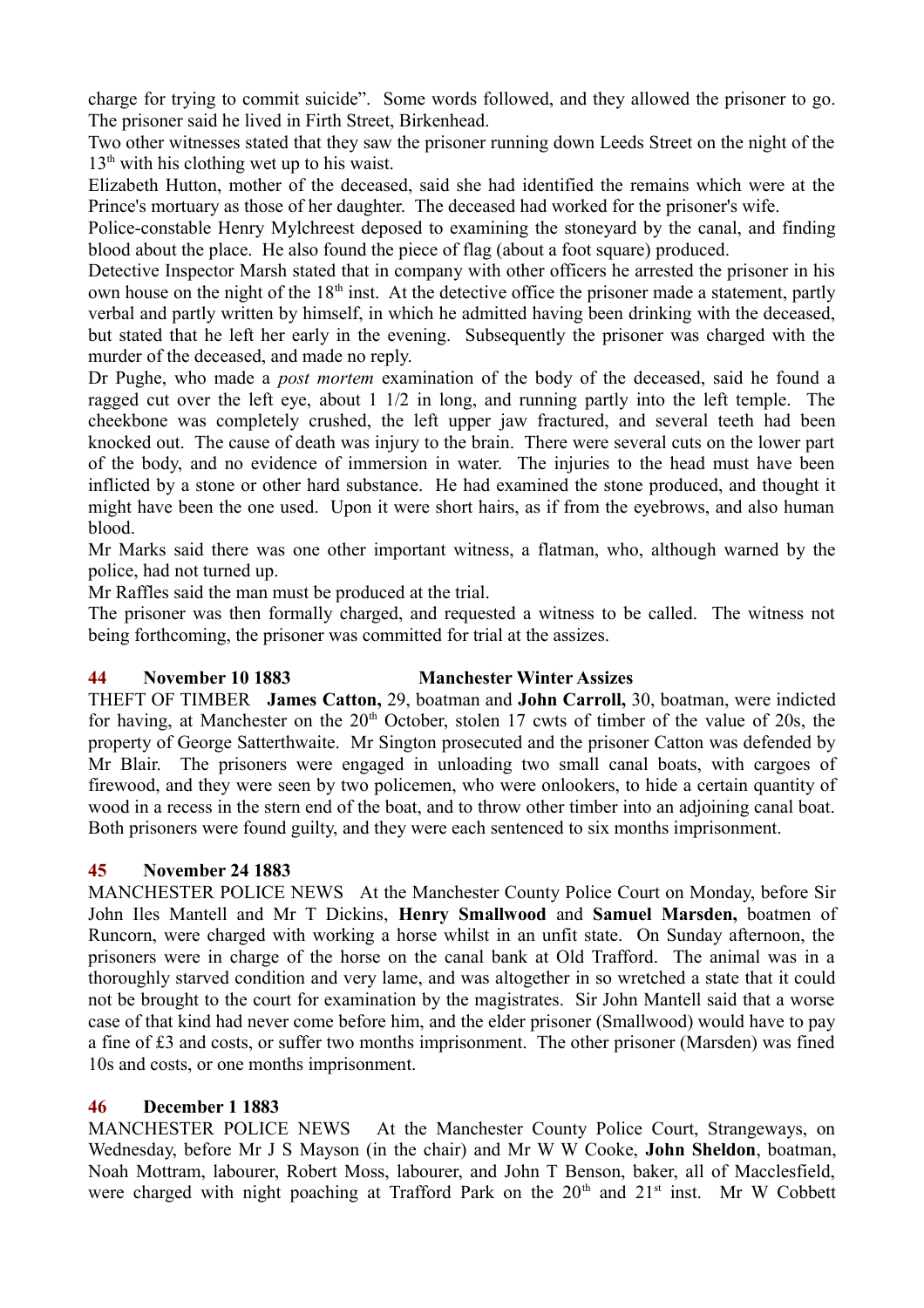prosecuted. From the evidence, it appeared that on the night of Tuesday the  $20<sup>th</sup>$  and the morning of Wednesday the 21<sup>st</sup> last, five keepers in the employ of Sir Humphrey de Trafford were lying within a cover known as Attens Wood, which was situate just outside the precincts of Trafford Park, and which was in the occupation of a tenant of Sir Humphrey de Trafford. The keepers were watching for poachers. A little before one o'clock on the morning of the  $21<sup>st</sup>$  inst, the keepers saw seven men, among whom were the four prisoners, coming across a field from the direction of Trafford Park, and approach the boundary fence of the wood. They carried nets and pegs, and were armed with sticks and stones. When the men reached the boundary fence, they at once commenced operations. They divided themselves into two parties, and placed nets along the fences of the wood, their intention no doubt being when they had completed this to walk about the wood and drive the hares and rabbits into the nets. When, however, the nets had been placed, the keepers came from their hiding place and approached three of the poachers, the other four being some 200 yards away. One of the keepers, named Charles Smith, seized Mottram, and a struggle ensued between them. Blows were exchanged, and Smith knocked his opponent down and gave him into the custody of another keeper. The other two poachers ran away in the direction of the canal, and were followed by a keeper named Henry Spencer. One of them jumped over the fence of the canal and succeeded in getting away, but the other, Sheldon, was brought to bay. Sheldon struck at Spencer with a stick, but the blow was evaded, and Spencer then hit Sheldon, who thereupon ceased fighting and returned quietly with Spencer. All this had taken place without attracting the attention of the other four poachers, who were at work in another part of the wood, and the keepers, having secured their prisoners, went after the four men. As soon as they came in sight of the poachers, two of the latter ran away. The other two fought the keepers with sticks and stones. Moss made a most strenuous resistance. With large stones, he struck Spencer in the ribs and on other parts of the body, and completely disabled him ; he also struck Smith on the head and the arm with a thick stick. After a severe struggle, however, he was overcome and secured ; but the other man made his escape. At a quarter past one the same morning, James Gill saw two men running along the bank of the Worsley Canal at Stretford, about half a mile from Attens Wood. Gill ran after them and succeeded in catching Benson, who was subsequently identified by the keepers as one of the men whom they had seen laying the nets. The whole of the prisoners were taken to the police station at Old Trafford and were charged with night poaching, when Sheldon said, "We have come to the wrong place, I think". When the wood was visited later on in the morning, six live rabbits were found in the nets which the poachers had set, and a number of sticks and stones were found on the ground where the struggles had taken place. Mr Cobbett stated that there were 17 previous convictions against Moss, including several for offences against the game laws. There was also at the present time a charge pending against him for assaulting a gamekeeper in Cheshire on the  $4<sup>th</sup>$  of the present month, in respect of which there had been a reward of £30 offered. The question whether the prisoners should be admitted to bail was raised, and in order that this might be determined, the prisoners were remanded till yesterday, when they were committed for trial at the assizes. Mr Alderson appeared for Moss.

# **47 January 5 1884**

DEATHS FROM DROWNING An inquest was held on Monday before the Deputy City Coroner (Mr S Smelt) on the body of **Peter Worthington**, boatman, aged 49, of 9 West Fleet Street, Salford, who was drowned in the Bridgewater Canal on Friday afternoon. About two o'clock that afternoon, the deceased was in front of Thompson, McKay and Co's warehouse, Castlefield, and in climbing over some boards overhanging the canal to his boat, fell into the canal. Several persons who were about got the deceased out with a ladder, after he had been in the water about three minutes, but all efforts to restore animation were of no avail. A verdict of "Accidental death" was returned. An inquest was also held touching the death of Joseph Pollitt, aged 11, son of Samuel Pollitt of 6 Back Hadfield Street, Woodward Street, who had also met his death by drowning. On Sunday afternoon, the deceased and several other boys were playing on the side of the Rochdale Canal near Prussia Street, Ancoats, having got there by creeping through a hole in the wall. The deceased was pulling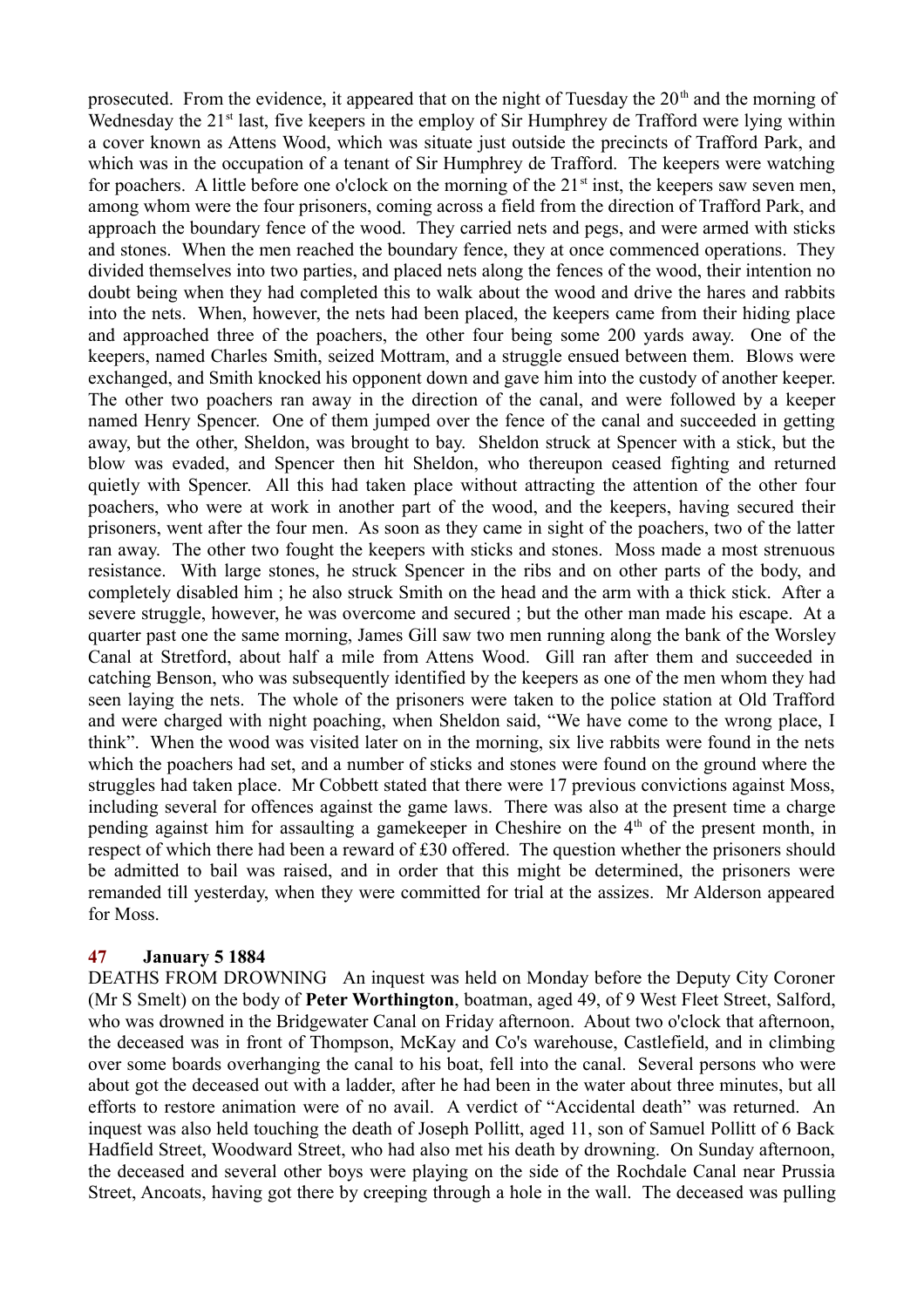a basket about in the water, when he slipped and fell in. Another boy held his hand, but the deceased called out for him to let go or he would pull him in as well. The boy then let go, and the deceased fell into the water. Assistance was obtained, and several men jumped into the canal to recover the deceased, but when he was recovered he was dead. A verdict of "Accidental death" was returned.

# **48 June 28 1884**

YESTERDAY'S POLICE NEWS At the Manchester County Police Court yesterday, a boatman named **Richard Draper** of Runcorn was charged with working a horse in an unfit state on the canal bank at Barton. From the evidence of Police-constable Bannister, it appeared that the prisoner had a horse, which was very lame, attached to a coal boat in which were 50 tons of slack. Sir John said that he had so many of such cases that he did not know how to deal with them. He would not give the defendant the option of a fine, but would send him to prison. The prisoner was sent to gaol for one month with hard labour.

## **49 August 16 1884**

EXTRAORDINARY SHOOTING AFFAIR At the Liverpool Court on Tuesday, **Miles Vickers**, a flatman, was charged with shooting a young man named Joseph Rice on Monday afternoon. The prisoner was on his flat on the canal near Burlington Street at the time named, and was annoyed by some boys throwing stones at him. The injured man was leaning on a bridge over the canal with some companions, and did not appear to have thrown any stones ; but the prisoner went into the cabin of the flat, and coming up again with a gun, fired it at Rice and his companions. Rice was severely injured about the chest and face by the shot, and now lies in the Northern Hospital. The prisoner was remanded for a week.

## **50 September 20 1884**

SUPPOSED MURDER AT LIVERPOOL Early on Thursday morning, the body of a little girl was found floating in the Leeds and Liverpool Canal. It was afterwards identified as that of Ann Pollard, aged between 12 and 13 years, who lived with her parents in a court in Hornby Street, Liverpool. The mother of the girl states that she believes the girl has met her death by foul play. Mrs Pollard sent her girl out on an errand about six o'clock at night and, as she became anxious at her not returning, inquiries were made, and it was found that the girl had been on a flat, but the flatman (**Josiah Owen**) said she had left some time previously. There are no marks of violence on the body, which was in a nude state when found. The police have charge of the flatman. The inquest will be held today.

# **51 September 27 1884**

THE LIVERPOOL CANAL TRAGEDY The Liverpool Coroner (Mr Clarke Aspinall) held an inquiry on Saturday morning touching the death of Ann Pollard, aged thirteen years, the daughter of a carter living in No 8 house 13 court Hornby Street, whose body was found floating in the Leeds and Liverpool Canal near the Lightbody Street Bridge on Wednesday last. Mr Marks appeared at the inquiry on behalf of the police authorities, and Mr H Neale watched the proceedings on behalf of the man **Owen**, who was present in court.

The first witness called was Elizabeth Pollard, who said she was the wife of James Pollard, a carter, and resided in 8 house 13 court Hornby Street. Ann Pollard was her daughter, and she would have been thirteen years of age on the  $6<sup>th</sup>$  of November next. Witness last saw her alive at ten minutes to six on Tuesday night last. Deceased was sent a message to Great Howard Street by witness, who waited her return on the canal bank close to where a flat lay. Witness had been picking cinders at some works close to the bank, as her husband was out of work, and these she had sent her daughter with to try and sell for three halfpence. Sherwood Street was the nearest street to the spot where she awaited her child, and witness remained there until about seven o'clock, but the deceased did not come back. Witness then returned home, and she did not see her daughter again until the following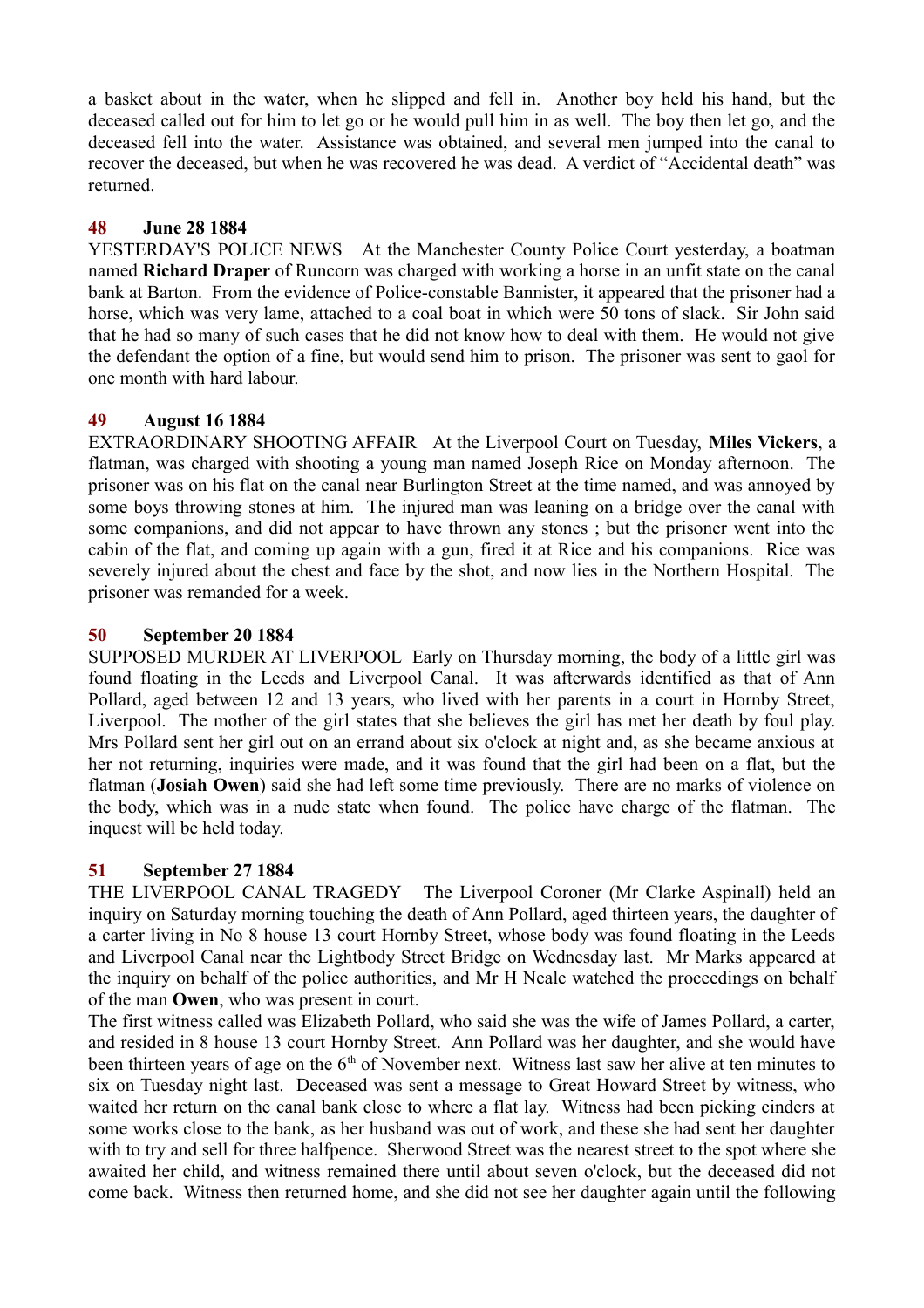day, when her body was taken out of the canal. Witness was then searching for cinders again in the same place with a little girl. Her child was quite naked when she saw it. The husband of witness had been down at the canal at half past ten on the previous night to inquire after the deceased. The place was about 20 minutes walk from where they lived. She had never missed her daughter for a whole night before. She was sure the body was that of her child, who had always been in good health. Witness had never had any trouble with her, and deceased had always behaved well.

Dr F W Lowndes deposed that he made a *post mortem* examination of the deceased on Thursday afternoon at the request of the coroner. The body was that of a well formed, well nourished and muscular girl, rather tall for her alleged age. It was his opinion that the girl had been violated within a short interval before her death. Her body had all the appearance of death from drowning, both internally and externally, and it was his opinion that the girl had died from drowning. There was a large jagged wound on each leg. Both legs were broken about the ankles, the fractured bones protruding. These injuries, he believed, were caused after death. There were no indications of natural disease.

The inquiry was adjourned until October  $2<sup>nd</sup>$ . A Government reward of £50 has been offered for such information as may lead to the conviction of the murderer or murderers of the deceased girl. A further sum of £5 is offered for the recovery of the clothes of the girl. The clothing worn by the deceased is described as follows :- Dark blue stuff frock, deep flounce round bottom of skirt, hooked down the front of body, sleeves torn out, black merino skirt with polonaise, black imitation sealskin jacket, white linen apron and white calico chemise. All the clothes were much worn.

The flatman **Josiah Owen**, under arrest on suspicion of having murdered the girl, has been discharged from custody.

## **52 October 25 1884**

THEFT OF BANK NOTES At the Cheshire quarter sessions held at Chester Castle, **George Bushell**, 30, flatman ; **Thomas Hoxworth**, 42, flatman, and **Elizabeth Hoxworth**, 35, described as a housekeeper, were indicted for stealing eleven Bank of England notes, eight being for £5 each, and three for £10 each ; and four cheques, one for £6, two for £5 each and one for £3 ; and four pieces of paper bearing the name of Richard John Jones, shopkeeper, Llanfairfechan. They were further charged with receiving the notes well knowing them to have been stolen. It appeared that the wife of the prosecutor left Llanfairfechan for Manchester on the evening of the  $1<sup>st</sup>$  inst, for the purpose of making some purchases, taking the money before mentioned, which was wrapped up and placed in a basket which she was carrying. On arriving at Chester station, she got into a train, thinking it was the Manchester train. She was informed that she was in the wrong train, and went to the Manchester train. While she was sitting in the compartment of the first named train, the male prisoner sat near the basket. When she reached Manchester, she discovered that the money had been stolen. Mrs Jones at once returned to Chester, where she gave information to the police. On the 6th inst, the female prisoner presented at Parr's Bank, Runcorn, a £5 note to be cashed ; and on subsequent inquiries being made the three prisoners were arrested on the charge. After hearing the evidence, the jury found the prisoners guilty. Thomas Hoxworth was sentenced to six months imprisonment, George Bushell to three months, and Elizabeth Hoxworth to one months imprisonment.

## **53 February 7 1885**

A canal boatman named **Henry Allen** was apprehended at Bath yesterday afternoon, by direction of the Home Office, for having a quantity of dynamite in his possession unlawfully. A few days ago, some alarm was created near Freshford by an explosion on the banks of the Kennet and Avon. It was afterwards ascertained that a boatman in the employment of a local firm of canal carriers had possession of explosives, and was heard to state that he had secured them from the Severn Tunnel Engineering Works. Allen was arrested in pursuance of enquiries, and will be charged before the Bradford-on-Avon magistrates today with illegal possession of dynamite.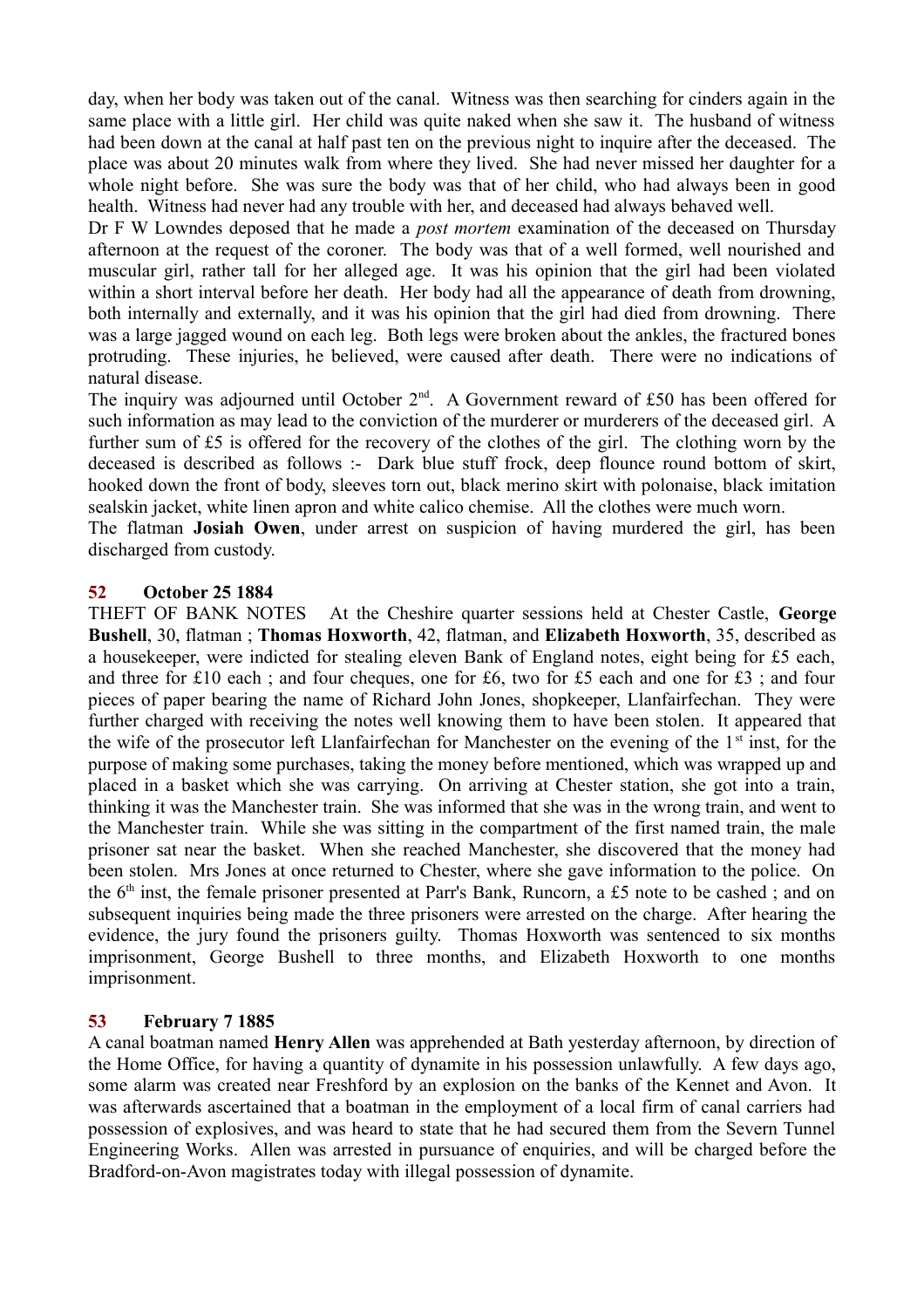## **54 September 26 1885**

PAINFUL DEATH OF A CHILD A dreadful occurrence has taken place on the Shropshire Union Canal. Two boats were passing between Chester and Ellesmere Port, when a boy named **Owen Owen**, son of one of the boatmen, put his head out of the cabin just as the other boat approached. It struck him full on the forehead, completely smashing in his skull and causing instantaneous death. At the inquest before Dr Churton on Thursday night, a verdict of "Accidental death" was returned.

## **55 October 17 1885**

SUSPICIOUS DEATH **Benjamin Milward,** canal boatman, died on Thursday evening at his home in Birmingham under circumstances that point to foul play. He came from a voyage last Monday, and then bore traces of severe maltreatment. He told his daughter he had been in a drunken row, but did not say when or where. Someone kicked, but it was in the dark, and he could not say who it was. He lingered on till Thursday, when he died without divulging anything further as to how he was injured.

## **56 January 30 1886**

FOUND DROWNED Mr F Price, district coroner, held an inquest at the King's Head Hotel, Barton-upon-Irwell, on Wednesday, on the body of a woman named Anne Lowe. **Peter Green,** 1 Crowther Street, Salford, a boatman, said he found the body of the deceased on Monday last in the Irwell, near the entrance to the canal leading to the Barton lock, at Barton. He informed the police, and the body was removed. Evidence was given showing that the deceased, who was the widow of James Lowe, a log wood grinder, had lived at Eccles for the last seven or eight years. She left the house on Sunday morning, and nothing was heard of her until the following day, when she was found in the river. Deceased had once been addicted to drink, but had not drank much for some time. A verdict of "Found drowned" was returned.

## **57 February 13 1886**

LIFE ON CANAL BOATS Mr John Aldersley Davenport of Nantwich, Cheshire, one of the inspectors appointed under the new Canal Boats Act, has reported to the Nantwich Rural Sanitary Authority and to the Local Government Board the nature of his interesting work under the Act since May last. Mr Davenport, who with Mr Smith of Coalville, has always taken the deepest interest in the water gypsies, states that the weak point in the Act is the inability of the inspectors to reach children for educational purposes. At Chester today, at Birmingham tomorrow, it is impossible, he states, to get at the children, who always accompany their parents in the boats. Mr Davenport asks – are the children to go uneducated? At present, beyond floating Bethels or Sunday Services at Nantwich and Chester, there are in his district absolutely no moral or educational influences at work among canal boatmen, their wives, and children. Mr Davenport found scarlet fever cases on board two boats. In these cases, he had the boats moored in a suitable situation, strict isolation was effected, and medical attention secured. The Act generally has wrought a great improvement in the habits and conditions of canal boatmen.

# **58 March 20 1886**

FOUND DROWNED An inquest was held at the Manchester City Coroner's Court on Wednesday, before Mr S Smelt, deputy coroner, touching the death of a woman unknown, aged about 40, now lying at the Fairfield Street Mortuary. The body was found in the Rochdale Canal on Sunday last by a man named **Snape**, a boatman. He informed a police-constable, by whom the body was taken out of the water. It was dressed in a red merino dress, a long black cloth jacket, a black beaded bonnet, a red striped skirt, brown woollen stockings and elastic sided boots. In the pocket of the dress, there was 4 1/2d in copper, a sixpenny piece and a pair of black gloves. The head was badly injured. There was no name or mark by which the deceased could be identified. The jury returned a verdict of "Found drowned".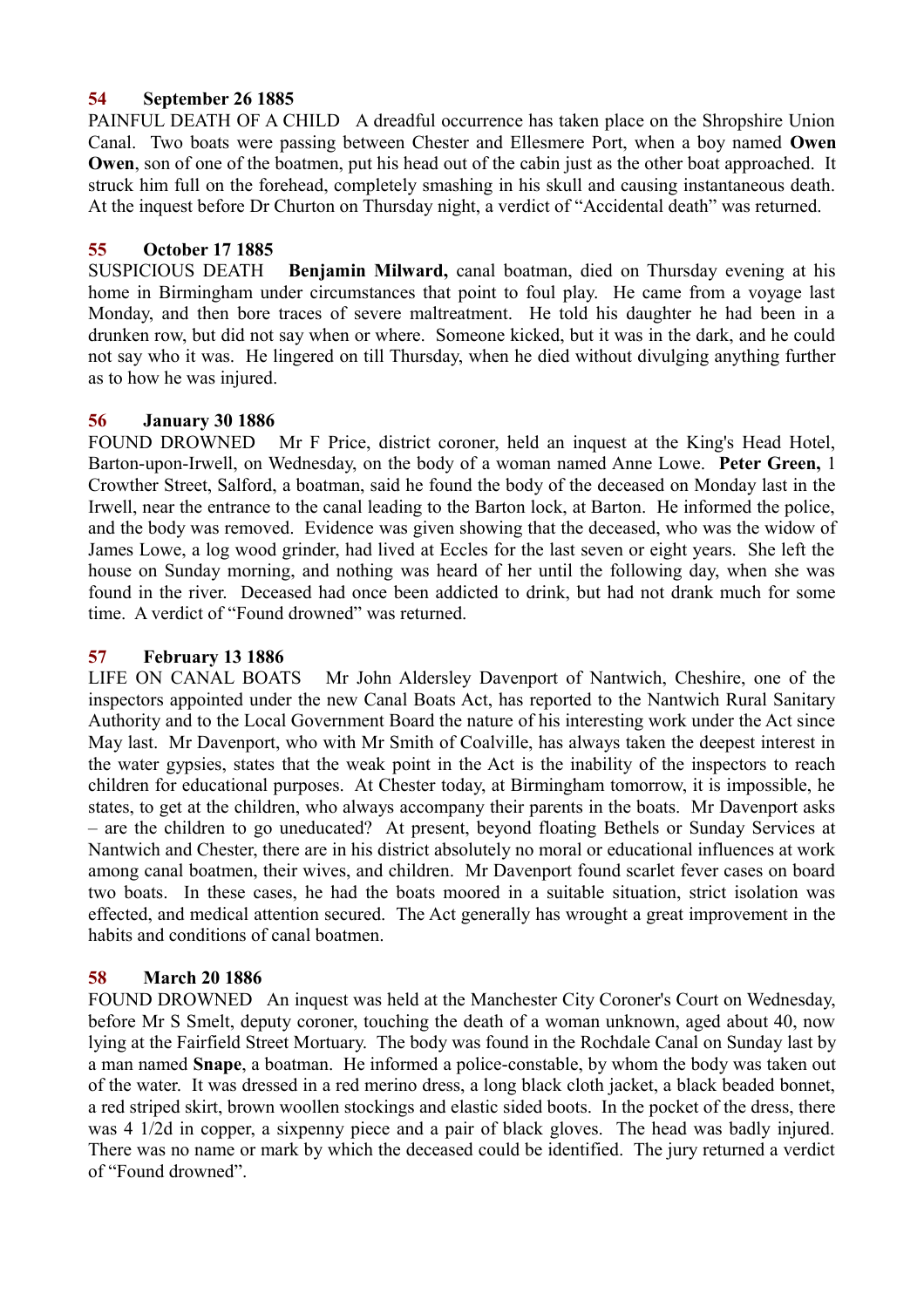## **59 June 26 1886**

A boatman named **John Allen** was charged at Windsor with stealing a gold watch, chain and appendage, worth about £40, the property of Captain Graves, who had accidentally dropped the articles in the Thames. The prisoner, who recovered the valuables from the river and pawned the watch and chain in London, was sentenced to three months imprisonment.

## **60 July 17 1886 Manchester Summer Assizes**

A QUESTION OF IDENTITY **Thomas Cullen,** 37 , labourer, was indicted for having, at Manchester on the 24<sup>th</sup> January 1875, married Margaret Bennett, his wife, Mary Cullen, being then alive. Mr McKeand prosecuted, and Mr Wharton defended. The defence was that the prisoner was not the man who married Mary Kehoe, his alleged wife. Kate Kehoe, sister of the prosecutrix, said she was a bridesmaid at the prisoner's marriage with witness's sister, Mary, on the 14<sup>th</sup> March 1863 at a chapel in the parish of New Ross, County Wexford, Ireland. He lived with her sister nine years and then deserted her. There were five children of the marriage. Witness was certain of the prisoner's identity. He then wore a slight moustache. On one occasion, the prisoner was ill using her sister, and witness threw a basin at him which cut him on the left ear. The prisoner had the cut now. She said, in cross-examination, that "she knew the prisoner's eyes, features and skin". Annie Fox, another sister of the prisoner's alleged wife, said she was present at the marriage in 1863. She had seen the prisoner several times in Manchester, and he had always run away up a back street. The last time she saw him, he was with the woman Margaret Bennett. Cross-examined : She did not identify the prisoner by the cut, but by the features. Mr Wharton : I suppose you never heard of a Cullen before. Witness : Yes, many a Cullen, but that's the right Cullen. {Laughter). Agnes Tornan, married, said she was the prisoner's daughter. She was eight years old when he left home. The prisoner's father was a boatman. She had identified the prisoner as her father, and was sure of his identity. Michael Kennedy, living in Manchester, said he had known the prisoner for thirty years. He had known him when in Ireland. He knew the prisoner before he married Mary Kehoe. Witness and the prisoner were boys together ; they both left Ireland in 1872. He saw the prisoner in Liverpool, and afterwards in 1873 he met him in Hyde Road, Manchester. They then had dinner together. He was perfectly certain of the prisoner's identity. Cross-examined : Until the previous week, he had not seen the prisoner for four years. He was then wearing a beard, but previously wore simply a moustache. Margaret Bennett said the prisoner told her he came from Wexford when she went through the form of marriage with him in 1875. She had lived with the prisoner 11 years, and they had had no disturbance. She had had one child. Ever since she had known the prisoner in 1874, he had worn a beard. He told witness his father was a boatman. He told her his parents were dead, and she understood that he had never been previously married. A witness named Dennis Dunn, 6 Regent Street, Liverpool, a dock labourer for 25 years, was called for the defence. He said he had known Cullen for a couple of years at the Liverpool docks. It was before 1871 that he knew the prisoner, and he had known him for some time before that. The prisoner then wore whiskers and a beard. Martin Hoyne, 3 Worsley Street, Hyde Road, Ardwick, said in 1873 he came over from Liverpool, and became acquainted with the prisoner in 1873. The prisoner then wore full whiskers and a beard. The prisoner told him that he had been in England since 1866, and had come from New Ross. Samuel Constantine said he knew the prisoner to have been a respectable man, and to have been in one employment for 11 years. This completed the evidence. Counsel then addressed the Court, and the prisoner made a statement to the effect that the cut on his ear was received from a winch while at work at the docks. The Judge ordered the prisoner to be imprisoned and kept to hard labour for 12 months.

# **61 September 4 1886**

SUICIDE OF A DRUNKARD An inquest was held at the Manchester City Coroner's Court yesterday, before Mr S Smelt, deputy coroner, touching the death of George Mercer, aged 57, late of 3 Alma Street, Pendleton. It appeared that the deceased was of intemperate habits, and had several times had *delirium tremens*. On Tuesday night, he was seen in a state of intoxication in Knott Mill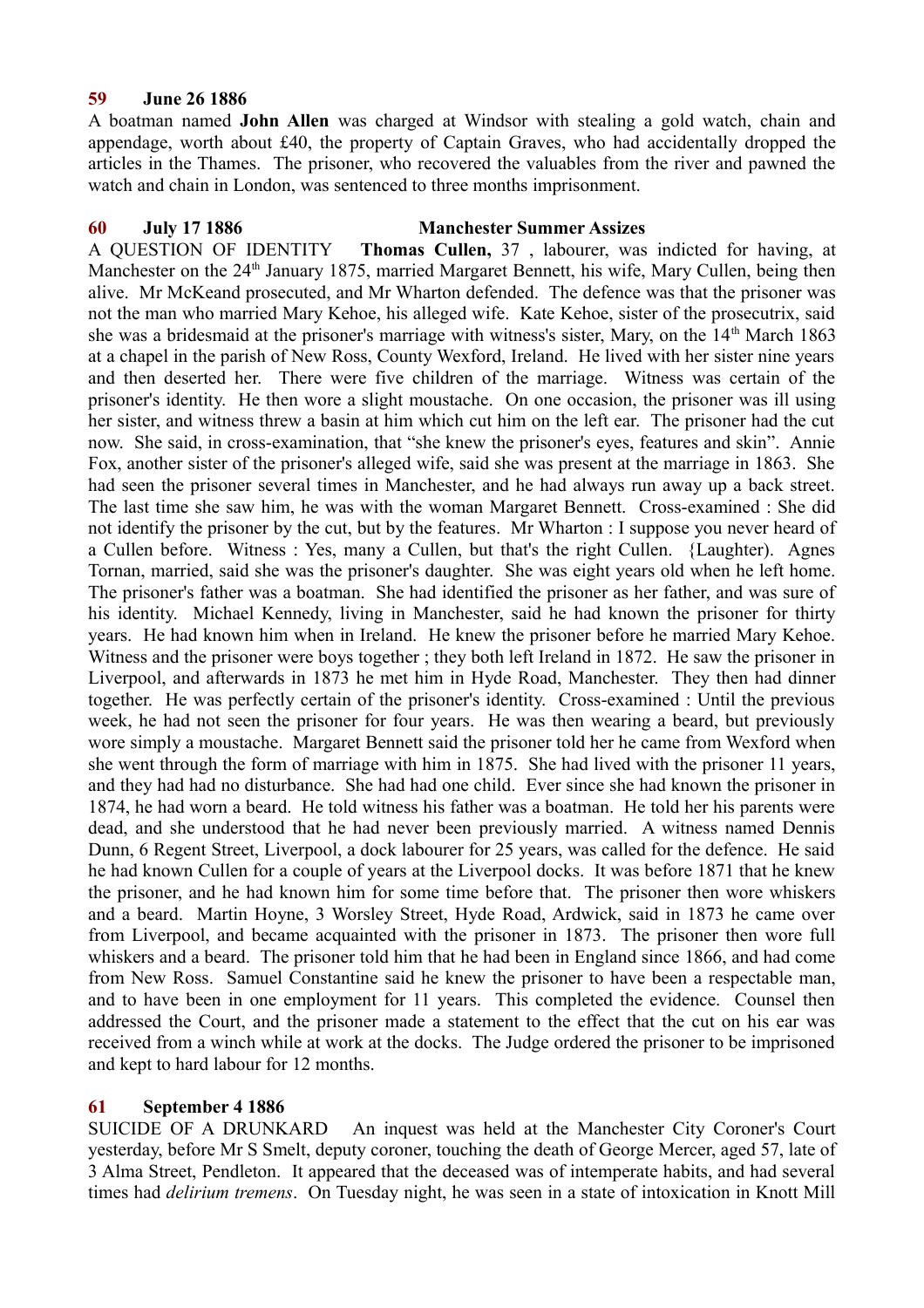Market by a man named James Willoughby. Willoughby tried to persuade him to go home, but he refused to do so. On Thursday morning, his dead body was found at the bottom of the Bridgewater Canal at Castlefield, by **David Summerfield,** a boatman. The jury found that the deceased had committed suicide whilst of unsound mind.

# **62 October 30 1886**

DROWNED IN THE BRIDGEWATER CANAL An inquest was held at the Manchester City Coroner's Court yesterday, before Mr S Smelt, deputy coroner, concerning the death of **Henry Irvin,** aged about 70, of no settled residence or occupation. The deceased used to hang about the Bridgewater Canal, and help the boatmen to get the barges through the locks. He was engaged in doing this on the evening of Tuesday last, and was pulling one of the lock gates to, when he slipped and fell into the water. Some time elapsed before he was pulled out by means of a boat hook, and he was then found to be dead. The jury found a verdict of "Accidental death from drowning".

# **63 December 11 1886**

SEVERE GALE Early on Thursday, the Dearne and Dove Canal, belonging to the Manchester, Sheffield and Lincolnshire Railway Company, overflowed its banks at Worsborough near Barnsley, doing serious damage to several works in the valley.

On Thursday, the scene around Runcorn and Widnes docks was of a most exciting character. A flat, the captain of which was called **Holden**, of Fiddler's Ferry near Warrington, was capsized between the western point and Runcorn, on the Cheshire side of the Mersey, and his youngest son and assistant flatman named **Whalin**, were drowned. His eldest son was saved by a Bridgewater Navigation Company's vessel, which went to the assistance of the flat. A Widnes flat, belonging to a man named **Cooper**, was also sunk. Three men on it were saved, but one had his arm broken.

# **64 January 8 1887**

FATAL ICE AND FOG ACCIDENTS Mr F Price, district coroner, held an inquest at Stretford on Monday, touching the death of **William Heald**, aged 28, a labourer on the Bridgewater Canal and lately living at Water Meetings Cottages in Stretford. On the evening of Thursday last, the deceased finished his work on the canal bank, near the Barton aqueduct, and began to go towards home. There was a thick fog prevailing at the time, and owing to this, the deceased mistook the position of the water as he was walking along the bank, and fell into the canal. The plunge in the water was heard by a boatman named **Samuel Drinkwater,** who endeavoured to rescue the deceased, but without success. His body was not recovered until the following day. A verdict of "Accidental death" was returned.

Mr F Price, district coroner, held an inquest in Salford on Saturday, touching the death of **Joseph Sharp,** eleven years of age, lately living at 13 Middlewood Street, Oldfield Road, Salford. The deceased had for some weeks acted as driver for a man named **William Moffatt**, a boatman on the Manchester, Bolton and Bury Canal. Moffatt stated that on the evening of Thursday last, he went to the Clifton Aqueduct over the river Irwell, where there were a pair of empty boats drawn by a horse, which the deceased was leading. The latter called out to witness that he was at the turning to the aqueduct. There was a dense fog prevailing at the time, and witness called out to the deceased by name two or three times, but received no reply. Witness went forward, and found the hauling line lying slack on the bank. He followed it until he came to the horse, which was in the water, about the middle of the aqueduct. He felt along the side gears, and found the deceased entangled in them. Witness disengaged him, and drew him to the bank, but found that he was dead. A verdict of "Accidental death" was returned.

# **65 March 12 1887**

A SUPPOSED POACHER DROWNED Mr F Price, district coroner, held an inquest at Bartonupon-Irwell on Tuesday, touching the death of **Peter Wilkinson**, a boatman, late of 19 Whitworth's Court, Barton. The deceased left home on the afternoon of the  $24<sup>th</sup>$  of February, saying that he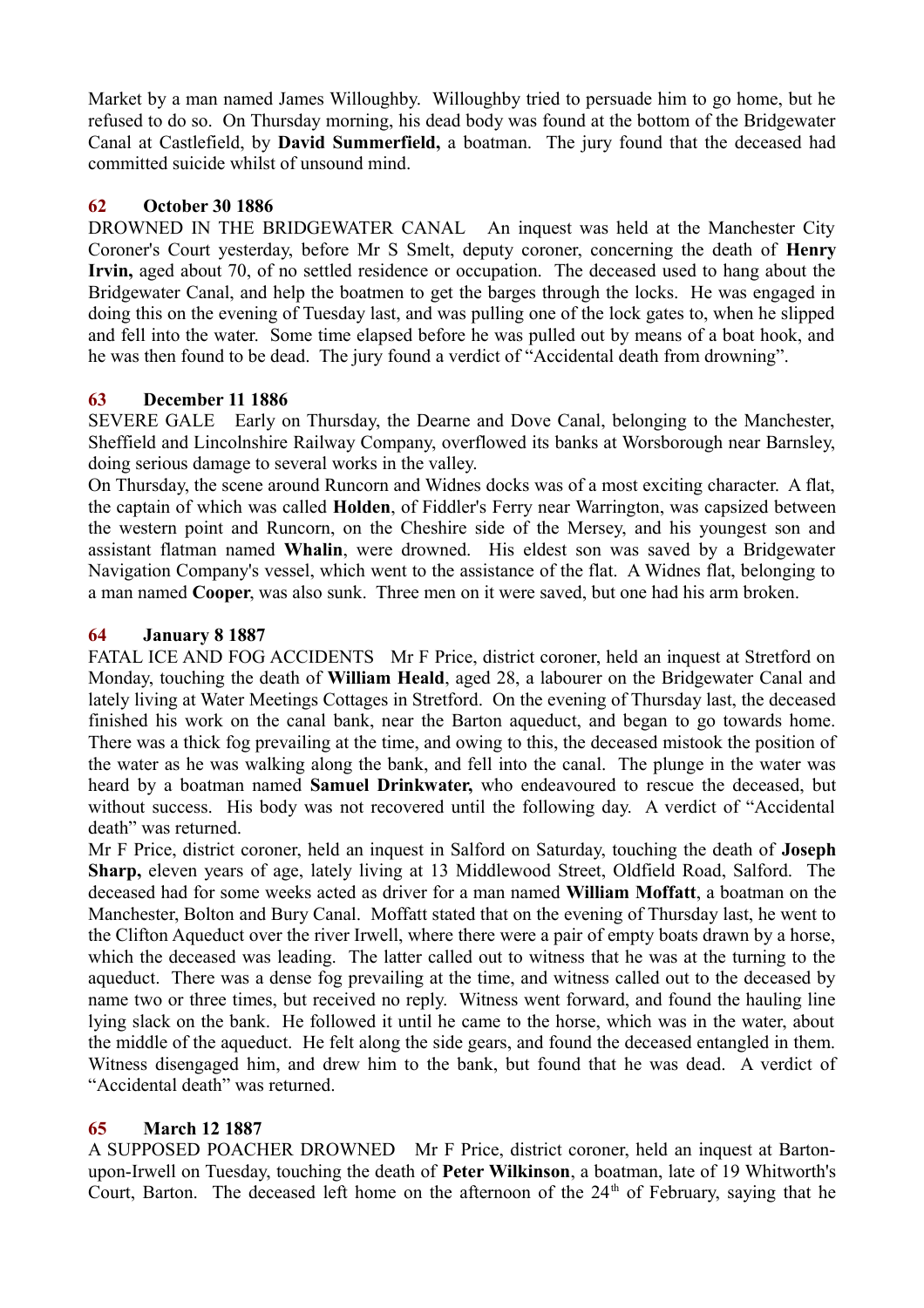would not return before morning. He, however, never returned at all, and on Sunday last his dead body was found in the Irwell near Barton Weir. He was known to have been a companion of some men who were lately apprehended for poaching in Trafford Park, and it is supposed that he was drowned whilst swimming across the river to escape arrest. A verdict of "Found drowned" was returned.

## **66 May 28 1887**

A WOMAN DROWNED Mr F Price, district coroner, held an inquest at Barton-upon-Irwell on Monday, touching the death of **Mary Lawton**, about 42 years of age, the wife of **Joseph Lawton,** a river boatman in the employ of Messrs Grant, Forbes and Co. On the 21<sup>st</sup> of March last, she was with her husband in his boat upon the river Irwell, and accidentally fell into the water. Her body was not recovered until the 21<sup>st</sup> inst. The jury returned a verdict of "Found drowned".

## **67 June 11 1887**

### TRAGEDY IN MANCHESTER

MURDER OF A WOMAN – SUICIDE OF THE MURDERER A brutal murder was committed in Ancoats at an early hour on Wednesday morning. A man named James Dodd, following the occupation of a knocker-up, and living at 14 Back Hadfield Street, Woodward Street, cut the throat of a woman named Harriet Turner, with whom he had for some four months past been living. The woman almost immediately expired, and the murderer rushed away declaring his intention to commit suicide. The neighbourhood is the lowest and most squalid part of the city. Dodd was left a widower about a year ago, with seven children, of whom the eldest is a young man about 20 years of age. His family consists of five boys and two girls. About four months ago the woman Harriet Turner, who was about 30 years of age, came to live with him, and the nine people occupied a small house of two rooms, one upstairs and one downstairs. The whole family slept on the floor in the small upper room, all huddled together. Both Dodd and the woman were looked upon as peaceable, well disposed people, and got on pretty well with each other. The children, so it is stated, were the chief cause of any friction which might exist. They say that Turner (who had two children of her own staying in a neighbouring house with her mother) was anxious to get rid of them, and tried to induce Dodd to get them away. They also say that they were ill treated by her. The neighbours, however, state that Turner took good care of the house, and that quarrels were infrequent. About three on Wednesday morning, or shortly after, the eldest of the children was awakened by a smothered cry. At that time, the dawn was far advanced, and he was able to see what was transpiring. Sitting up in bed, he found his father and the woman in a deadly struggle. Dodd had a razor in his hand, and with this he had already inflicted a fearful gash on the woman's throat. The blood was covering the bed, but she was still able to make an effort to free herself. The young man cried out to his father to let go the woman, but Dodd declared that if he was not quiet he would kill him. The son then rushed into the street, and gave the alarm to the neighbours. Before there could be any effective interference, however, the work had been completed. The woman lay dying on the bed, while the man had run downstairs and was in the street. Passing his son, he said, "Goodbye lad, you'll never see me again". Then he disappeared in the direction of the canal, his intention being apparently that of suicide. Dodd was dressed at the time of committing the tragedy ready for his usual morning work. He wore the old blue suit of a gasman, a white muffler, and had blucher boots. He was a man under the medium build, with brown hair and a slight moustache. On the house being entered, the woman was found all but dead, and she expired before Dr Hunter arrived from the Ancoats Hospital. The body was covered up, and the eight children in the room were taken away to neighbouring houses. The search after the murderer proceeded until Wednesday. On Thursday forenoon, police-sergeant William Wild was on duty about half past eleven o'clock

near Union Street, Ancoats, when a boatman told him that the body of a man had been seen floating in the Rochdale Canal, Union Street. The police officer went to the place indicated, and saw some boys in the water dragging a man's body towards the embankment. The body was brought on to the bank, and it was identified shortly afterwards by one of Dodd's sons as that of his father. In the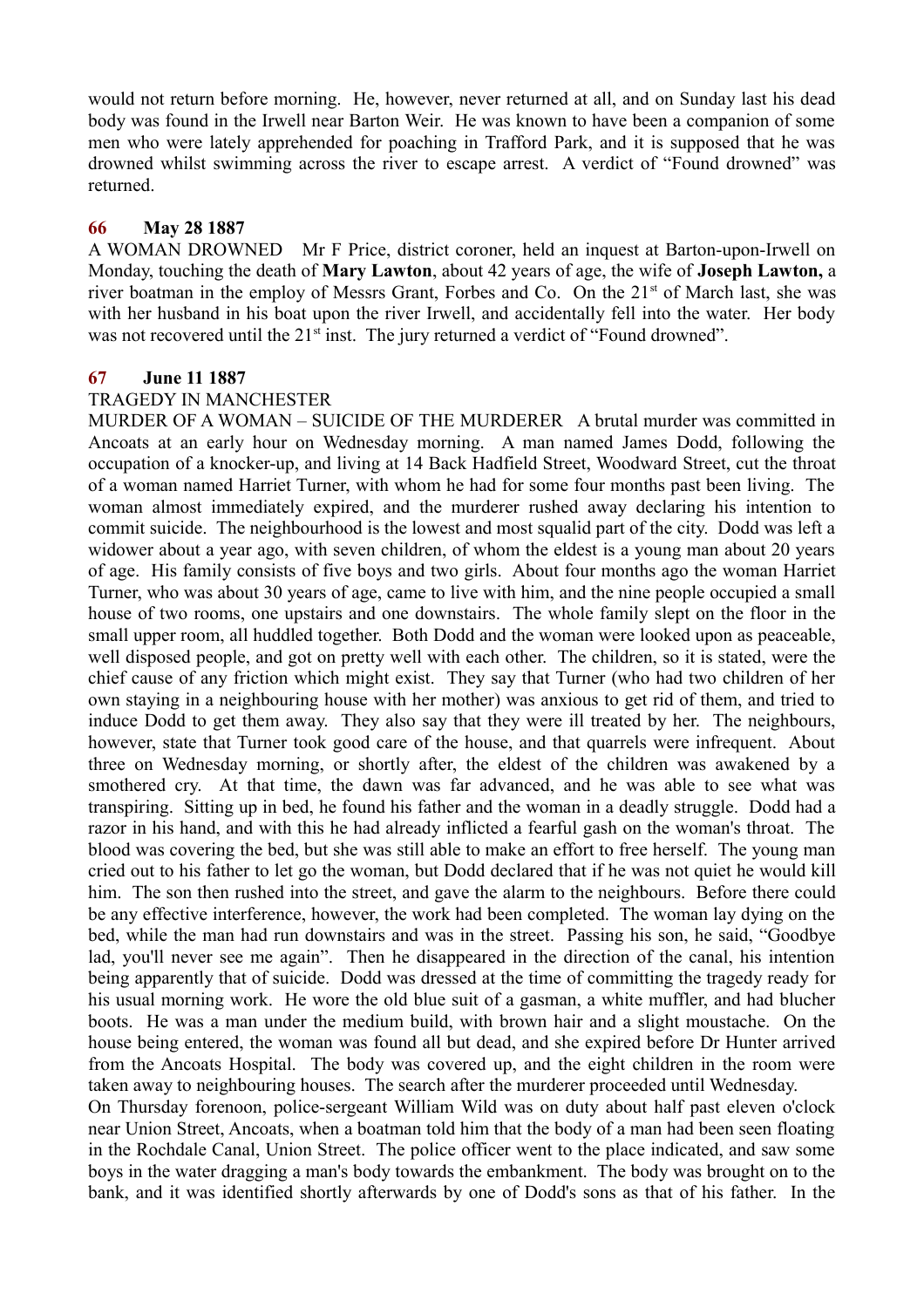pockets were found a razor smeared with blood and 2 1/2d. The body, which was identified by other persons besides deceased's kin, was conveyed to the Fairfield Street mortuary, where the body of the murdered woman also lies.

## INQUEST AND VERDICT

An inquest was held at the City Coroner's Court yesterday, before Mr Sydney Smelt, deputy coroner, on the bodies of Harriet Turner (or Seymour) and James Dodd.

James Dodd, son of the last named, was the first witness called. He said he had seen and identified the body of Harriet Turner, who lived with his father at 14 Back Hadfield Street, Ancoats. His father was a boltmaker by trade and forty years of age. Witness lived in the house along with Turner and his father, and two sisters and three brothers. There were two rooms in the house – one downstairs and a bedroom upstairs. They all slept in the one bedroom. About six o'clock on the night of Tuesday last, his father and Harriet Turner came home drunk and went to bed together. Harriet Turner kept falling out with his father before they went to bed. She said that if he did not stop the children from giving impudence, she would fire something at them. His father said he would have none of her bother. She had given him bother enough, and he wished she had never come to live with him, After they went to bed, Harriet Turner still kept quarrelling with his father. Between eleven and twelve o'clock, witness and his sisters and brothers went to bed. His father and Turner kept quarrelling until they went to sleep. About three o'clock on Wednesday morning, witness heard a struggle, and he saw his father leaning over Turner, who was kicking her feet on the floor. His father was pushing Turner's head on the pillow, and he wiped a razor and put it in his pocket. Blood was coming from Turner's neck, and also from her nose and mouth. After he had pushed her head back on the pillow, he got a jug and had a drink of water. After getting the drink of water, he ran downstairs. At the top of the stairs, as he was running away, he said to witness, "Good bye ; you will not see me any more". He then ran out, and witness ran after him, but he lost sight of him just after he had gone out. His father was dressed in a gasman's blue suit of clothes. After he ran away, witness did not see his father again till his dead body was found. Turner and his father had lived together about four months. They were constantly quarrelling about different things. She wanted his father to take off him (witness) the money he earned by selling sand. When his father ran away he screamed, and Mr Hayes's son came and sent for the police. A man named Evans was the first to go into the house. The razor used was his father's own razor. It was a new one, and had a black haft.

Samuel Evans, of 7 Back Hadfield Street, said that on Wednesday morning he heard the last witness screaming. He went out and saw James Dodd, the deceased, running down the street, and the last witness running after him. Dodd disappeared round the corner. The lad then came back, saying that his father had threatened to cut his throat with a razor if he did not go back. Witness went and informed the police.

Mande Harrison said she lived at the Globe Inn, No 9 Wesley Street. She heard the first witness shouting, "Help, police" ;"Help, murder". She put her head out of the window and asked him what was the matter. He told her that blood was coming from the throat of the woman with whom his father was living. After dressing, she went into deceased's house and went upstairs. Turner was lying on the floor on some old bags which were used as a bed. Her head was almost severed from her body. The body was warm but the woman was dead. There were, she thought, about six children in the room when she went in. They were all crying and asking to be taken away. The oldest was a young woman about 23 years of age. She was not quite right in her mind. The eldest boy, James – the first witness – was about 20 years old, the next boy was about 14, and the next about 11. There were only two in this family with any intellect. The room was all covered with blood and was in a dreadful state. Witness covered the woman up and left the house.

Alfred William Hunter, residential medical officer at the Ancoats Hospital, said he was called into the deceased's house about half past four o'clock on Wednesday morning. The woman was quite dead, her head being almost cut off from her body. There were several small cuts about the neck. The gash across the throat consisted of two distinct and heavy cuts. There was very little blood left in the body when he arrived.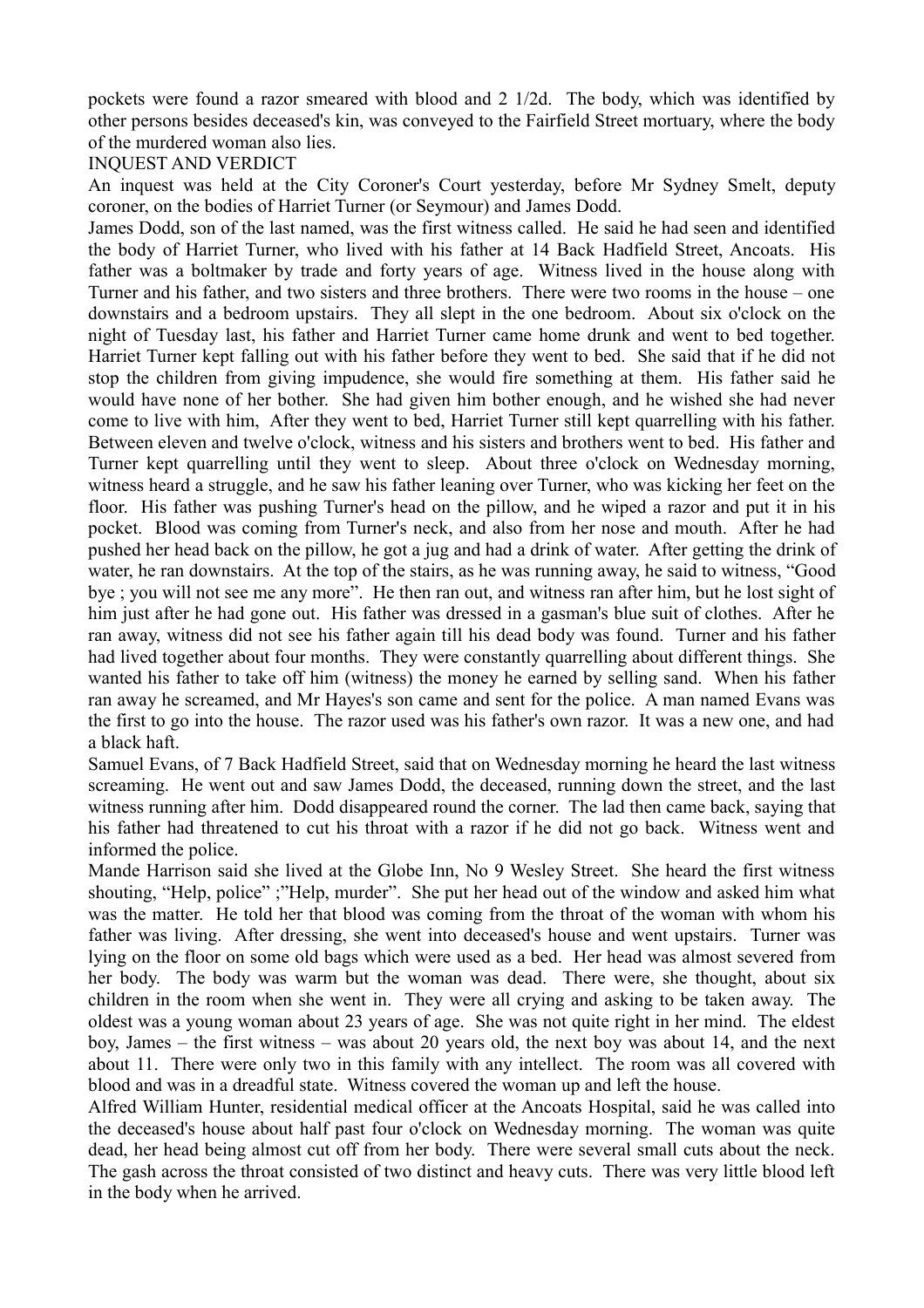**John Rosebery**, living at 5 Sykes's Court, Chester Road, said he was a boatman. He saw the body of Dodd about a quarter past 11 on Thursday morning in the Rochdale Canal, when he was passing in a boat. The body was under the Union Street Bridge. He went to give information to the police, but on returning, found the body had been got out. Dodd had all his clothes on.

William Wild said he got information from the last witness, and had the body removed to the Fairfield Street mortuary. He searched the clothes, and found a razor in the left hand side coat pocket. It was marked with blood. The body was identified, first by the son and afterwards by a sister. There were a few coppers in the pocket.

Mrs Harriet Turner, living at 23 Carruthers Street, Ancoats, said the deceased, Harriet Turner, was her daughter. Her proper name was Harriet Seymour, and she was the widow of Charles Seymour, engineer of St Helens. Her daughter, after her husband's death, lived with James Dodd. She had two children of her own. She often told witness that James Dodd had threatened to kill her. Dodd was very jealous, and when she left him, used to keep a perpetual watch on her. Her daughter frequently promised witness to leave Dodd, and did so on one or two occasions, but was always induced to go back to him. The witness, who seemed a respectable woman, appeared to be in very deep distress and cried a good deal.

The jury found that the woman Harriet Turner had been murdered by Dodd, and that Dodd committed suicide. There was no evidence to satisfy them with regard to Dodd's state of mind at the time.

## **68 June 18 1887**

STRIKE OF CANAL BOATMEN The strike of boatmen on the Kendal and Preston Canal has terminated, the men taking the reduced rate of payment offered by the colliery proprietors. The strike has continued over six weeks. The dispute arose through the masters' suggesting that the rate of payment for conveying coal from Preston to Kendal should be reduced from 1s to 11d per mile. The distance is 57 miles. The new scale of payment will represent a reduction in the wages of the boatmen of about 4s per week.

## **69 July 30 1887**

A BOATMAN DROWNED An inquest was held at the Manchester City Coroner's Court on Monday, before Mr S Smelt, deputy coroner, touching the death of **James Bamford**, a boatman aged 59, lately living at 21 Berry Street, Chapel Street, Ancoats. On Wednesday night, he was going down the Rochdale Canal with his boat, in company with two other boatmen. He wanted them to stop to get some beer, but this they refused to do. They shortly afterwards missed him, and at length went on without him. On Friday, his body was found floating in the canal near Butler Street. There was no evidence to show how he got into the water, and the jury returned a verdict of "Found drowned".

## **70 September 24 1887**

MYSTERIOUS DROWNING CASES IN SALFORD Mr F Price, district coroner, on Tuesday held an inquiry, in Salford, into the circumstances attending the deaths of **John Holt**, aged about 45, a boatman, and Ellen Royle, aged about 50, a charwoman, whose bodies were found floating in the Manchester, Bolton and Bury Canal near Ordsal Lane on Sunday last. It was stated that Royle had for some time been living with Holt as his wife. They were together in the neighbourhood of the canal on Saturday night, and were both then the worse for drink. About half past two o'clock on the following day, Holt's body was taken from the water by a boatman named **Parkinson** who, about an hour and a half afterwards, recovered Royle's body from the same spot. There was no evidence to show how they had got into the water, but Parkinson said that it was his opinion that Royle had fallen into the canal, and that Holt was drowned in trying to save her. A verdict of "Found drowned" was returned.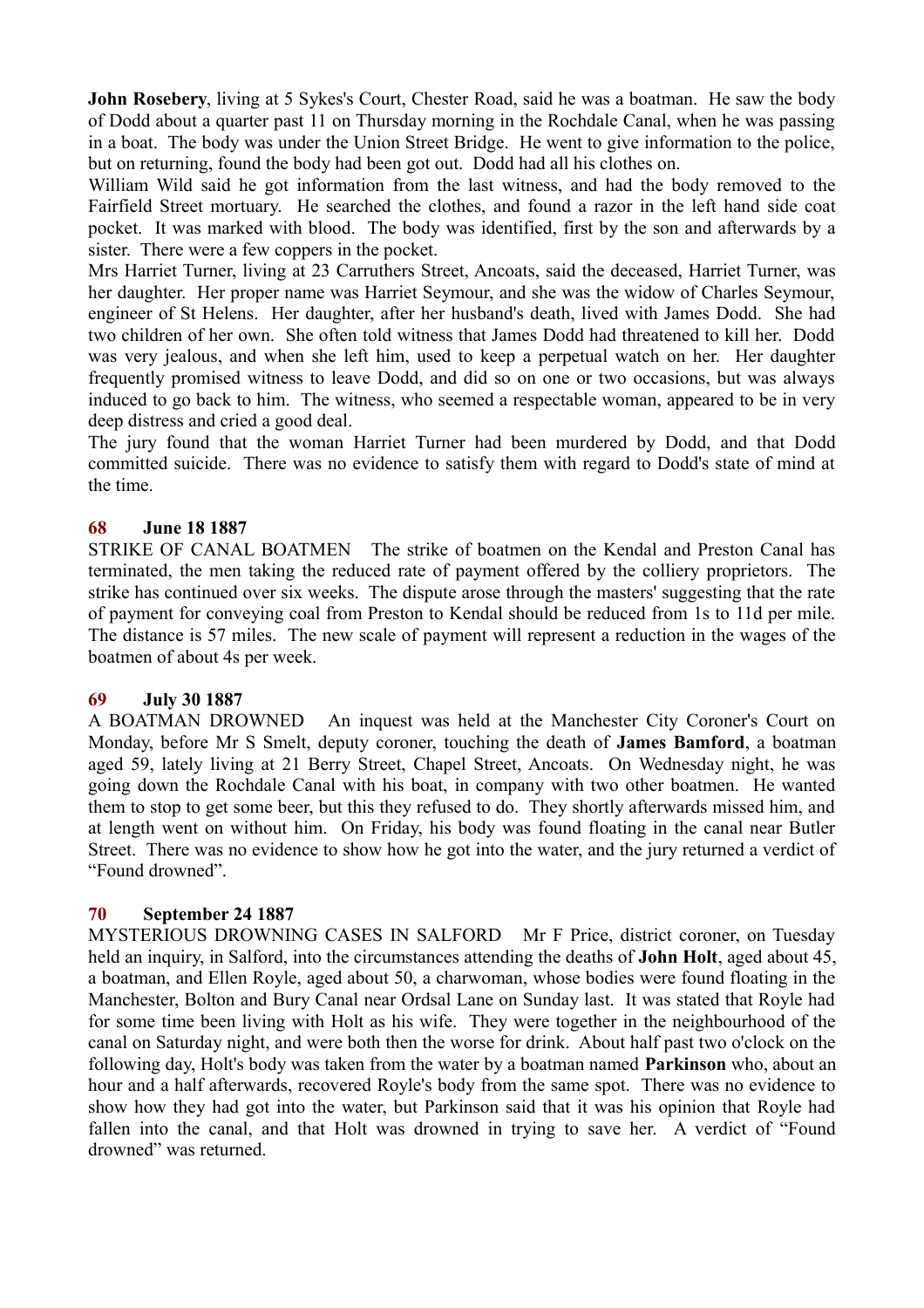## **71 November 19 1887**

THE CHESHIRE POACHING AFFRAY At Altrincham Police Court on Thursday, before Messrs H Bleckley and J Gaskarth, two men named William Scott and Edward Connor of Deansgate, Manchester, were charged with assaulting Sergeant Cooper and Police-constable Proudlove of the Cheshire Constabulary, with intent to do grievous bodily harm, and also with stealing 17 geese, the property of Mr Hilkirk, farmer, Brooklands. Sergeant Cooper, one of the injured officers, was still unable to appear. Police-constable Proudlove, who appeared in the witness box with his head bandaged, identified the prisoner Scott as one of the men who assaulted him. He could not speak to Connor. William Hill, labourer in a brickyard at Stockport, stated that early in the morning of the 5<sup>th</sup> of November, he was in a beerhouse in Stockport, when Scott and a number of others came in and spoke about having been in an affray that morning. He "stood" them two or three half gallons of beer. Witness gave his evidence most reluctantly, and was cautioned by Superintendent Leighton to speak the truth and the whole truth, and Mr Bleckley asked if he was in the habit of being so generous with people he did not know. Witness replied that sometimes people treated him, and he returned it in that way. In reply to the prisoner Scott, Hill admitted he was out poaching on the Adlington estate the week before the Sale affair, but not that night. Scott vigorously asserted it was a "plant" on the part of the Stockport gang, who were near Timperley at the time of the affray, to lay it on the Manchester men. At this point, the case was adjourned until the afternoon to admit of the attendance of other witnesses. When the case was again called, **Thomas Evans**, boatman in the employment of the Shropshire Union Canal Company, and a mate named **Hopley**, deposed that on the night of the 4<sup>th</sup> November, Scott and three other men got on the boat at Manchester and got off at Timperley. Evans said he dared not refuse them for fear of having his brains knocked out. The gang was not quite so large as usual. Usually, they came in a "ruck", jumped on the boat, and never asked permission. He did not hear the men say it was too light to work. Connor was discharged, but Scott was again remanded, Superintendent Leighton stating that he should be able to get other men who were implicated in the affair.

## **72 January 7 1888**

THE AFFRAY WITH POACHERS AT BROOKLANDS At the quarter sessions at Knutsford on Wednesday, William Scott, 31, labourer, and James Lee alias Chitty, 40, blacksmith, were indicted for unlawfully and maliciously wounding Sergeant Cooper and Constable Proudlove on the  $5<sup>th</sup>$ November. There was a further count charging them with stealing 17 geese, the property of William Hillkirk, farmer. Mr Marshall was counsel for the prosecution. From information received at Altrincham about midnight on the 4<sup>th</sup> November, Sergeant Cooper and Constables Proudlove and Daintith proceeded along the South Junction line. On passing a hut used by platelayers, sounds were heard and, on Sergeant Cooper asking who was there, an affray ensued, in which he and Proudlove were very seriously injured. Two boatmen gave evidence, showing that depredations on estates surrounding Manchester were systematic. In reply to Scott, **Hopley**, the mate of the boat *Laura*, said that often gangs of 10 or 13 used to ride on the boat, and they had also conveyed gangs back to Manchester with the produce ; in one case, one bag contained 45 rabbits. He had never heard of Scott stealing fowls. William Smith, who said he came from Stockport, deposed to seeing Scott in a beerhouse there on the morning of the  $5<sup>th</sup>$  November. He was then with a number of other men. In reply to Scott, he said he did not remember going to Dunham Park with him one night, and getting a share of the spoils. He saw Scott one morning in Ancoats after he had paid a visit to Heaton Park the previous night. Scott made a long statement to the effect that, although he was on the boat, it was too light that morning to go poaching, and he returned home to Manchester. He was innocent. Lee protested his innocence, and called witnesses to prove an alibi. The jury returned a verdict of guilty against Scott and acquitted Lee. The Deputy Chairman said Lee was most fortunate. There was not the least doubt he was out that night along with the rest. As for Scott, he had been rightly convicted, and would be sentenced to 18 months imprisonment with hard labour.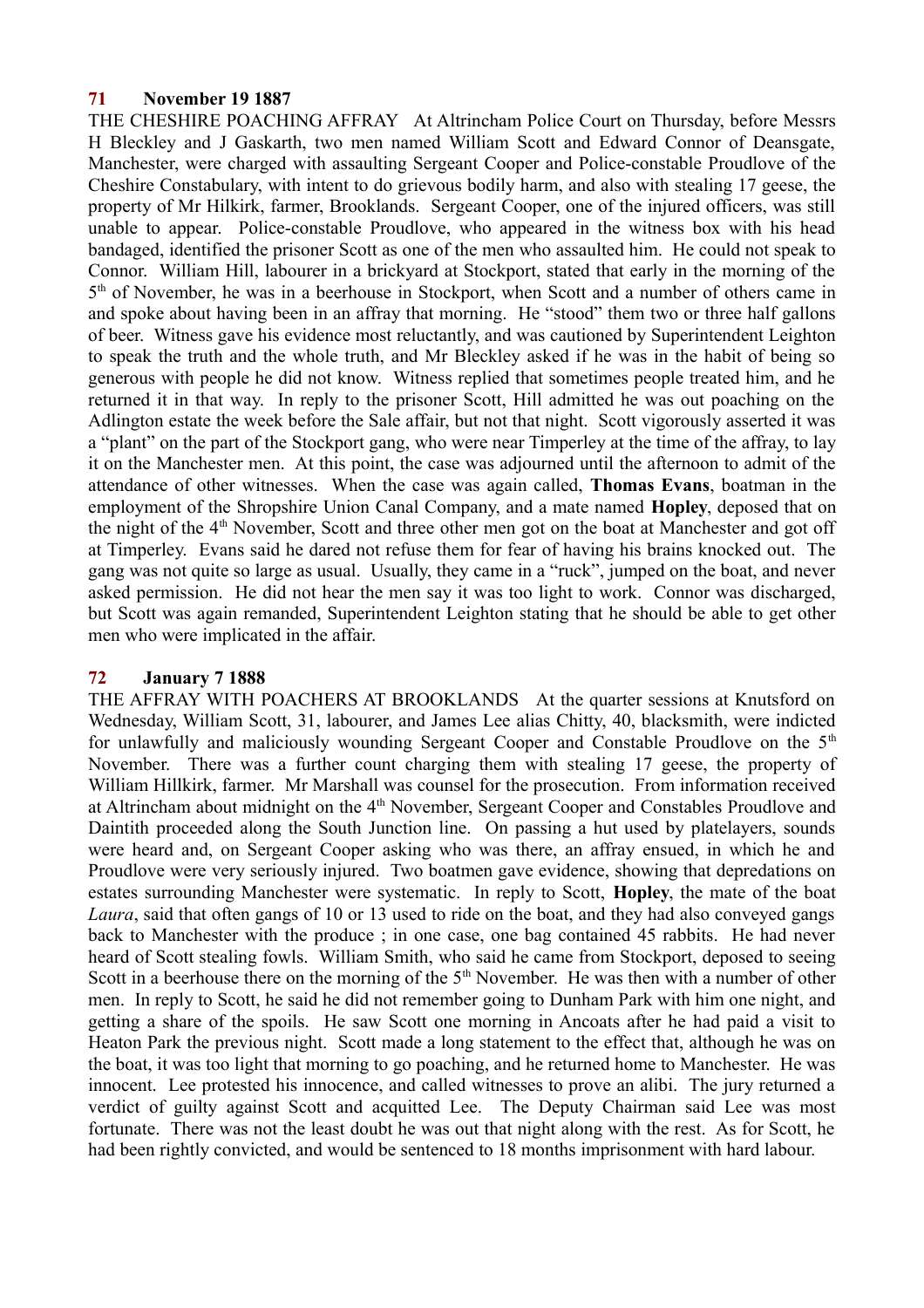## **73 January 28 1888**

INTIMIDATING A WORKMAN At Salford Borough Court on Tuesday, a boatman named **George Green,** living in Sunnyside Street, Ordsal Lane, Salford, was brought up under warrant before Mr J Makinson, stipendiary magistrate, charged with intimidating **Robert Millington** of 2 Rigo Place, Hulme. Mr Hockin said he appeared to prosecute on behalf of **Mrs Sarah Pendlebury,** who owned a considerable number of boats used for the conveyance of goods on the Bridgewater Canal. In consequence of a dispute with regard to wages, a strike had recently taken place amongst Mrs Pendlebury's boatmen, the prisoner being one of the strike hands. In order to fill up the vacancies of the men who had left her employment, Mrs Pendlebury advertised for new hands, and the prosecutor was engaged as a boatman. On the  $19<sup>th</sup>$  inst, Millington was going to his boat, and when on the bank near Regent Road Bridge, he was met by the prisoner and five or six others. Prisoner asked him where he was going, and the prosecutor said he was going to his boat. Prisoner then said, "You are going into the canal", put his fist in Millington's face, and threatened to "knock his head off". He did not, however, actually commit an assault ; but Millington was so afraid of what might happen that instead of going to his boat he went home, and had not been at work since. Mr Hockin added that he did not wish to press the case, the prisoner having been brought up as a warning to others. Evidence having been given by Mrs Pendlebury's manager and other witnesses, the Stipendiary said had Mr Hockin pressed for punishment, he should certainly have sent the prisoner to gaol for two months. He had been guilty of a serious offence, and he hoped it would be a warning both to him and others. Prisoner was liberated on his own recognisance of £5 to come up for judgement when called upon.

# **74 March 31 1888**

A RASH WOMAN At the Leigh Police Court on Tuesday, Ellen Greenough, wife of Robert Greenough, collier, Astley Green, was charged with attempting to drown herself and child, aged two and a half years. It appeared that the woman had been quarrelling with a neighbour, and her husband remonstrated with her. She thereupon went to the canal with the child and jumped in. **William Wild**, boatman, Runcorn, got them out, after they had sunk once. The woman, it is said, strongly resisted his efforts. She was remanded.

# **75 August 4 1888**

A BOATMAN DROWNED Mr S Smelt, deputy city coroner, on Tuesday held an inquest touching the death of **David Fox**, 38, a boatman, late of Kings's Lane, Nantwich. On Friday evening, the deceased was navigating his boat through the canal at Castlefield, when he fell into the water. He was taken out and conveyed to the Royal Infirmary, but died there on Sunday from pneumonia brought on by the immersion. A verdict was returned of "Accidental death".

# **76 November 17 1888**

SINGULAR CASE OF MANSLAUGHTER Mr Brighouse, county coroner, held an inquest on Monday at Ince on the body of Richard Ainsworth, painter, of Ashton-under-Lyne, who met his death in a singular manner. Ainsworth and three others were on a scaffold underneath the railway bridge crossing the canal, repairing the girders, when a canal company's boat came along. The men shouted to the man in charge, **James Lyon**, to pull down the boat's funnel, as it would catch the scaffold, but he took no notice, and as the boat was passing, the funnel knocked down one of the planks and pitched the deceased into the water. The boatman, it was stated, went on his way, but the deceased's fellow workmen attempted to rescue their comrade who, however, seemed dazed, and was dead when brought out. Lyon said he heard no shouting, but others present stoutly maintained that they frequently cried out. The jury, after careful consideration, decided that Lyon had been culpably negligent, and the Coroner committed him for trial at the assizes on a charge of manslaughter.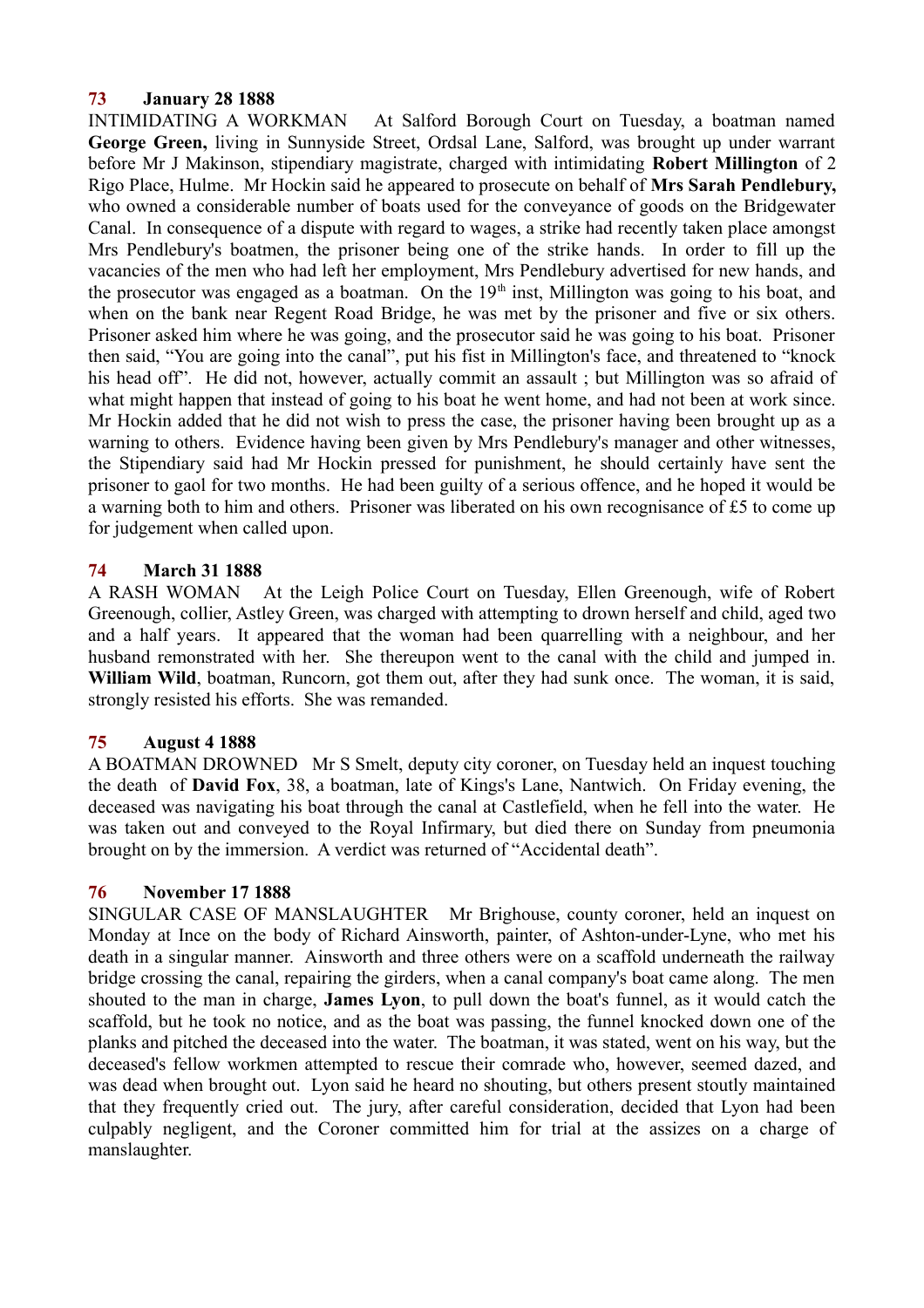# **77 November 17 1888**

CHARGE OF MANSLAUGHTER At the Wigan County Police Court on Thursday, **James Lyon**, a boatman living at Lathom near Ormskirk, was charged with the manslaughter of Richard Ainsworth of Ashton-under-Lyne. On Friday afternoon last, the man Ainsworth, in conjunction with three other men, was engaged in painting an iron bridge of the Manchester, Sheffield and Lincolnshire Railway, which spans the Leeds and Liverpool Canal. He was working on a scaffold. The prisoner came up at the time in charge of a boat. The funnel of the boat upset the deceased's scaffold, and he was drowned. The three comrades of the deceased deposed that both they themselves and the deceased shouted loudly to the prisoner to lower the chimney, but he refused. The warning to the prisoner was first given when the boat was about thirty yards from the scaffold, and was continued up to the time when the scaffold was upset. He was committed to the Liverpool assizes for trial.

## **78 December 29 1888**

ATTEMPTED MURDER AND SUICIDE NEAR LANCASTER A young woman named Isabella Ramplin, the daughter of a Lancaster artist, is in custody on a charge of attempted murder and suicide. On Thursday afternoon, she left her parents' house, taking her six months old infant with her. Some lads were on the canal bank near Lancaster, when they saw Ramplin throw the child into the water and then jump in herself. Three canal boatmen were sheltering from the rain some distance off, and were attracted by cries for help. **Thomas Cummings** plunged into the canal and brought the child to the side, and a rope being thrown over the head of the mother, she was dragged to land. She remained unconscious nearly half an hour.

## **79 January 19 1889**

AN UNKNOWN BOY DROWNED The Salford police were informed on Thursday that a boy, homeless and unknown, had been drowned under rather peculiar circumstances. A canal boatman named **John Foster** states that on Saturday night he was going along Piccadilly when a boy, an entire stranger, came up to him, and said that he was homeless and destitute, and would take it as a favour if allowed to go on the boat of which Foster had charge, and work for his food. He did not want any wages, and Foster took him and put him aboard his boat. On Thursday morning about six o'clock, as the boat was on the Hampson Street lock of the Manchester, Bury and Bolton Canal in Salford, the boy fell overboard and was drowned. His body was shortly afterwards recovered and taken to the police mortuary in Silk Street, Salford, where it awaits identification. Deceased is described as being about 14 years of age, 4ft 6in in height, with brown hair and fresh complexion, and dressed in brown corduroy trousers, check shirt and lace up clogs.

## **80 January 26 1889**

A LAD FOUND DROWNED Mr F Price, county coroner, on Monday held an inquest on the body of William Dyson, a lad of 13, lately living with his parents at 25 High Street, Denton. On the morning of the 23<sup>rd</sup> December, the deceased was sent an errand by his mother. He never returned home. A boatman named **Foster** stated that on the 12<sup>th</sup> inst, while taking his boat along the Ashton Canal, through the locks at Ancoats, he saw the deceased, who asked to be allowed to go with him. Deceased was taken on board. On Wednesday last, the boat was in the locks near Ordsal Lane, Salford, of the Manchester, Bolton and Bury Canal. Deceased slept in the boat that night, but was missed early on Thursday morning. His body was afterwards found in one of the locks. Deceased is believed to have fallen in whilst trying to jump from the boat to the shore. A verdict of "Accidental death" was returned.

# **81 April 20 1889**

CHARGE OF UNLAWFUL WOUNDING OF A BROTHER At the Altrincham petty sessions on Monday, **Job Taberner,** boatman, Altrincham, was brought up in custody, charged with unlawfully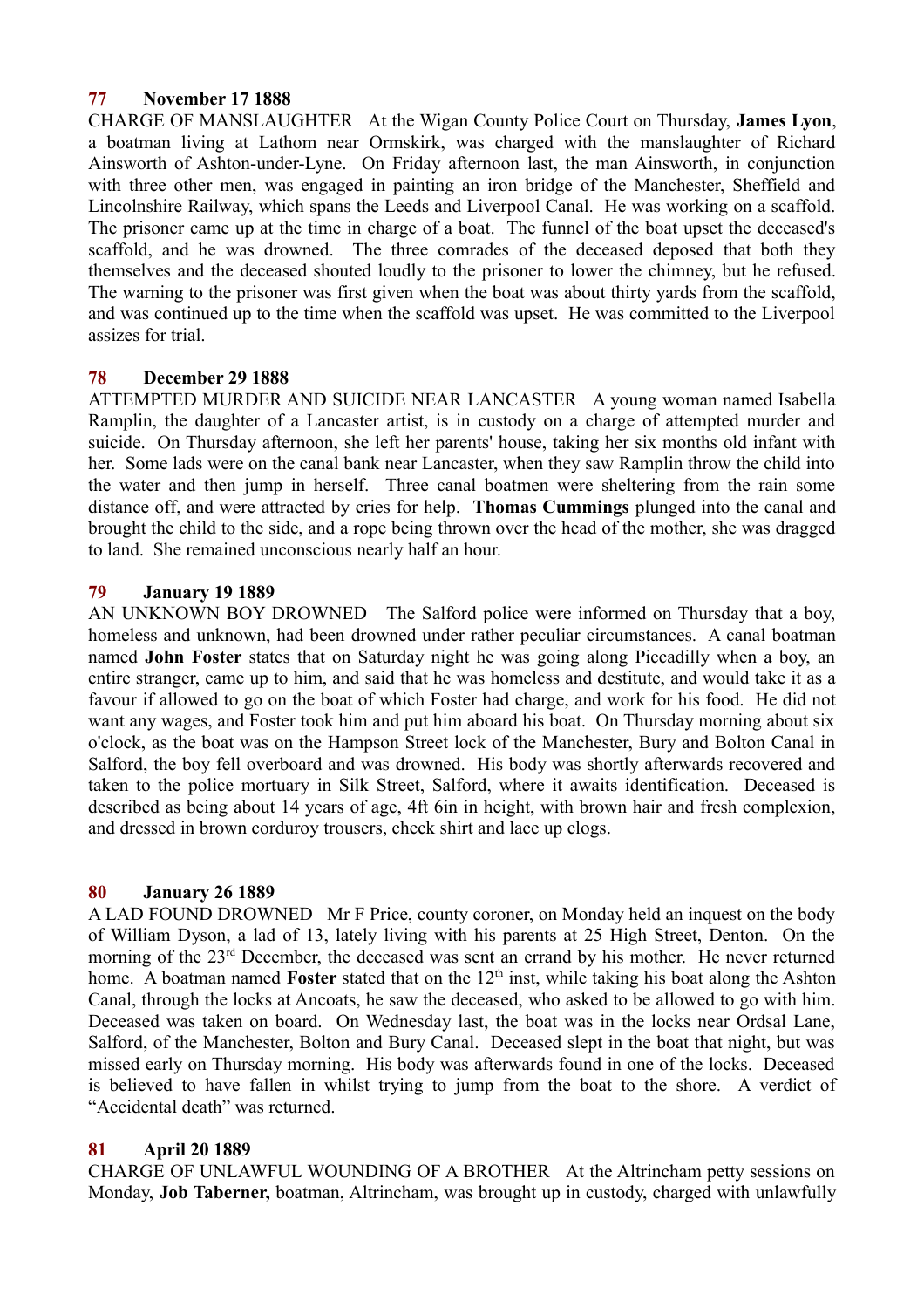wounding Thomas Taberner, his brother, about midnight on Saturday. The prosecutor, a labourer, stated that his brother insulted him on Saturday afternoon, but of this he took no notice. Shortly before midnight, he heard the prisoner threatening his mother, and went into the house and requested him to be quiet. He followed witness outside, threw him down, picked up a large piece of rockery stone in the garden outside, and struck him on the head with it. He remembered being struck once, and then he became unconscious. Dr Golland deposed that he found prosecutor suffering from three contused wounds on the top of the head, two extending to the bone. Such wounds might have been caused by the stone produced, on which there appeared to have been blood. William Drinkwater, joiner, stated that he saw the prisoner strike his brother three times on the head with the stone produced. Prosecutor was unconscious. Prisoner was committed for trial, bail being accepted, himself in £200 and another surety in £100.

# **82 May 11 1889**

SINGULAR DROWNING CASE An inquest was held at Northwich on Wednesday on the body of **Harry Littler,** 13, son of a flatman employed by the River Weaver Navigation Trust, along with another named **Ernest Perry,** 15, in managing a mud barge or hopper, used to convey mud from a floating dredger. The deceased, who was new to the work, tampered with the controlling hopper, the handle of which knocked him into the mud in the middle of the barge and, the hopper opening, he went down with the mud into the river. He came to the surface half suffocated, and sank before assistance could be rendered. The Coroner said it was disgraceful to employ lads in the management of heavy boats like that, and the jury appended to their verdict of "Accidental death" an expression of opinion that men should be employed.

# **83 June 15 1889**

FATAL FIGHT IN MANCHESTER An inquest was held at the Manchester City Coroner's Court on Monday, before Mr S Smelt, deputy coroner, respecting the death of Charles Russell, aged 37, a labourer lately living at 12 Joddrell Street, Deansgate. On the evening of Saturday last, the deceased was drinking in a tavern near the Bridgewater coal wharf with a man named **Richard Wright,** aged 32, a boatman living at 18 Bradshaw Street, Hulme. A quarrel took place between them, and they went out upon the wharf to fight. The deceased was knocked down and fell with his head against the doorstep of a table. He was assisted into the stable, where he lay upon some straw until the next morning. A policeman was then called, and he was removed to the Royal Infirmary, but died on the way there. Spectators of the fight described it as a perfectly fair one. The jury returned a verdict of "Manslaughter" against Wright, and the coroner committed him for trial at the next assizes.

At the Manchester City Police Court on Tuesday, before the stipendiary magistrate (Mr F J Headlam), **Richard Wright,** boatman, 18 Bradshaw Street, Hulme, was charged with causing the death of Charles Russell, labourer, Joddrell Street, Deansgate, by striking him in the course of a quarrel which took place between them on Saturday. Dr E T Milner, surgical officer at the Infirmary, on Tuesday stated that death was due to haemorrhage on the brain, more probably caused by falls than by blows. There were several bruises on the back of the head. John Chainey Travis, a groom, said the deceased challenged the prisoner to fight, but the latter did not want to do so. Russell, however, persisted, and they together went out of a beerhouse, where the quarrel took place, on to the wharf. They there began to fight. The prisoner repeatedly said he did not want to have anything further to do with the deceased, who however continued to attack him. Deceased fell several times. The fall which rendered him unconscious was not in consequence of a blow from the prisoner. He fell as he was striking at the prisoner. Wright was committed for trial at the assizes, bail being allowed.

# **84 September 11 1889**

DROWNED IN THE CANAL An inquest was held on Monday at the city coroner's court, on the body of Walter Bartley, aged 10, who lived with his mother in Melbourne Street, Hulme. On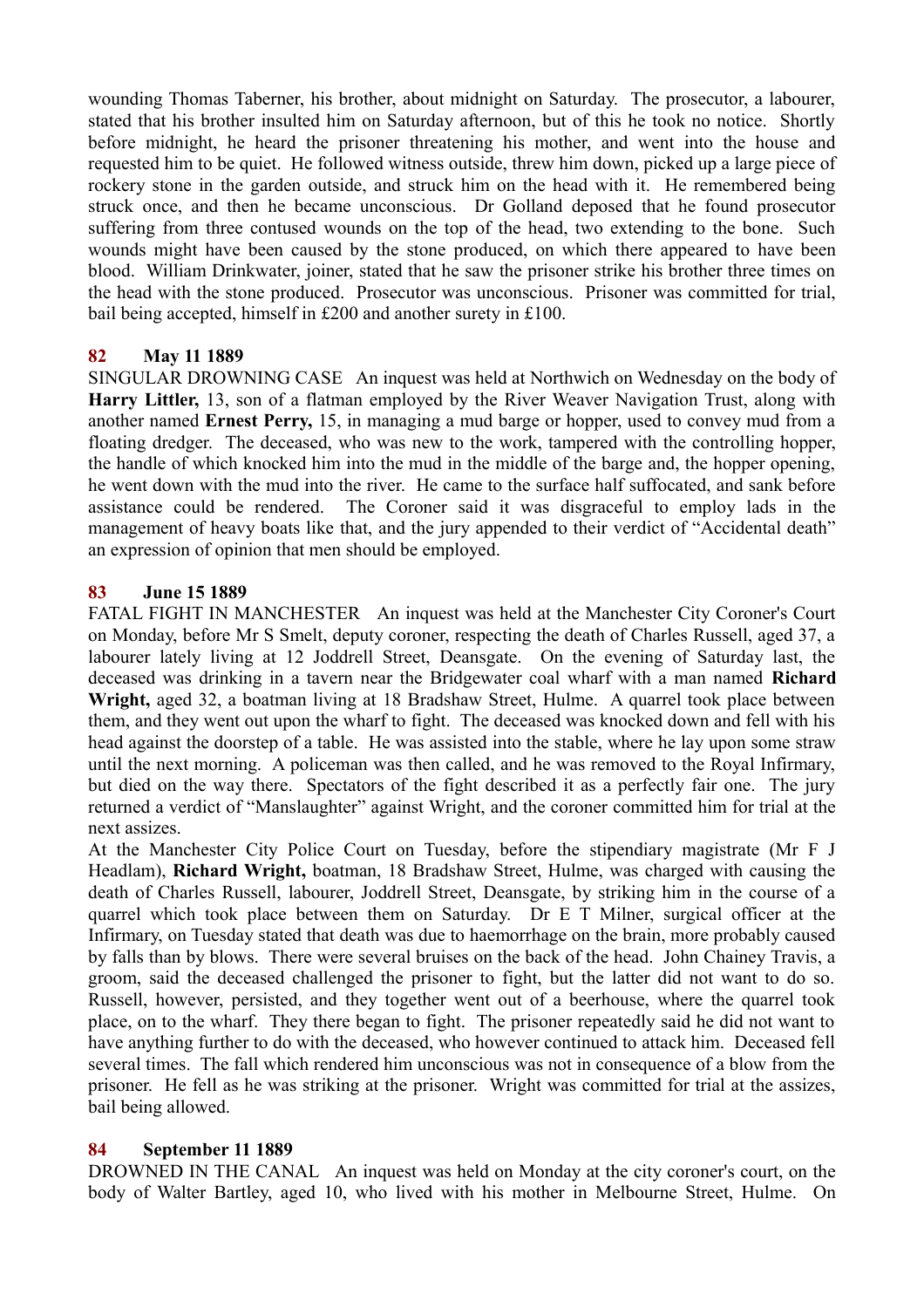Saturday afternoon, the deceased was playing on the bank of the Rochdale Canal near Castlefield lock, and was seen to fall into the water. A man who witnessed the occurrence, but who was unable to swim, called to a boatman to bring his boat hook, and the body was recovered about three quarters of an hour afterwards. The jury found that the deceased had been accidentally drowned. An inquest was also held by Mr Smelt on Monday, touching the death of a lad named John Hancock, 17 years of age, whose occupation and place of residence were unknown. The deceased and another lad had been sleeping under the canal bridge in Piccadilly on Thursday night, and at about six o'clock the following morning were bathing, when the deceased fell into the "bywash" and was drowned. A verdict of "Accidental death" was returned.

### **85 September 28 1889**

### ATTEMPTED MURDER AND SUICIDE IN MANCHESTER

A SAD CASE At the Manchester City Police Court on Wednesday, before Mr F J Headlam, stipendiary, Mary Hannah Barlow, a single woman 29 years of age, living with her parents in Granville Street, Salford, was charged with attempting to murder her illegitimate child, Florence, aged six years, by throwing her into the Bridgewater Canal, and also with attempting to commit suicide by jumping into the canal. Police-constable George Newton said that about five o'clock on Sunday evening, he was called to the Hulme locks on the Bridgewater Canal, near Egerton Street, and there found the prisoner lying unconscious on the towing-path. The child had then been taken into a neighbouring house, and was having its clothes dried. Witness removed the woman to the Royal Infirmary, where she had been detained as an inpatient until Wednesday. She made no reply when charged. John Walker, labourer of Queen Street, Hulme, said that he was walking along the canal side, when he saw the prisoner and a little girl coming towards him. When about 40 yards away, the prisoner threw herself and the girl into the water. They were immersed for about five minutes before witness, with the assistance of a man with a boat hook, managed to get them out. The woman was then insensible, but the child was not. **George Booth**, a boatman of Liverpool Road, stated that he saw the prisoner and the girl walking along by the canal. He afterwards heard cries of "Murder", and on turning round saw the two in the water, which at that part was five or six feet deep. He got them out with a boat hook. The mother had hold of the child's head, and would not let it go when called to, and witness had to knock her hand away. Dr E S Reynolds, the resident medical officer at the Royal Infirmary, said that the prisoner when taken to the institution was suffering from nothing but immersion. She was in a low and desponding condition, and it was not considered advisable to let her leave till Wednesday. The mother of the prisoner, a woman named Hannah Barlow, was then called, and said she was the wife of George Barlow, a night watchman, living in Granville Street, Salford. Her husband was ill with rheumatism and could not work. The prisoner and her married sister were both out of situation and lived at home, and this fact seemed to prey upon the prisoner's mind. There was nothing to support the family with the exception of the earnings of the witness and her little girl, which amounted to but a few shillings a week. The prisoner stated that her reason for doing what she was charged with was that her father was out of work and ill at home. There was not enough money coming in to keep them all, and she thought she was better away. She was very sorry for her act, but was hardly aware of what she was doing at the time. Mr Headlam committed the prisoner for trial at the assizes, but considered the condition of the family so deplorable that he handed Mrs Barlow some pecuniary assistance. Mr Ashley, the officer of the Society for the Prevention of Cruelty to Children, said that the society he represented were also willing to render assistance.

## **86 October 5 1889**

A DRUNKARD'S DEATH An inquest was held at Blackburn on Monday on the body of a weaver named Joseph Henry Johnson, of 27 Infirmary Street, Blackburn, who lost his life through getting drunk on Saturday night. When in an intoxicated condition, he was seem to stagger along the towpath of the canal, near the Bolton Road locks, and to fall into the water. A boatman named **Walmsley** saw what had happened, and attempted to rescue the man, but it was so dark that ten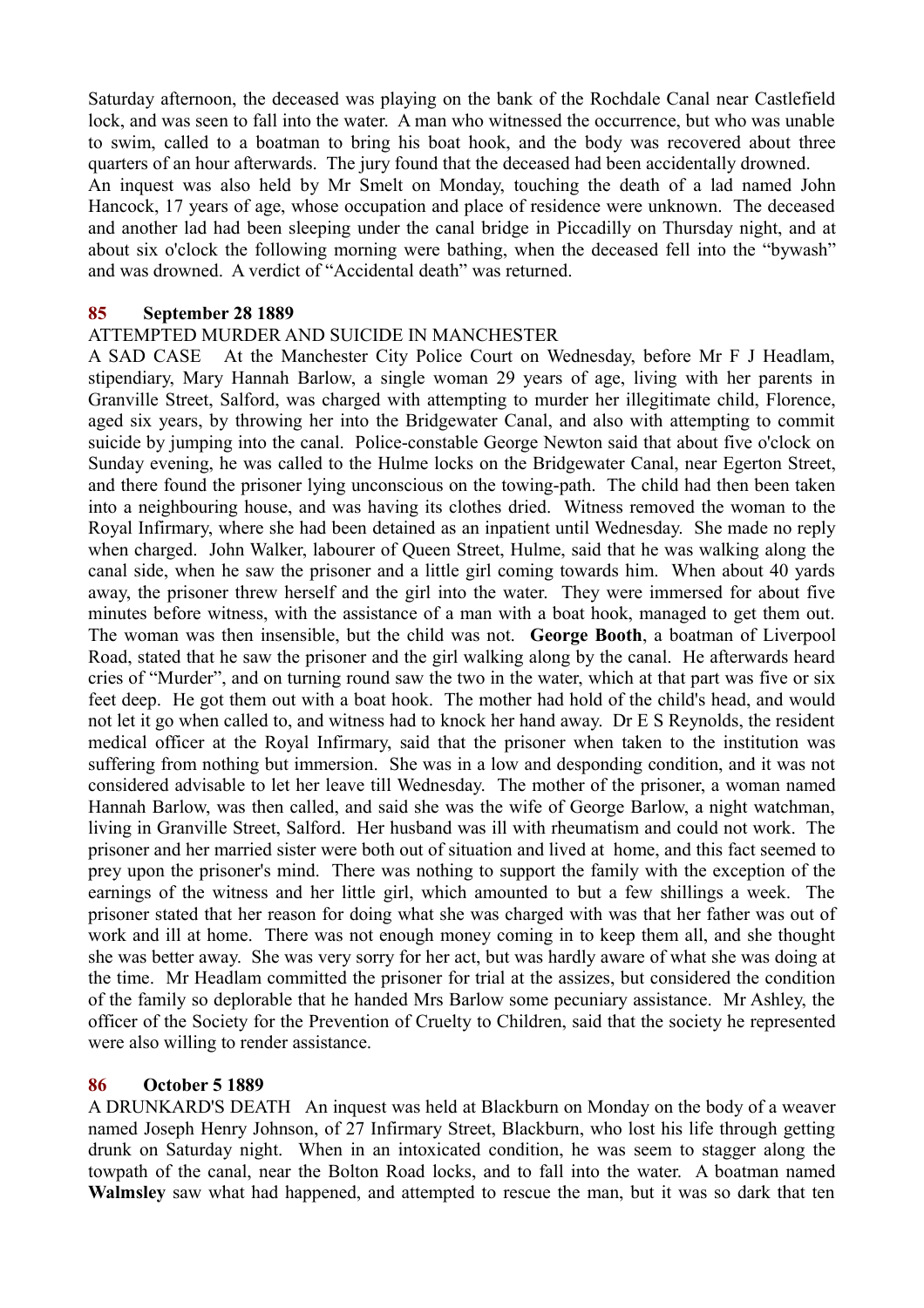minutes elapsed before Johnson was taken out of the water, and he was then found to be dead. The jury came to the conclusion that death was accidental, though due to the man's drunken condition.

# **87 November 16 1889**

CRUELTY TO ANIMALS At the Altrincham petty sessions on Monday, George Hopwood, carter, Gorton, and Thomas Rostron of Stanley Grove, Longsight, were summoned for being concerned in cruelty to a horse. Rostron was fined 41s including costs, and Hopwood 2s 6d and costs. **Samuel Morris,** boatman, Runcorn, and James Daniel, porter, Altrincham, were also summoned at the instance of the Royal Society for the Prevention of Cruelty to Animals, and each fined 10s and costs.

# **88 March 1 1890**

DROWNING OF TWO LOVERS An inquest touching the death of Robert Barnett, 21, and Edith Lowe, 20, who were drowned at Warrington on Sunday night, was held on Wednesday by Mr W T Husband, deputy coroner. It was stated that Barnett was a tripe dresser, and his sweet heart was a weaver at Cockhedge Mill, Warrington, and the daughter of a butcher. The two had been courting for some ten or twelve months, and a walk they frequently took was by the side of the river Mersey in the direction of Woolston. On Sunday evening they had a walk over Warrington Bridge, through Latchford, as far as the Ship Canal Works, where they turned off the highway into a footpath which goes across some fields and over the Mersey and Irwell Canal, which is crossed by means of a swing bridge. The night was very dark and foggy, and the lovers failing to see that the bridge was partly open, appeared to have walked straight into the canal. John Collins, a carter, heard someone cry, "Oh!", and immediately afterwards, "Help". He ran in the direction of the sound, but though he procured a lamp, he could see nothing. He, however, gave information to the police, who early on Monday morning went to the spot, and finding an umbrella on the bank of the canal, commenced dragging operations, the bodies of the two lovers being ultimately recovered. The foreman of the jury, Mr J Houghton, said the road over the canal was a private one, and although a great many people went over it, they were really trespassers, and went at their own peril. **John Rathbone**, the attendant at Dobby's locks, which are near the swing bridge, said there was no one to look after the bridge, and it was left entirely to the option of the boatmen passing up and down the canal whether they closed it or not. The jury returned a verdict of "Accidental death".

# **89 May 10 1890 Manchester Spring Assizes**

PLEADED GUILTY **Thomas Threlfall**, 22, boatman, pleaded guilty to stealing 70lb of provender, the property of his employer, James Eastop of Droylsden, on the 5<sup>th</sup> April. Having been several times previously convicted, he was sentenced to hard labour for a year.

# **90 May 17 1890**

FOUND DROWNED NEAR AGECROFT The District Coroner (Mr F Price) has held an inquest concerning the death of Bryan Norton, a coal miner, 50 years of age, late of St Helens Road, Leigh. Last Friday week, the deceased left home slightly under the influence of liquor, with the intention of transacting some business. On Sunday morning, his body was found by a boatman named **John Warburton,** of Wellington Street, Pendleton, in the Manchester, Bolton and Bury Canal, in front of Agecroft Hall. It had apparently been in the water some time, and there were no marks of violence. An open verdict was returned.

# **91 May 24 1890**

A MAN FOUND DROWNED AT OLD TRAFFORD Yesterday morning, a boatman named **Nicholls,** of Runcorn, found the body of a man, whose identity has not been discovered, in the Bridgewater Canal near Throstle Nest. The following description of the body is given by the police:- Height 5ft 8in ; complexion fair, with dark brown hair ; whiskers thin, sandy. There was no coat on the body. The dark brown cord trousers were patched with blue serge. The body appeared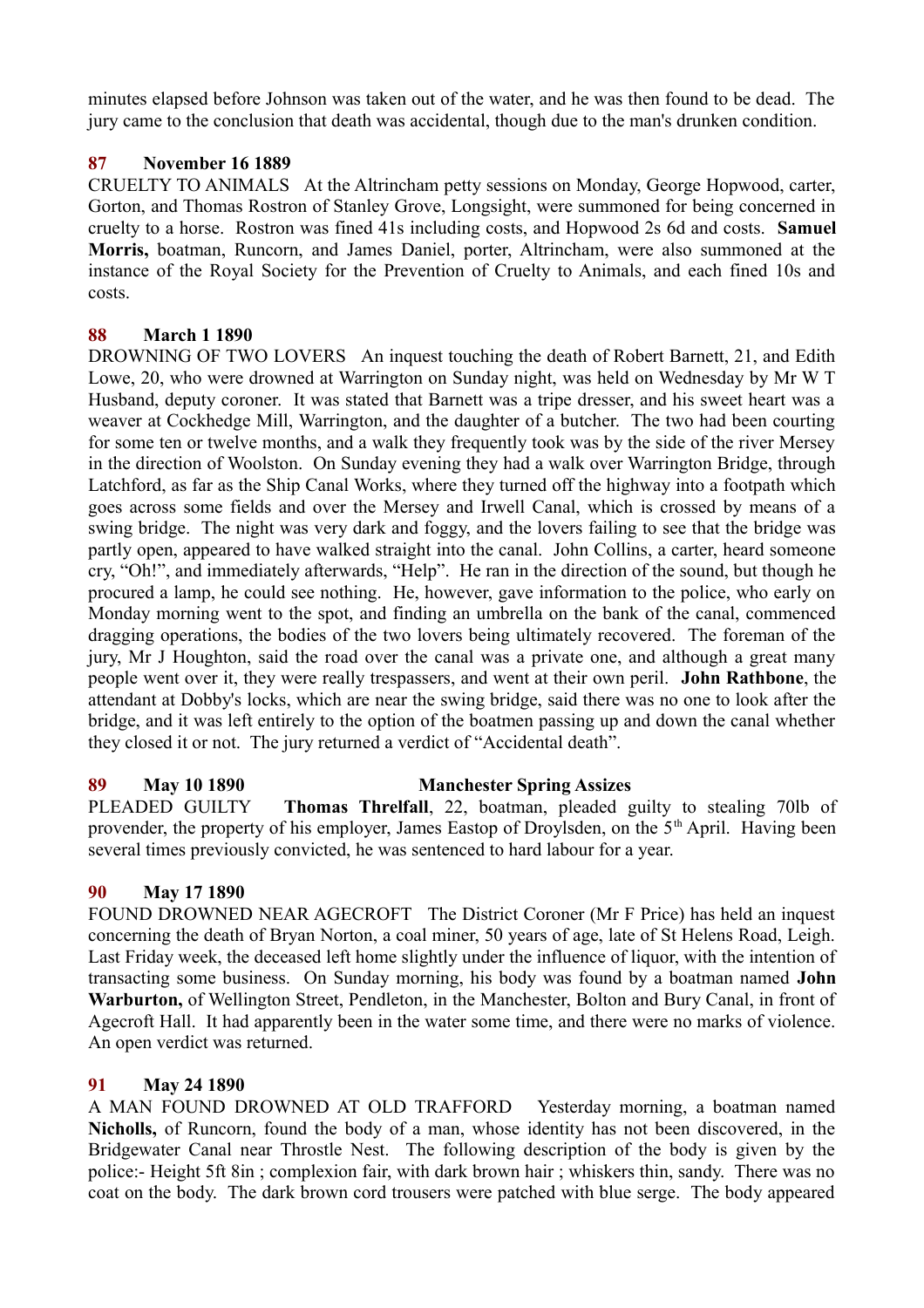to have been in the water four or five days, and was removed to the Northumberland Arms awaiting an inquest.

# **92 June 7 1890**

SALFORD HUNDRED INTERMEDIATE SESSIONS The business of these sessions was concluded on Tuesday at the Assize Court, Strangeways, Mr W H Higgin QC, chairman, presiding. **John Seymour,** 36, boatman, charged with having, on the 9<sup>th</sup> May at Ashton-under-Lyne, stolen two sacks of flour, the property of his employer, Mr T G Platt, was acquitted.

## **93 July 26 1890**

A boatman named **Thomas Carrington** died in the Blackburn Infirmary on Thursday from injuries caused by the kick of a horse on the Leeds and Liverpool Canal, near Chorley.

# **94 August 8 1890**

DROWNING FATALITIES An inquest was held on Saturday at the Eccles Town Hall, by Mr J F Price, deputy district coroner, touching the death of Edward Rothwell, 61 years of age, a tinplate worker, late of Alma Street, Eccles. Deceased had suffered from chronic rheumatism in the head. About seven o'clock on Friday evening, a boatman named **William Oakes** saw him sitting on the canal bank near Trafford Road Bridge, and some time afterwards he was found drowned in the canal at Moss Reach. There were no marks of violence on the body. An open verdict was returned.

## **95 August 29 1890**

WORK AND WAGES Two hundred and twenty flatmen and 100 quay porters in the employment of the Shropshire Union Canal Company came out on strike at Ellesmere Port on Monday. The dispute is said to have arisen in consequence of the discharging of two men belonging to the Upper Mersey Watermen's Association because they refused to do work which was contrary to an agreement made with the company. The strikers say they will not resume till the two men are reinstated.

The men sought an interview on Wednesday, through their trade union officials, with Mr Thomas Hales, the company's traffic manager. Mr Hales intimated that he was quite willing to see any man employed by the company, but he declined to recognise the right of any other individual to interfere in the dispute. The canal company do not object to their men joining the Flatmen's Union, but they say that their flatmen were under a distinct engagement to go on duty on Saturday afternoons when traffic was urgent, and to give a fortnight's notice in case of leaving their service. The company now have under consideration the propriety of prosecuting the men who summarily went on strike.

# **96 September 5 1890**

A BOATMAN DROWNED IN THE BRIDGEWATER CANAL An inquest was held yesterday by the Deputy Coroner for the city (Mr Sidney Smelt) concerning the death of **Robert Snape,** boatman, 27 years of age, and late of Henry Street, Leigh. On Monday night, Mrs Snape retired to bed, leaving the deceased sitting on the deck of his boat, which was lying in the Bridgewater Canal at Castlefield. The deceased had had a little drink, and the following morning his body was found in the canal close to the boat. There were no marks of violence on the body. The jury returned an open verdict.

# **97 October 10 1890**

## DEATHS

THE LATE REV **JAMES SHIPMAN** The remains of the Rev James Shipman, for thirty one years minister to the Boatmen's Bethel, Manchester, were on Tuesday interred at the Ardwick Cemetery. The funeral cortege left the residence of the deceased gentleman, Trafford Park, Chester Road, Old Trafford, at 1.30 pm.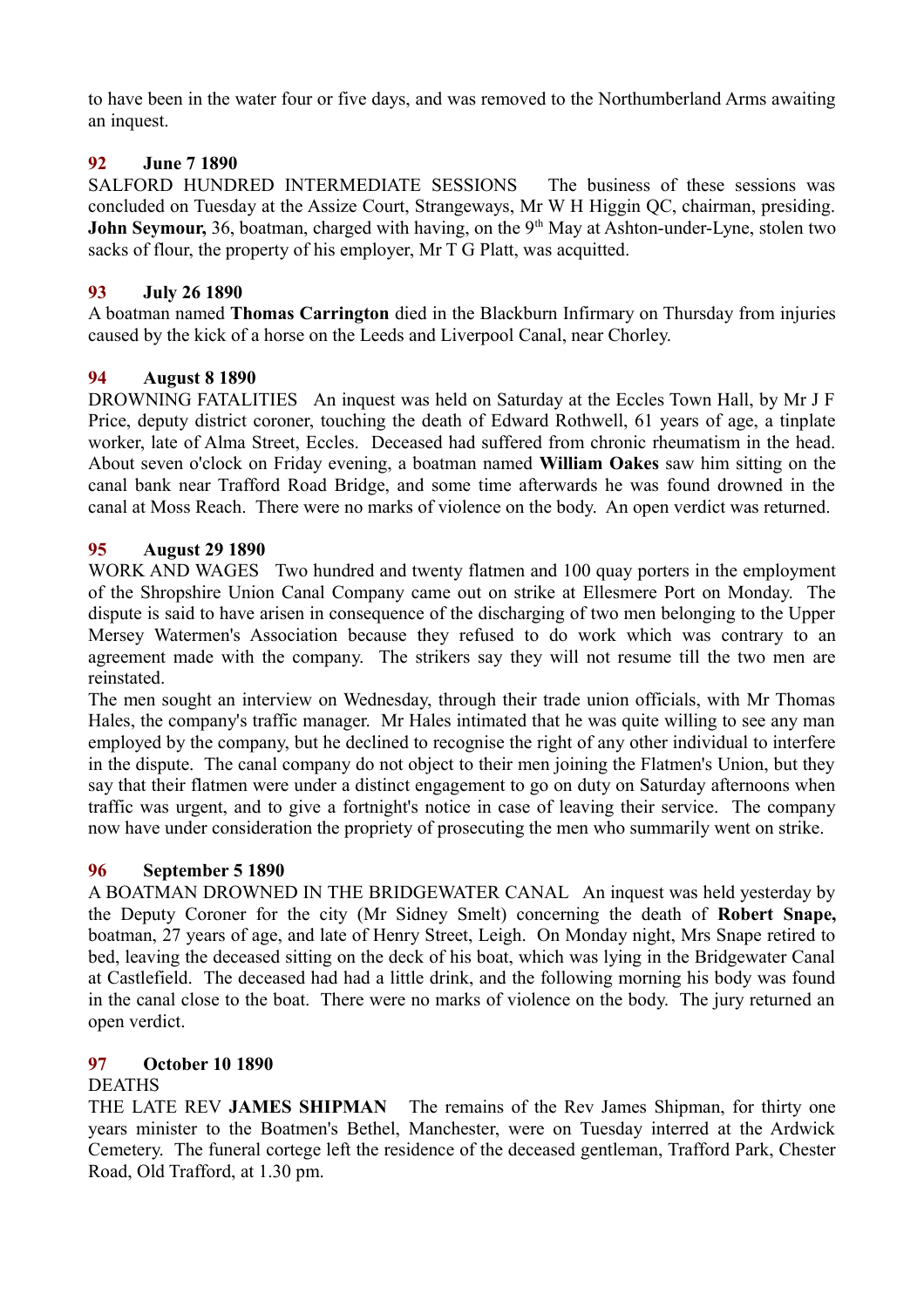## **98 October 10 1890**

FOUND DROWNED IN THE ROCHDALE CANAL An inquest was held on Wednesday by the Deputy City Coroner (Mr S Smelt) touching the death of **Alan Wilday**, boatman, 15 years of age, late of Newton Bank, Middlewich. About three o'clock on Monday afternoon, the deceased was missed from his boat, which was lying in the Chorlton Street arm of the Rochdale Canal, near Minshull Street, and his body was afterwards found close to the boat. He had had a fit whilst at breakfast that morning, and it is supposed that he may have fallen into the water while suffering from a second attack. An open verdict was returned.

## **99 October 24 1890**

SALFORD HUNDRED QUARTER SESSIONS The business of the sessions was resumed on Wednesday at the Assize Courts, Strangeways, before Mr W H Higgin QC. The following additional sentences were passed :-

Three months imprisonment with hard labour : **John Hodgkinson**, boatman, for thefts on the 21<sup>st</sup> and 22nd August.

## **100 November 14 1890**

A DESPERATE ASSAILANT Before Mr H Boddington and Mr W Charlton, at the Manchester City Police Court on Monday, J Cassidy, a carter, was charged with inflicting grievous bodily harm upon **Francis Lead,** boatman, and also with attempting to stab him. The prosecutor said that he and the prisoner were together in the Welsh Harp beerhouse, Lees Street, Ancoats, on Saturday night. They began to quarrel, and prosecutor struck the prisoner. The latter then took off his belt, and swinging it round, hit the prosecutor on the eye with the buckle. He then pulled a knife out of his pocket and made two attempts to stab prosecutor, but was prevented by the interference of some of the persons present. Soon afterwards, he left the room, but returned again almost immediately with a large carving knife, with which he rushed at the prosecutor, but was again fortunately prevented from doing any injury. He was subsequently given into the custody of Police-constable Marshall and taken to the Canal Street police station. He stated that he was very sorry for what he had done. The prosecutor was on the point of choking him when he knocked him down. He denied altogether having attempted to use the knife. The Chairman sentenced the prisoner to two months imprisonment with hard labour, which was the severest penalty he said the Bench could impose.

# **101 December 5 1890**

A WOMAN DROWNED IN SALFORD An inquest was held on Tuesday by the Salford Borough Coroner (Mr F Price) on the body of **Sarah Jackson,** 37 years of age, the wife of **Thomas Jackson,** boatman in the employ of the Cheshire Salt Union. About a quarter past eight o'clock on Monday night, the deceased left her husband's boat, which was lying near the Oldfield Road Bridge on the Manchester, Bolton and Bury Canal, in order to make some small purchase. As she did not return, a search was instituted, and her body was found between the bows of two boats over which she would have had to pass to get to the bank. The night was extremely dark, and there were no lights near the spot. An open verdict was returned.

# **102 January 23 1891**

SEVERE WEATHER – RIVERS FROZEN – ACCIDENTS AND DEATHS The weather throughout England and the Continent was terribly severe on Saturday and Sunday. In Manchester, the temperature, according to observations taken by Mr J Casartelli, optician of Market Street, between 9am on Sunday and 9 am on Monday was 24 degrees maximum and 14 degrees minimum. The maximum temperature between Saturday at 9am and Sunday at 9am was 32 degrees, the minimum reading being 14 degrees. Saturday and Sunday have been the two coldest days in the present year. During the season of frost, however, the four coldest days so far have been the  $20<sup>th</sup>$ ,  $21<sup>st</sup>$ ,  $22<sup>nd</sup>$  and  $23<sup>rd</sup>$  of December. On the  $20<sup>th</sup>$ , the thermometer reading was, minimum 9 degrees ;  $21<sup>st</sup>$ , minimum 12 degrees ;  $22<sup>nd</sup>$ , minimum 8 degrees ; and  $23<sup>rd</sup>$ , minimum 12 degrees. On Monday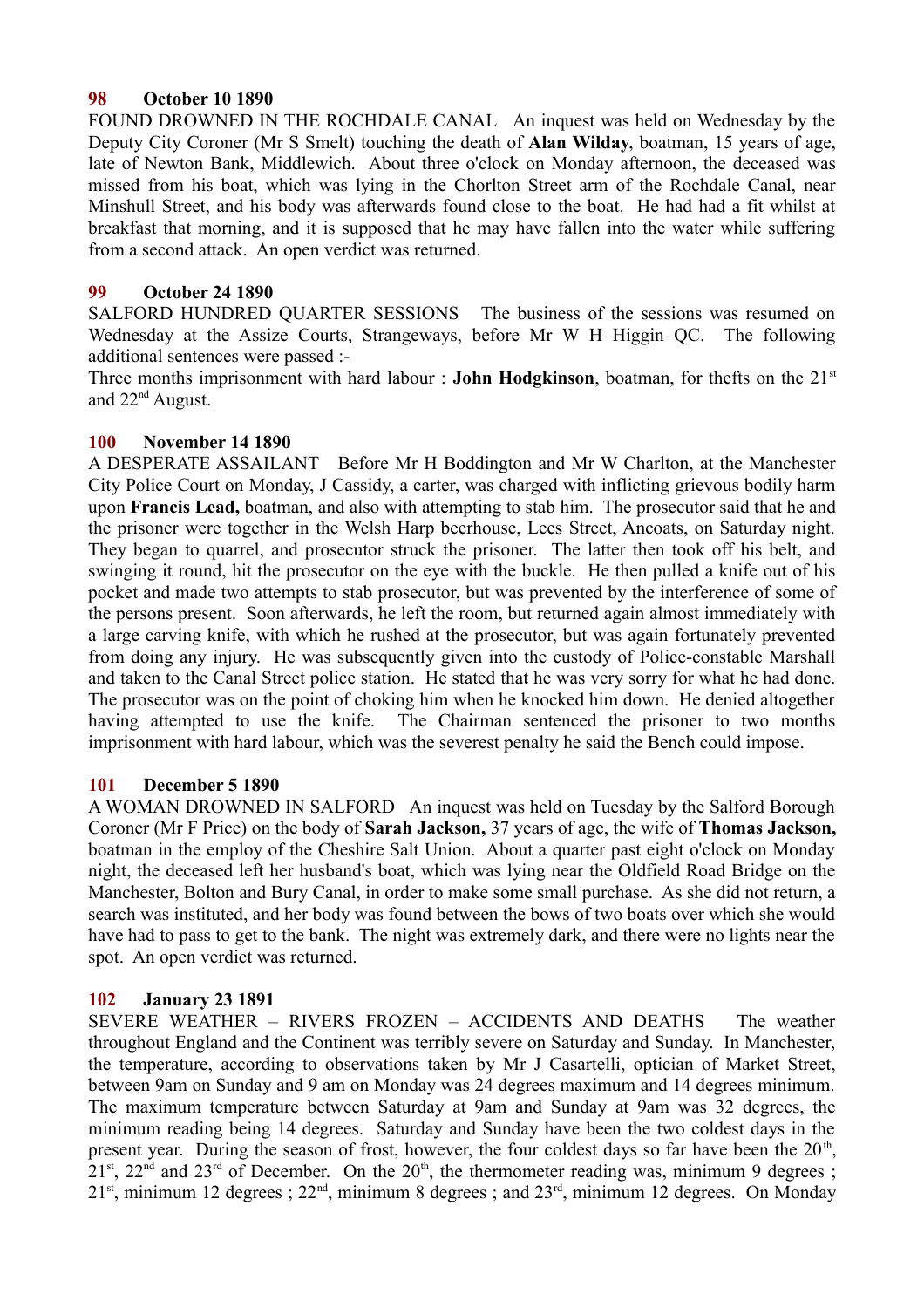and on Wednesday, there was a fall of snow, with a higher temperature, and there has since been a general thaw.

THE RIVERS AND CANALS A correspondent, writing on Monday, said : The frozen out boatmen on the Manchester Ship Canal (Bridgewater Canal undertaking) had some hopes in the middle of last week that the frost was about to clear off, and so give them a chance of getting free. After two or three days thaw, however, the frost set in again with increased severity. Some boats have been icebound at Lymm for over a fortnight, whilst others have been over a month in getting from Runcorn to the Duke of Bridgewater's collieries at Worsley, a journey usually done in a day or two. The iceboat, drawn by a large number of horses, manages to get through daily. The flats and steam tugs belonging to the Canal Company have long since given up the attempt to get through. Many of the boats belonging to private firms have made desperate efforts, but without success.

ICE ACCIDENTS At Wakefield, on Sunday, **Isaac Whiteley**, aged eight, son of a boatman, ventured on the ice on the Aire and Calder Navigation Canal, and was drowned.

DISTRESSED MANCHESTER – ANCOATS AND RED BANK The weather has had much to answer for in Manchester. To be without a fire in such weather as has lately been experienced was bad enough, but there have been many without either fire or food. An excellent attempt to cope in some way with the distress of Ancoats has been made during the past week by the Rev William Muzzell, rector of St Mark's, Holland Street. This effort takes the form of a small wood chopping factory. It is situated in an old Ancoats mill. Here, anyone out of work and anxious to earn a little money for food in order to keep body and soul together, may obtain a fair wage by sawing a chopping blocks of timber into firewood. So far, a number of the unemployed really needing help have taken advantage of the opportunity, and this effort to help the distressed may be said to have been not unsuccessful. In other directions, similar useful work is being done to alleviate the distress.

Ancoats, Angel Meadow and Hulme have not stood alone as districts in which the starving have been found during the severe season of frost. A district bordering upon Angel Meadow – Red Bank – has suffered quite as severely. Red Bank is made up of a curious mixture of tanneries, bleachworks, oilworks, factories and slums. The slums predominate, some of the oldest, worst and filthiest houses in Manchester being found in the district. There are none of the regular streets of Collyhurst or Hulme ; crowded houses in courts and blind alleys form its chief architectural features. The larger number of the poor who live in the district are those who are thrown out of work in consequence of the frost. Others are gas workers, while others again are those who pick up a living by hawking, or in suspicious ways. Among all there has been severe distress. In a small court off Red Bank lives a market porter who, when in good work, earns about 13s or 14s a week. He has not done much lately, and has had to live from hand to mouth. To keep his wife and three children alive, he has had to pawn almost everything. He is a teetotaller. In another court was a man who had five children. One of them is a crippled woman whose body is covered with sores, the result of ill feeding and uncleanliness. The father was out of work. Unfortunately, when he was able to earn anything, he often spent the money in drink. Naturally, little is left in the house in the way of food. When the place was visited by Mr Bagnall, the hon conductor of the Cathedral Mission, the house was almost devoid of furniture, every saleable stick having gone to the pawnshop. One of the applicants for help who waited on Mr Bagnall on Monday was a young man, a teetotaller, at present out of work. As in other cases, almost everything had gone to the pawnshop. The poor fellow said that both he and his wife had only had one meal since the preceding Saturday. Our representative on Tuesday found Mr Bagnall busily engaged in arranging for the opening of a soup kitchen in the Red Bank Ragged School. The institution of this kitchen, which is referred to below, is the result of the efforts of Mr Scott, and its work will be conducted under the auspices of the Cheap Meals Committee.

The great change in the weather during the last day or two will do much towards reviving the hearts of the distressed of Manchester. If it continues, it will, no doubt, take away the great cause of much of the present suffering and hunger experienced by the poor. Something good resulted, no doubt, to unemployed labourers from the work of clearing the streets from the frozen snow which had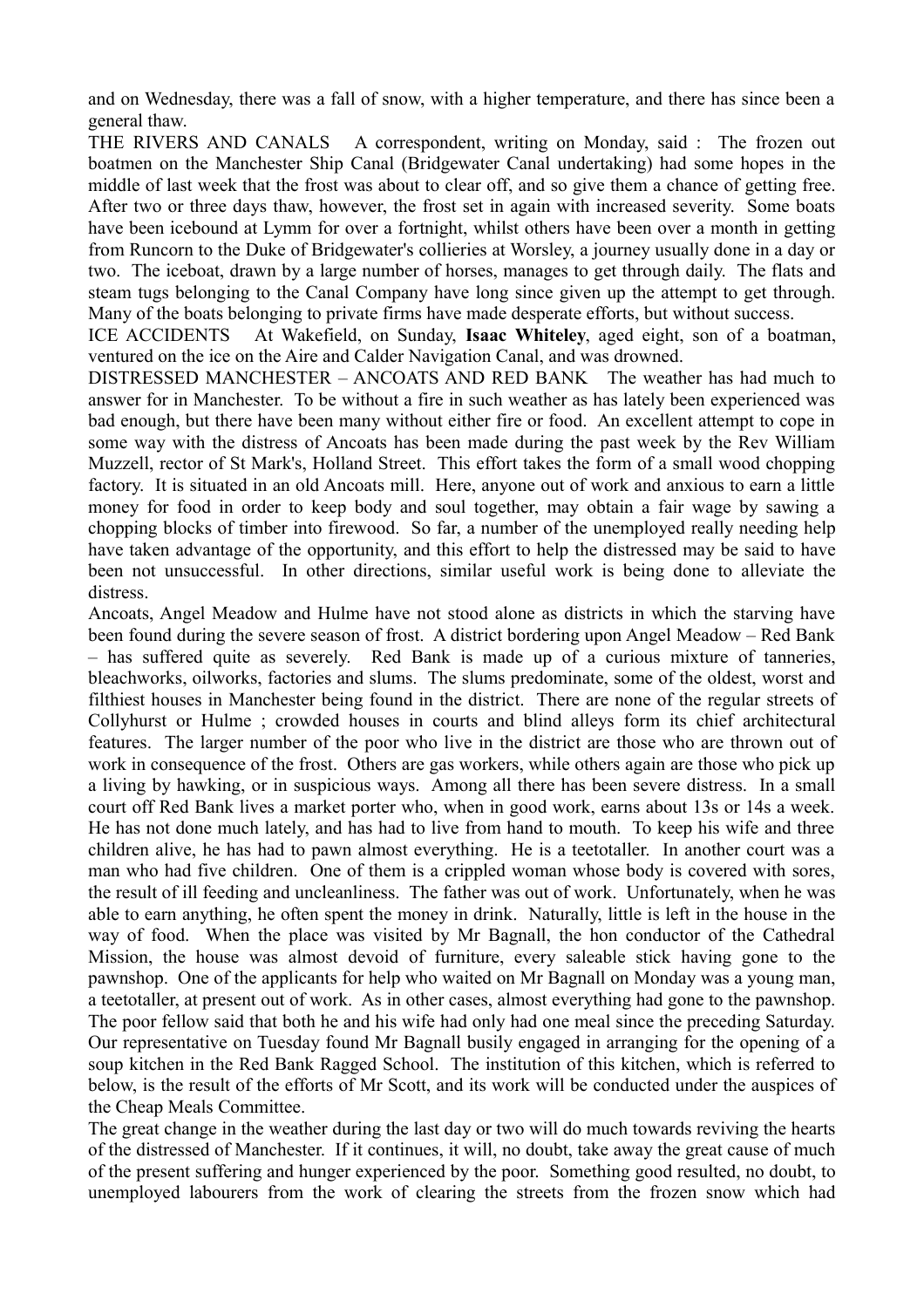accumulated on the footways, and which the Corporation were endeavouring energetically to remove by means of an army of extra hands on Tuesday evening.

At the usual Sunday morning breakfast in the Charter Street Ragged School, there were present upwards of 600 men, women and children, many of them in a very destitute condition. The distress of the present winter has been very much felt in this neighbourhood, and for the last three months near 20,000 free meals have been provided for the needy. The meeting on Sunday was addressed by Councillor McDougal, Mr W E A Axon, and Mr James Boyd. On the previous Thursday, over 920 children had their usual supper in the school. Through the kindness of Mr F O Bentley and the subscribers to the St Christopher Fund, there have been received 100 pairs of clogs and stockings for distribution amongst the poor children of the neighbourhood.

## **103 February 20 1891**

A BOATMAN FOUND DROWNED IN THE ROCHDALE CANAL An inquest was held at the City Coroner's Court on Wednesday relative to the death of **James Grimshaw**, canal boatman, 34 years of age, lately in the employ of the Ship Canal Company. On Tuesday afternoon, the deceased was working his boat past the Rochdale Canal offices, Ancoats. He left the boat at the Brownsfield Tip lock to get a lock ready lower down the canal. It was found shortly afterwards that he had got the lock ready, but nothing was seen of the deceased himself, and as his cap was floating on the water, it was supposed that he had been drowned. Drags were accordingly put into operation, and the body of the deceased was recovered. An open verdict was returned.

### **104 February 20 1891**

THE CASTLEFIELD CRANE ACCIDENT The adjourned inquest on the body of William Armitage, 40, a steam crane driver, late of Everard Street, Salford, was held on Tuesday before Mr Sidney Smelt, deputy coroner for the city. The deceased had received fatal injuries through the fall of a crane which he was working at the Castlefield wharf of the Bridgewater Canal undertaking. Mr Newman (Messrs Grundy, Kershaw and Co) watched the proceedings on behalf of the Manchester Ship Canal Company, and Mr Murphy (Messrs Banks, Battersby and Booth) on behalf of the widow and relatives of the deceased. **John Yates**, a boatman, residing near Warrington, stated that he brought a load of timber to the Castlefield wharf on the  $7<sup>th</sup>$  inst. He went under Armitage's crane, and they commenced with a tree weighing 2 1/2 tons. He did not notice any slip of the load, but the structure fell, and Armitage was badly injured. William Ward of Old Trafford said he superintended the unloading of the timber brought by the last witness. He did not see what caused the smash. The crane was repaired two or three months ago, and he had not heard Armitage complain about it since then. Witness had been at the place 20 or 30 years, He had not known of any accident to a crane before. Mr Newman asked if there was not a notice up that workmen who found anything out of repair must report it. Witness said there was. The Coroner said a man would naturally do that without any notice. **Mr Francis Wiswall** of Runcorn, chief engineer for the Bridgewater Undertaking of the Ship Canal Company, said he superintended the erection of the crane in question, some 16 or 17 years ago. He had examined it since it fell. He found that one of the trust rods, which was of wrought iron and had no flaw in it, had been unequal to the strain upon it, and had broken. The whole structure rested upon the trust rods. The crane was supposed to be equal to 10 tons, but they had not called it a 10 ton crane. He believed it was registered at eight tons. It lifted over five tons last September. The Coroner asked how it could break down with only 2 1/2 tons upon it. The witness said he could not tell unless the load slipped, or the ironwork had been affected by the long frost. The break was a "drawn break". A juror said the rod was corroded at the end. The witness said it was strongest at that point, and the corrosion had no connection with the accident. The Coroner asked what precautions were taken to secure safety. The witness said the cranes were examined periodically. He had had no complaint about the one in question since it was overhauled about three months ago. In 1887, they spent a considerable sum upon it. A juror said he had had considerable experience of cranes, and he had no doubt that in this case, the metal of the trust rod had become porous through the frost. Police-constable William Stuart said he took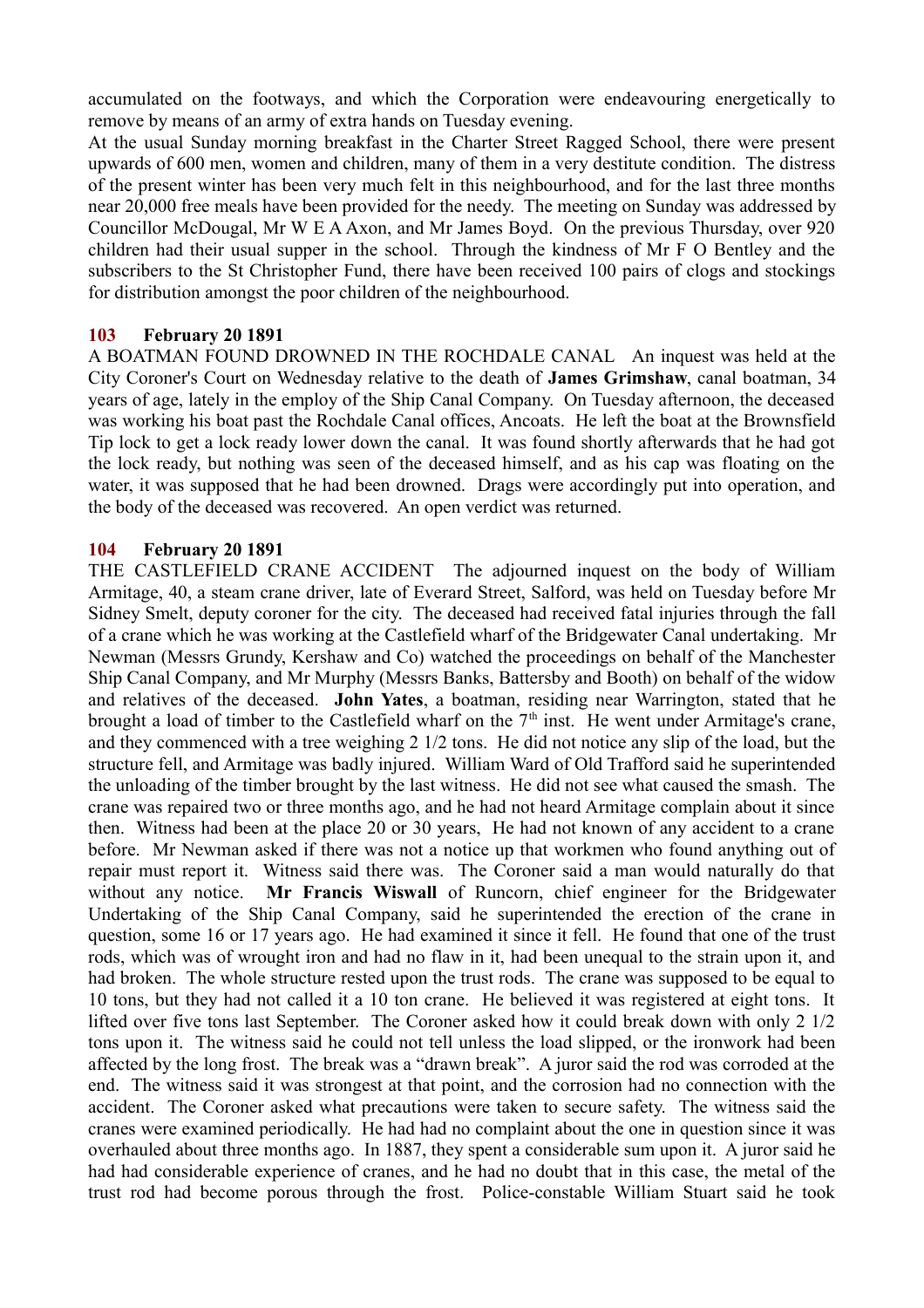Armitage to the Infirmary, where death supervened on Saturday week. Thomas Armitage said the deceased, who was his brother, complained to him the last time he saw him alive of the state of the runners or cross girders. He alleged that they were rotten, and that he would be killed if something were not done to them. He also complained of the behaviour of the foreman, John Withington, when he wished to state his requirements. John Withington was thereupon called. He stated that the deceased had made no complaint to him since the crane was last repaired. Mr Wiswall said the deceased had had opportunities to complaining to him and others, if he did not like to speak to Withington. The condition of the girders which he alleged were rotten had nothing to do with the accident. The jury found a verdict of "Accidental death".

## **105 February 27 1891**

A BOATMAN FOUND DROWNED AT CASTLEFIELD An inquest was held on Friday by the Deputy City Coroner (Mr Sidney Smelt) concerning the death of **Thomas Gough,** a boatman, 35 years of age, late of Vine Street, Runcorn. The deceased was in the employ of the Manchester Ship Canal Company. On Wednesday night, about ten minutes to eleven, he was at the company's offices in Castlefield. He was perfectly sober at the time, and left after getting some bills signed, apparently with the intention of returning to his boat. The night was excessively foggy, and the deceased's body was afterwards found in the canal about 200 yards from the boat. An open verdict was returned.

## **106 March 27 1891**

A BOATMAN FOUND DROWNED AT STRETFORD On Wednesday, Mr F Price, the district coroner, held an inquest on the body of **John William Kay,** 25 years of age, a boatman lately in the employ of the Rochdale Canal Company. On Monday night, the boat of which the deceased was mate was undergoing repairs at Stretford. The deceased was seen leaving some vaults in an intoxicated condition, and was cautioned to be careful how he made his way to the boat. The next morning he was missed, and his body was afterwards found in the water. An open verdict was returned by the jury.

## **107 July 24 1891**

DROWNING CASES **George Thomasson**, aged eight, son of **Joseph Thomasson**, boatman of Marsland Green, near Leigh, was drowned on Saturday night in a deep part of the canal near Morley's Hall Bridge, whilst bathing with a companion.

## **108 August 28 1891**

## MYSTERIOUS DROWNING CASE AT CASTLEFIELD

CHARGE OF MURDER Shortly before midnight on Wednesday, a woman, whose name is at present unknown, was drowned under very mysterious circumstances in the Bridgewater Canal at Castlefield. Two canal boats were at that time lying in what is known as Jackson's Basin, near the Ship Canal Company's wharves. On one of these was a man named James Duggan, who is a finisher, and believed to be resident in Manchester. Duggan had got on the boat for the purpose of sleeping there, and had obtained the captain's permission. He was very drunk at the time. Just before twelve o'clock, a carter, who was going on duty at the Ship Canal Company's wharves, was passing the bridge which crosses the basin in which the boats were, when he saw a woman standing on the stern cabin of the boat where Duggan was, and heard her twice ask, "Are you in?" Wilkinson, the carter, thought it probable that the woman was the boatman's wife, and passed on. After walking a few yards, he suddenly heard a cry from a man, whom he thought was the prisoner, that there was a woman in the cut. Running back to the spot, he found that the woman had disappeared. The prisoner stood against the door of the cabin, and when asked by Wilkinson to hand him a boathook, refused to do so. It is possible, however, that this refusal was to be accounted for by his drunken condition. A man named Bushell came to Wilkinson's assistance, and the body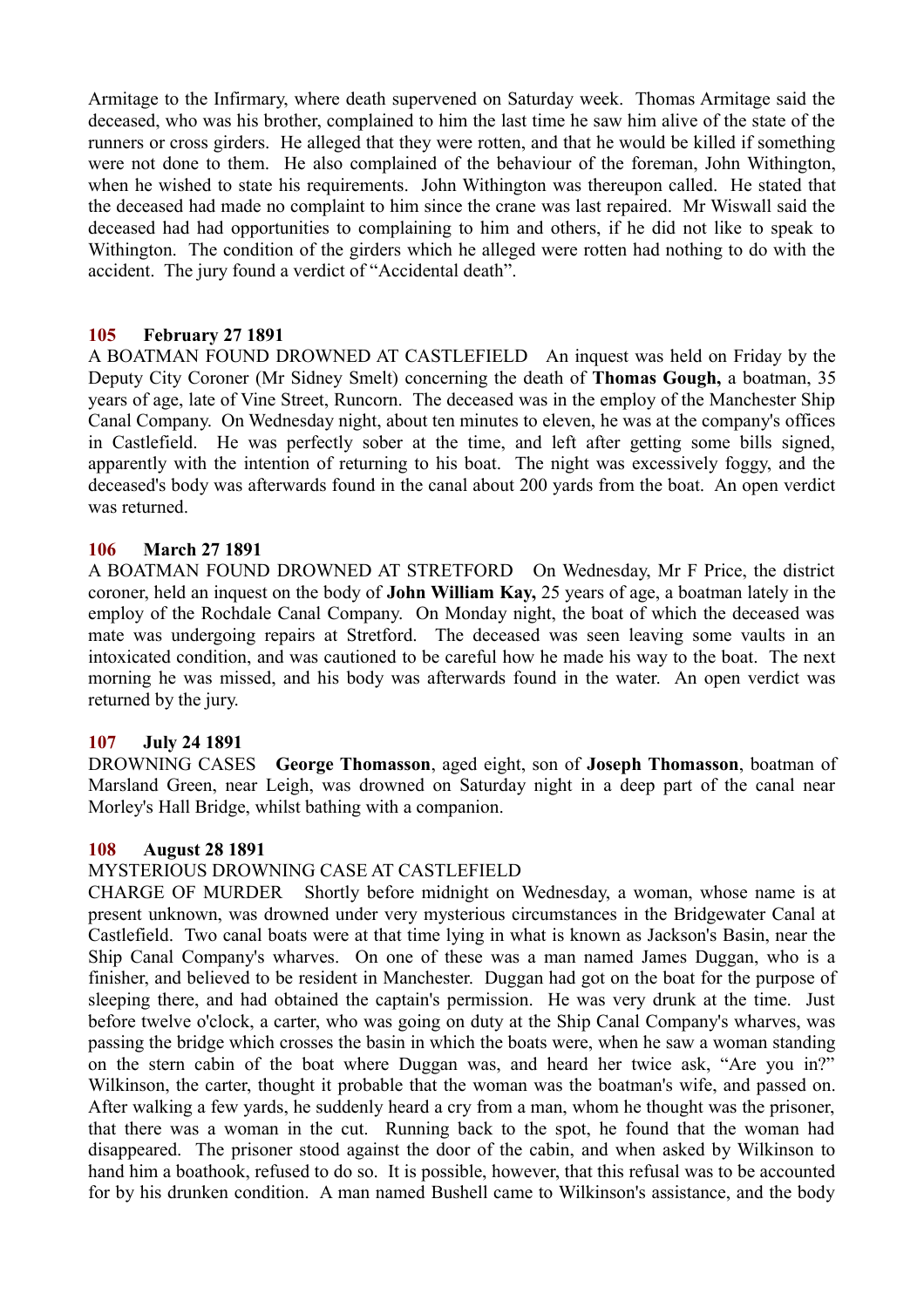of the woman was recovered, but too late for it to be possible to restore animation. Wilkinson then held the prisoner until Police-constable Evans came up, and the officer took him into custody on a charge of causing the woman's death. The woman is known to the police as a loose character, and is said to come from the neighbourhood of Whit Lane, Pendleton. She is about 27 years of age, 4ft 10in in height, with gray eyes, brown hair and a very heavy fringe, and is dressed in a blue bodice with white spots, gray stuff dress, gray skirt, red corsets, black stockings and red hat, with elastic side boots much worn. The body lies at the Bridgewater Street mortuary for identification. As appears from the report which follows, Duggan has been remanded for further inquiries, the police believing that material witnesses may have left the district owing to the moving of the canal boats in the early hours of the morning.

At the City Police Court yesterday morning, Duggan was charged with the wilful murder of the woman by pushing her into the canal. The prisoner looks about 30 years of age. The proceedings took place in the Stipendiary's court.

Police-constable John Evans, A53, said he arrested the prisoner at 12 o'clock on Wednesday night and charged him with wilful murder. He found him on a canal boat at Castlefield. The body of the deceased then lay on the bank close to the boat. Witness asked prisoner how the woman came by her death, and the prisoner replied, "She has fallen off the cabin". Witness then said, "How has she fallen from there?" to which prisoner answered, "I do not know anything about the woman. I was lighting the fire in the cabin". Witness asked him what right he had on board the boat, and he said he had permission from the captain. Witness asked him as to the right of the woman to be on the boat, and he repeated his former statement that he knew nothing about her, as he had been down in the cabin lighting the fire. Witness then went down into the cabin, and found that there were no traces of anyone having meddled with the fire grid at all, and he told the prisoner so. Prisoner answered, "I was just going to make it". He was told he would be taken to the police station, but made no reply. On his arrival at the station, he was too drunk to be charged, but at ten minutes to six that morning the formal charge was made and the prisoner replied as before, "I know nothing about her. I was lighting the fire at the time". Witness was first informed of the occurrence in Chester Road by a lad who ran up to him and told him. The lad took him to the canal. Mr Headlam : Were there any people there?

Witness : I found two men named Wilkinson and Bushell. A boatman came up afterwards. Wilkinson had hold of the prisoner and was on the boat. Wilkinson made a statement to the effect that he had seen the deceased a few minutes previously standing on the top of the cabin. He was going to his work at the time, and heard her ask, "Are you in?" Just after passing on, he heard the prisoner shout, "Come back, matey, there is a woman in the cut". He ran back and tried to get her out, but as he failed to do so, called to another man named George Bushell. Together they recovered the body. The prisoner made no observation upon hearing Wilkinson say this, beyond repeatedly saying he knew nothing about the woman as he was making the fire. He seemed very frightened.

The prisoner said that all he heard was a splash.

Frederick Wilkinson, carter, living in West Liverpool Street, Pendleton, said when he noticed the woman as stated, and heard her ask twice, "Are you in?" there were two boats side by side, the woman being on that nearest the wharf. Hearing a cry, which he thought came from the prisoner, that there was a woman in the water, he ran back and found Duggan standing at the door of the cabin of the boat farthest from the bank. Witness asked him if he had got hold of her, and he said no, he could not reach her. Witness asked where the boat hooks were, but prisoner seemed dazed and very drunk. He told witness to look round for one and get it himself. Witness recovered the body with the assistance of a man named Bushell.

Mr Superintendent Mead then applied for a remand and stated that the inquest would be held today. A remand was granted until today.

## **109 September 16 1891**

MYSTERIOUS DEATH OF A SCHOOLBOY An inquest was held at Widnes on Tuesday night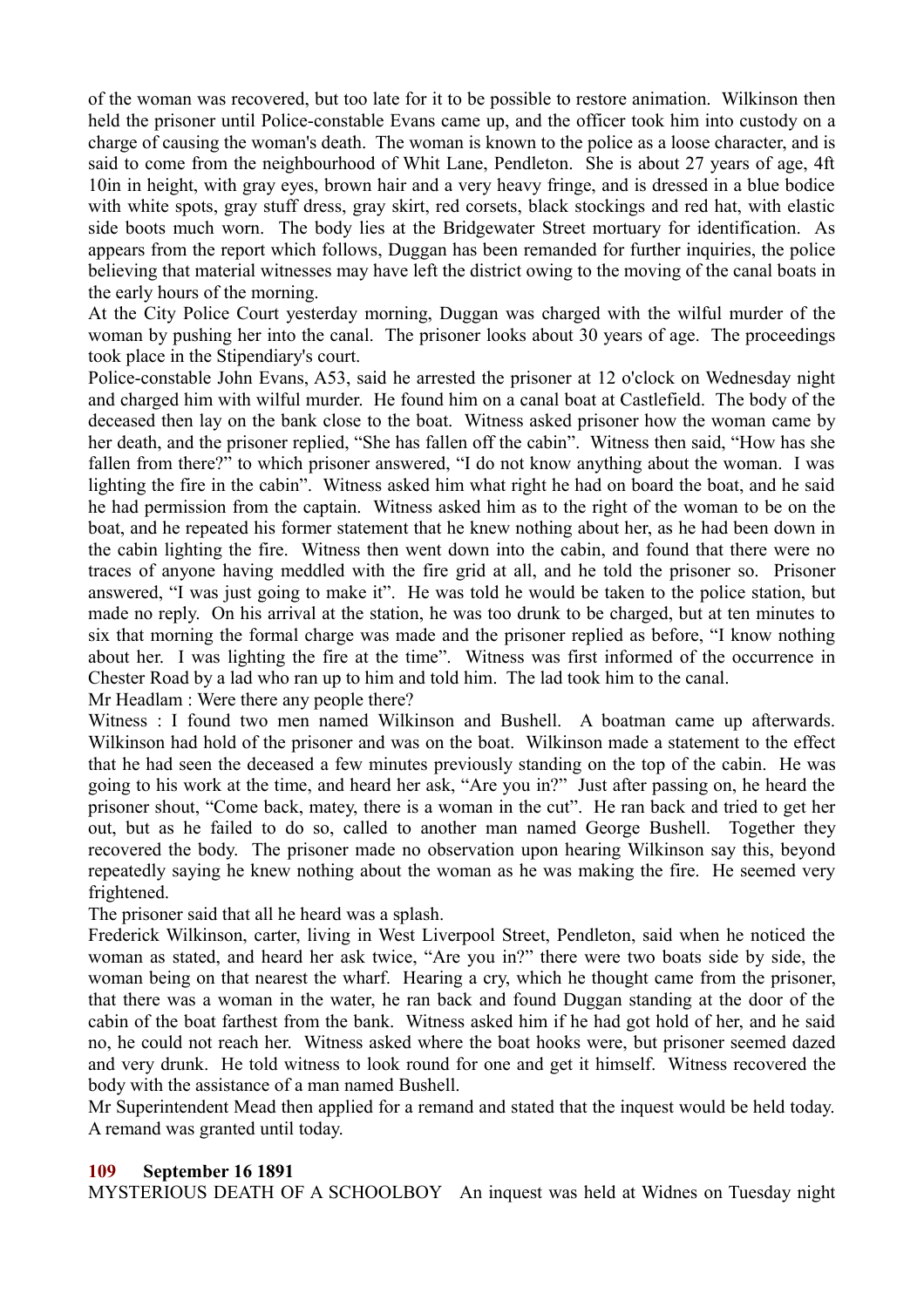relative to the death of a boy named **Alfred Abram**, son of a flatman. It was stated in evidence that on the 28th August deceased went home and complained that the schoolmaster had struck him on the head with a ruler. He suffered from severe pains in the head. Dr Hutchinson attended him, but he gradually sank, and died on Sunday. The inquiry was adjourned until Friday for a *post mortem* examination to be made.

# **110 October 2 1891**

THREATENED STRIKE OF WATERMEN Considerable dissatisfaction has been caused amongst the watermen plying on the river Weaver by the recent action of the Salt Union Limited. This syndicate has, since its formation, employed some 150 men to navigate the vessels conveying salt from their works at Northwich and Winsford to Liverpool. A few weeks ago, the Union ordered about 30 of their steamers and barges to be moored, and discharged 70 men. The craftsmen, who are all members of the Flatmen's Union, have held several meetings, and though it is admitted that the salt trade is far from brisk, it has been ascertained that some of the men have now to work as many as 16 hours a day. Communications have been addressed to the Salt Union, asking that in future the boatmen should be employed 10 hours a day, which would necessitate the working of the barges now lying idle, and the reinstatement of the hands. No answer has yet been received, and a general strike is contemplated.

## **111 December 4 1891**

FATAL PLAY An inquest was held on Monday morning by Mr S Smelt, Deputy City Coroner, on the body of **Martha Ann Haigh**, aged six, the daughter of a canal boatman named **Reuben Haigh** of Leinster Street, Hulme. On Friday morning, the girl and her little brother, aged four, were in their home playing with matches. The boy struck one of the matches and put it against the girl's nightgown, thus setting it on fire. Mrs Haigh, hearing the girl's screams, ran downstairs and tore the gown off, but deceased had by that time been severely burnt, and she died afterwards. A verdict of accidental death was returned.

## **112 December 24 1891**

WALKING INTO THE RIVER At Leeds on Tuesday, a boatman named **William Lamb,** 25, and a labourer named Patrick Cowan, 65, lost their way in the fog and walked into the river and were drowned.

## **113 February 12 1892**

CHARGE OF KILLING A BOY On Saturday night, two boatmen, named **Jeremiah Edwards** of Oldbury and **Thomas Williams** of Tividale, were arrested at Oldbury on a charge of causing the death of **John Willie Barratt,** aged nine years, who was found drowned in the Birmingham Canal at Deepfields on January 8. The deceased took his father's breakfast to the Spring Vale Works near Bilston on January  $6<sup>th</sup>$ , and he was then wearing an overcoat and a hat which bore a particular mark upon it. At the inquest, it transpired that the boy had been robbed by a boatman, and the body was found minus the overcoat. Since then the overcoat and hat worn by the deceased had been traced to the possession of the prisoners, and when arrested Williams admitted having had them in his possession.

## **114 February 26 1892**

BOATMEN CHARGED WITH MURDER At Bilston on Tuesday, two boatmen named **Richard Williams** *(sic)* of Tividale and **Jeremiah Edwards** of Oldbury, were committed for trial, charged with the wilful murder of **John William Barrett**, a little boy whose body was found in the canal near Bilston. The deceased was seen returning home after taking his father's breakfast, and nothing more was heard of him until the canal was dragged, and his topcoat and breakfast can be traced to prisoners, who said they found them.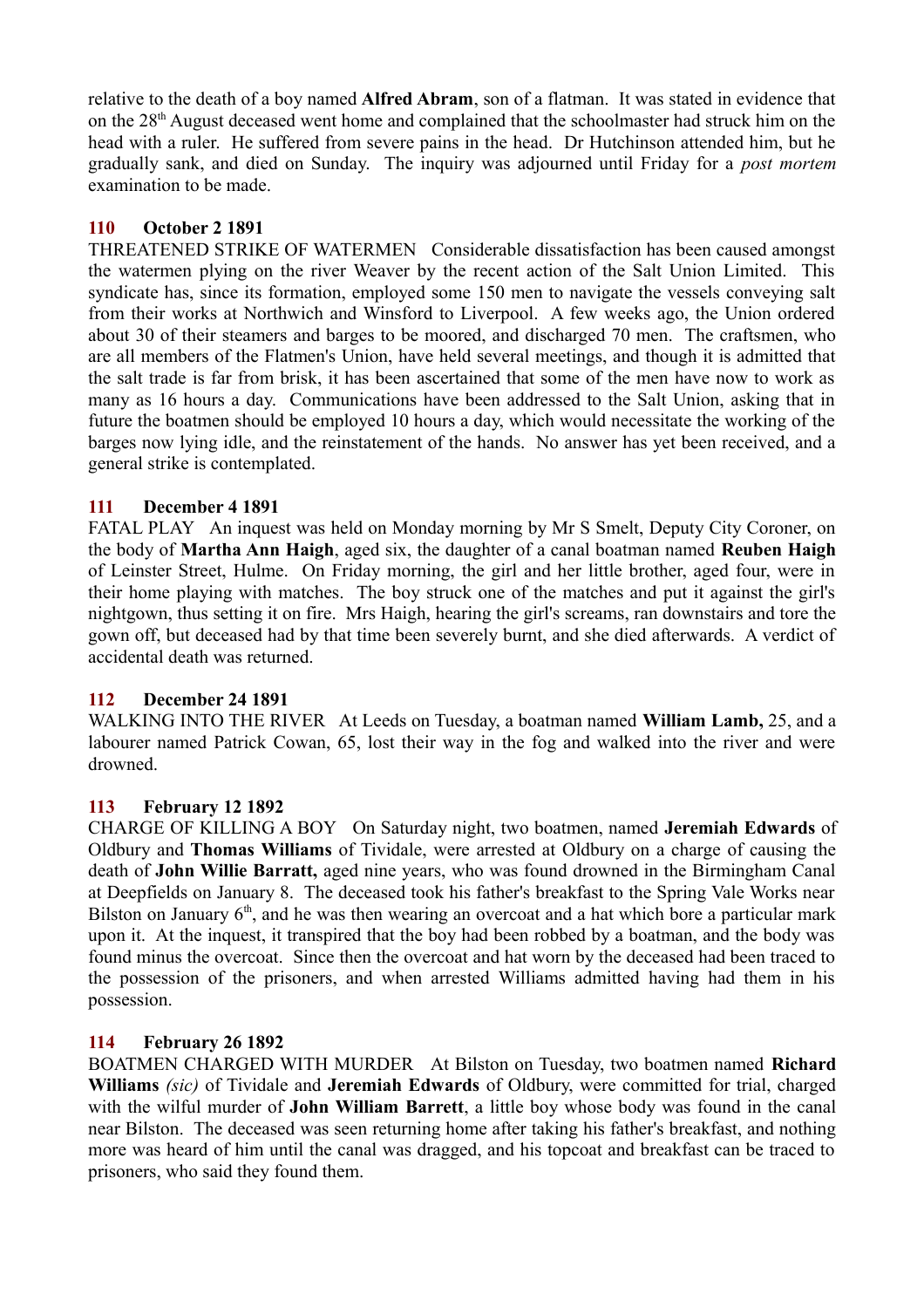## **115 June 17 1892**

STRIKE OF BOATMEN The boatmen and firemen employed by the Rochdale Canal Company are on strike, in consequence of a misunderstanding with the company. About two months ago, it is said that the company agreed to give the same wages as the Ship Canal Company, whose printed list of rates shows 1s 2d per ton for cargo from Liverpool to Sowerby Bridge. They now refuse, we understand, to pay more than 1s per ton. The men who are members of the Upper Mersey Boatmen's Association are supported by the National Federation of Shipping and Carrying **Industries** 

## **116 July 1 1892**

ROCHDALE CANAL COMPANY An arrangement has been made between the Rochdale Canal Company and their boatmen, under which normal working with all classes of boats will be resumed immediately.

## **117 August 5 1892**

SUICIDE OF AN IRLAMS-O'-TH'-HEIGHT OVERLOOKER On Friday Mr F Price, District Coroner, conducted an inquiry at the Pack Horse Hotel, Irlams-o'-th'-Height, concerning the death of William Ingham, aged 60, who lived at 22 Manchester Road, Irlams-o'-th'-Height. Deceased was an overlooker at Cottrill's mill, Pendleton, which has been running short time for the last twelve months. He left home on Thursday at five o'clock to go to his work, and at seven o'clock his dead body was found floating upright in the Manchester, Bury and Bolton Canal, near Park House Farm Bridge, by a labourer named Smith. A boatman named **Harris** assisted to recover the body. The feet were tied together by a piece of twine round the ankles, and there were bruises on each side of the head, probably caused by passing boats. The body was identified and conveyed home. The widow told the jury that a brother and daughter of the deceased were inmates of the Prestwich Lunatic Asylum, and deceased visited his daughter on Saturday, when, he said, she sang for him. He did not seem depressed, and she had not noticed anything unusual in his manner. A juryman, however, said deceased was subject to wandering in his mind, and the jury returned a verdict of suicide while temporarily insane.

## **118 August 19 1892**

AN ENRAGED BOATMAN SHOOTS AT SEVERAL MEN Some young men were chaffing a boatman on Wednesday night at Polesworth, near Tamworth, as his boat passed underneath a bridge, when **Johnson** picked up a gun and fired among them, wounding one of them named Joseph Harding in the arm. Johnson is in custody.

## **119 September 23 1892**

SEQUEL TO A PATRICROFT ELOPEMENT Before Mr Leresche, Mr H Carver and Mr W W Cooke, Alfred Hosbourne, a private in the 3rd Hussars, stationed at the Curragh, and **Mary Wardle** of Monton, Patricroft, were charged with being concerned in the theft of a quantity of wearing apparel, &c, of the value of £15, the property of a man named **Wardle,** who is the husband of the female prisoner. Mr W F Anderson prosecuted, and said that the case was of rather a singular character. It seemed that the prosecutor was a boatman working under the Bridgewater Trustees, and the male prisoner for several weeks before the 9<sup>th</sup> of September had been on sick furlough from his regiment, and had lodged next door but one to the Wardles. Prosecutor, on arriving in Manchester on the 9<sup>th</sup> inst after a journey to Liverpool, received information which caused him at once to go home, and he then found his wife absent. The Hussar was also missing from the neighbourhood. Wardle's house had been stripped of £15 worth of goods. These were afterwards found on the Leeds platform of the London and North Western Railway in Manchester, and a left luggage ticket referring to the articles was in the name of the male prisoner. Hosbourne was arrested in Manchester, but the woman was not taken into custody till several days after, and there was no doubt that in the meantime she had been to Leeds waiting for Hosbourne to come forward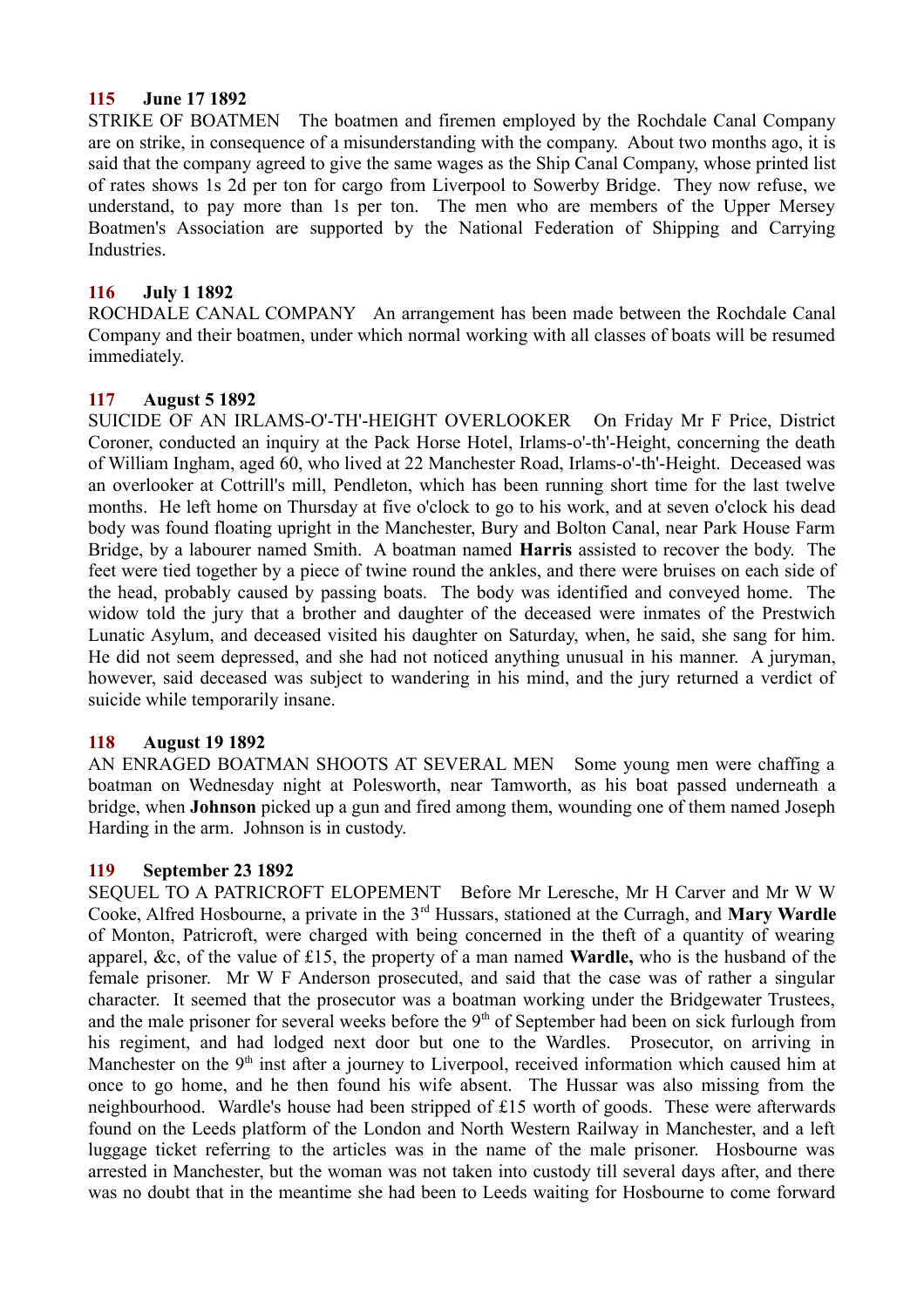with the goods belonging to the deserted husband. Both prisoners pleaded guilty to the theft, and in reply to Mr Leresche admitted that they had "arranged an elopement to Leeds". Hosbourne further said that he was 29 years of age, and the woman 39. He had known Mrs Wardle for years, and it was drink which had led to the arrangement for elopement. Mr Alderson said that this was not the first time that Mrs Wardle had left her husband. No doubt the woman was the worst of the two, and divorce proceedings would be instituted. Mr Leresche committed the male prisoner for one day and the female for two months with hard labour.

# **120 November 25 1892**

FATAL ACCIDENT TO A CANAL BOATMAN On Saturday night at 7.30, **Edward Chrimes,** aged 18 years, of Wharf Tavern, Stoke-on-Trent, boatman, met with a fearful death. He fell into the canal at Barnton, near Northwich, whilst driving a boat horse. The animal fell upon him, kicked out, and struck him on the head, death being instantaneous.

# **121 December 30 1892**

ICE ACCIDENTS A sad fatality in the Bolton district was reported on Tuesday. A boatman named **Jesse Bowles**, 21, in the employment of the Darcy Lever Coal Company, was piloting a coal barge into the Bury Canal when, owing to the slipperiness of the deck through the frost, he fell out of the boat and on to the frozen surface of the canal. The ice gave way, and Bowles was submerged. It was some hours before his body was recovered.

# **122 January 6 1893**

A boatman named **Henry Pemberton** was remanded at Wolverhampton on Saturday, charged with attempting to murder his wife by cutting her throat.

# **123 April 14 1893**

LIFE ON A CANAL BOAT Startling evidence was given at an inquest held at Blackburn on Monday, on the infant child of a Wigan canal boatman named **Moore**. The mother stated that she, her husband and child all slept in the cabin bed, which the Coroner's officer said was exactly 38 inches wide. The Coroner observed that the conditions were eminently favourable to suffocation, and the jury assented, but in the absence of medical evidence, declined to return a verdict of suffocation.

# **124 April 21 1893**

DROWNED IN THE SHIP CANAL Mr F Price, the County Coroner, held an inquest on Wednesday at Barton concerning the death of **George Rear** aged 55, a boatman in the service of the Manchester Ship Canal Company, who lived at 12 Mees Square, Barton. On Monday evening last, the deceased was seen on his barge at work, but some little time later he was not to be found. On a search being made, his hat was observed floating in the canal alongside the barge. Further search resulted in the finding of the body of the deceased in the canal on the Barton side. It is not known how the man got into the water. The jury returned a verdict of "Found drowned".

# **125 June 23 1893**

MYSTERIOUS DEATH OF A HULME BOATMAN Mr F Price, Coroner, held an inquest at the Brotherton Liberal Club, Salford, on Tuesday, touching the death of **Charles Heath**, 70 years of age, a boatman in the employ of the Ship Canal Company, lately living at 11 Clarence Place, Hulme. The duty of the deceased man was to haul river flats from Hulme locks to the warehouses near Bailey Street Bridge in Salford. He left home at half past 11 on Friday night to go to work on the night shift. Shortly before three o'clock on Saturday morning, he was found lying unconscious on the river bank near Regent Road Bridge. He was removed to the Salford Royal Infirmary, where it was found that his skull was fractured. He died a few hours after admission. It is conjectured that after hauling up a flat to Bailey Street he mounted his horse, and that on going to sleep he fell from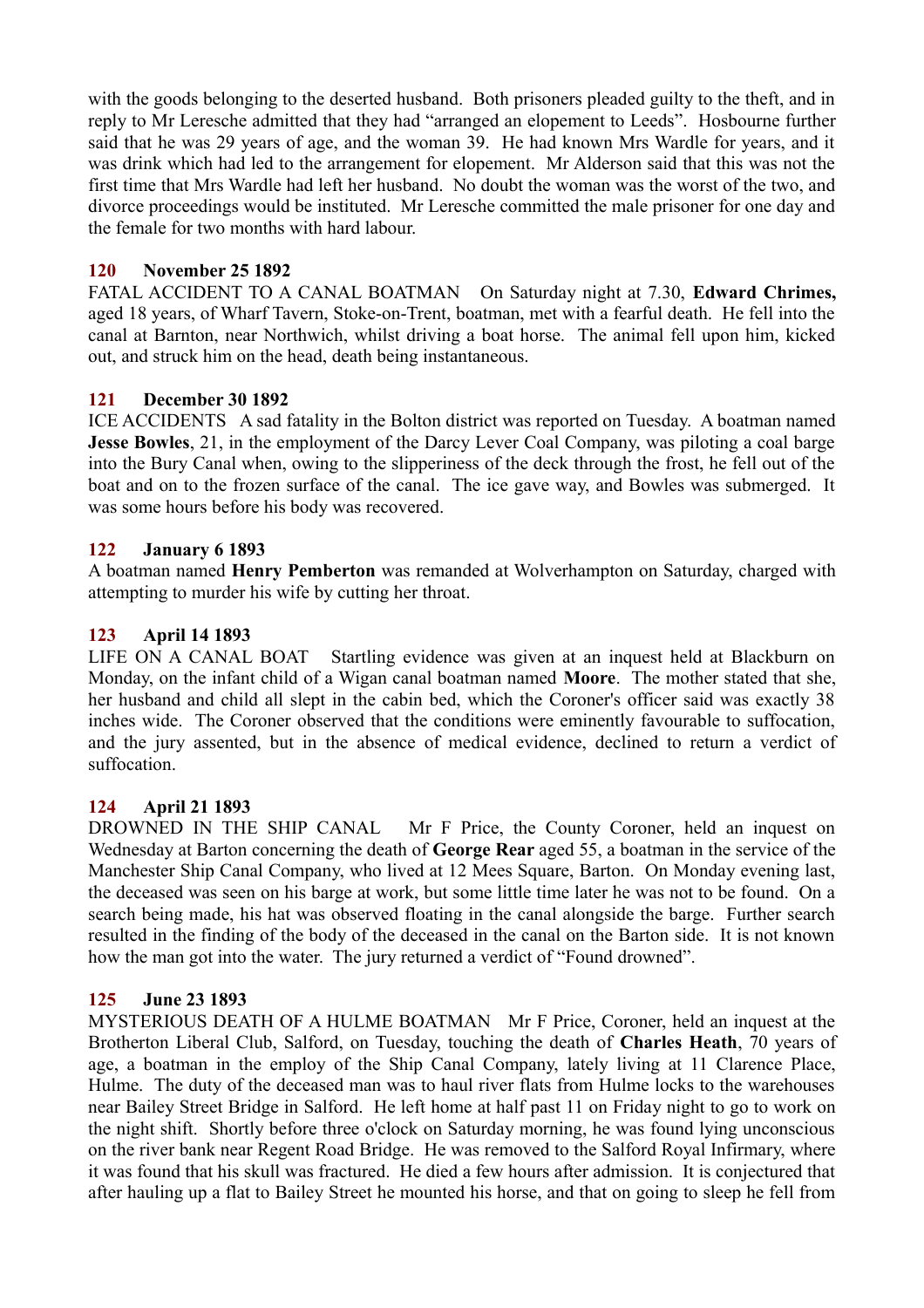the animal's back on to the towpath. There was, however, no actual evidence in support of this theory, and the jury found an open verdict.

## **126 June 23 1893**

WORKING A HORSE TO DEATH At Altrincham on Monday, **Thomas Gough,** boatman, Runcorn, was charged with cruelty to a horse. The animal was frightfully lame, and had two large wounds on the breast and back. It was so weak it could not walk to the knackers' yard, and had to be slaughtered on the spot. The bench said the horse had simply been worked to death. Defendant would be sent to prison for one month without the option of a fine.

### **127 July 28 1893**

A WOMAN'S SUICIDE **Margaret Vickers**, wife of a canal boatman on the Lancaster Canal, poisoned herself on Monday with carbolic acid at Preston. Her husband went to a public house, and refused to go home with his wife when asked. She said she would return, and did so 20 minutes later. She then told him that she had drunk some carbolic acid. She died soon afterwards. The deceased was 21, and had been married five years.

### **128 August 11 1893**

REWARDS FOR BRAVERY On Saturday, the Mayor of Nelson presented **John Duckworth,** boatman of Nelson, with the certificate of the Royal Humane Society and a gratuity of £1 from the society, recognising Duckworth's gallantry in recently rescuing from drowning two boys who had fallen in the canal at Nelson. A similar presentation was made to **Robert Burrel,** boatman of Accrington, for rescuing another lad who fell into the canal at Nelson.

**129 September 8 1893** SKETCHES BY OUR OWN ARTIST

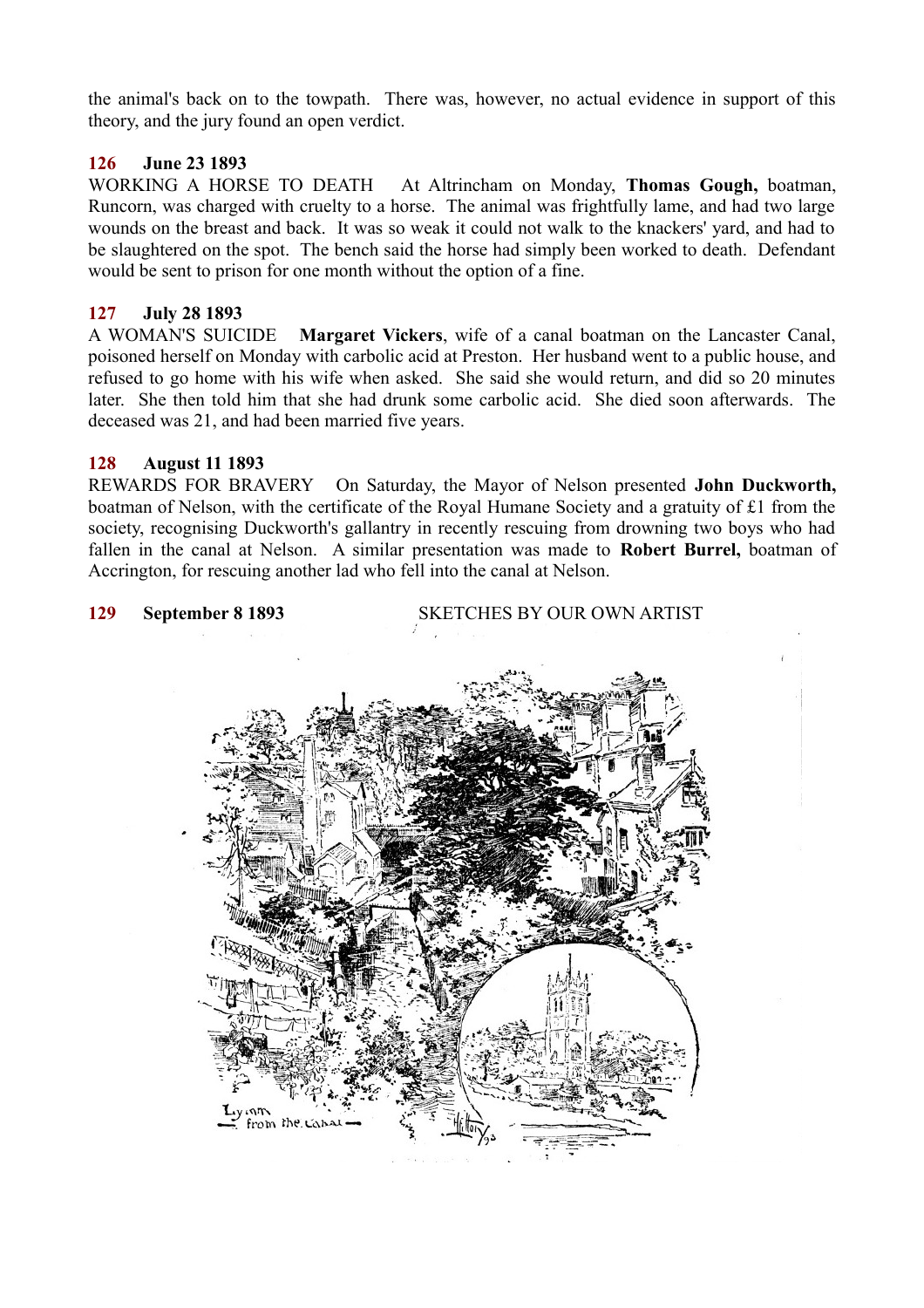

## **130 February 23 1894**

# SHIP CANAL NEWS

COMMEMORATION OF THE OPENING Besides the hoped for Royal visit at the opening of the Manchester Ship Canal, a movement is now on foot to have a thoroughly practical and useful celebration of the event in the shape of a British and Colonial Industrial Exhibition, to be held in St James's Hall in this city, in September and October next. The success of the Royal Jubilee Exhibition held at Old Trafford in 1887 has to a number of gentlemen suggested that a commemoration of the great work which Manchester has carried out in the construction of the Ship Canal, and thus opening it as a seaport to our colonies and the world at large, could not be more fitly celebrated, the exhibition to be especially designed to show the various products of our dependencies and colonies – India, China, Australia, Jamaica, Ceylon, Trinidad, Demerara and our various possessions in Africa. For the exhibition itself, a more central and suitable building than St James's Hall could not have been found, its capacity for such a purpose being unequalled in the provinces. One third of the space in the hall is to be allotted to Colonial products, which is sure to prove one of the most attractive features of the exhibition. Altogether, there are to be more than 20 different sections, including engineering and machinery, colonial products, marine models, electricity, decorative works, dyes, paints and colours, sanitation and ventilation, articles for construction of buildings, furniture, carriages, fuel, gas, smoke abatement, sports and pastimes, food and drinks, arts and sciences, musical instruments, hardware, jewellery, ecclesiastical and educational requirements, photography, and a ladies' section for fancy and ornamental work. To carry out this extensive scheme, it is intended to erect as an addition to the hall a special dynamo shed and machinery hall. It has also been decided that diplomas of gold, silver and bronze shall be awarded, the judging to take place two days before the opening, so that the exhibitors shall obtain immediate benefit from awards made.

TRAFFIC There was an auction at the fruit saleroom, Pomona Docks, on Tuesday, principally of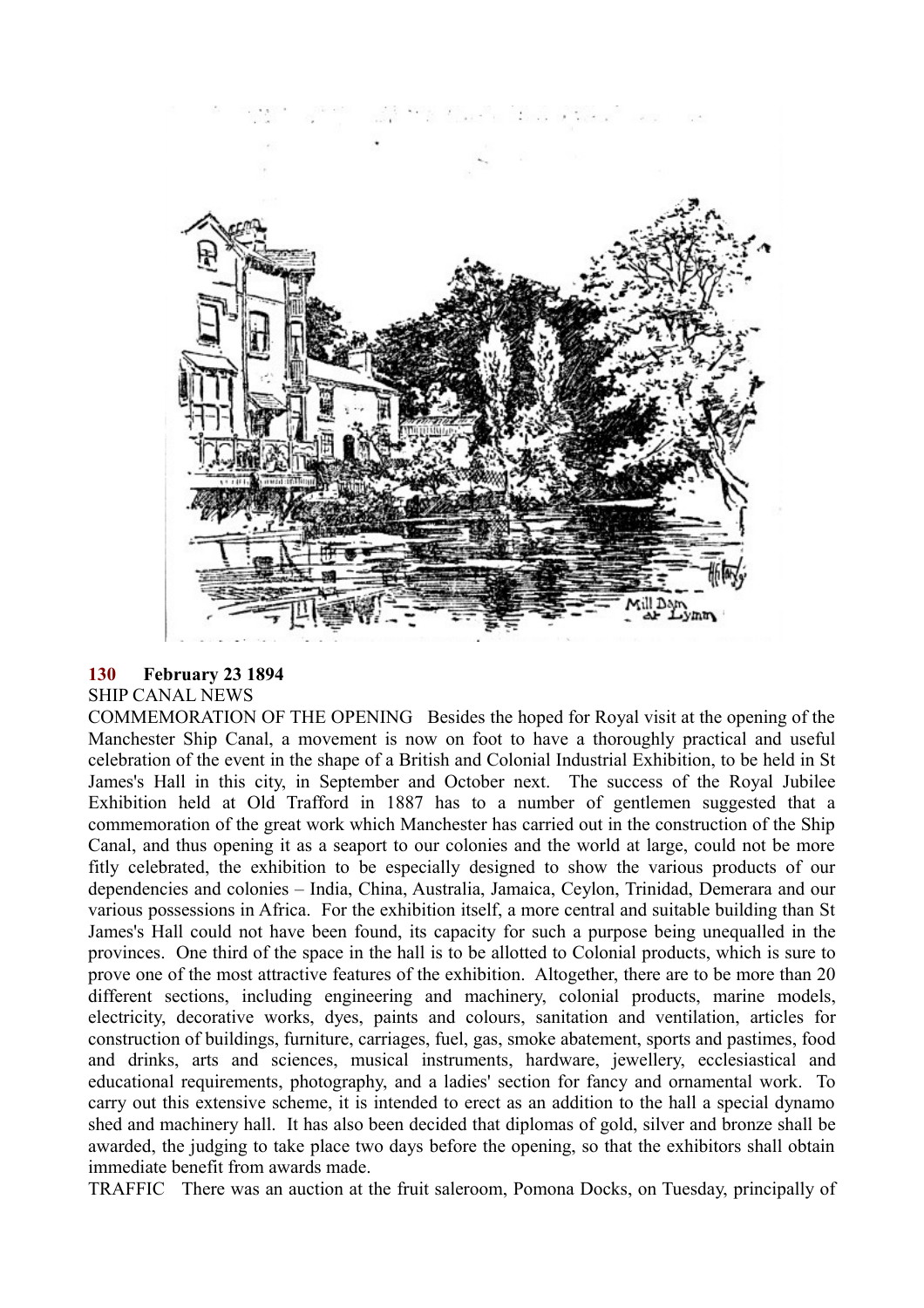oranges, brought by the steamship *Engineer* from Valencia. Although not a very large number of buyers attended, everything offered was disposed of on fairly satisfactory terms. The *Engineer* had a champion record in her arrival at and despatch from Manchester. She reached the dock at 12.50 on Friday mid day and, beginning her discharge at two o'clock, she completed it by six o'clock on the following morning, or in 14 1/2 working hours, although her cargo included 6,600 boxes of oranges. She left Pomona at noon on Saturday, reached Partington about half past three, and took in 210 tons of coal for her bunkers, She finished coaling about seven o'clock in the evening, and passed through Eastham on her way to Valencia on Sunday morning. The *Engineer* has a time charter to a firm of Manchester fruit brokers, who are running her regularly between here and Valencia.

PROPOSED DEVELOPMENT AT RUNCORN The provision of a graving dock at Runcorn is receiving the earnest consideration of the directors of the Canal Company, and it is confidently expected that the conducting of operations will not be delayed a moment longer than possible. The necessity of making conveniences for the repairing of vessels becomes daily more important, and the decision of those in authority is keenly awaited. There used to be four shipbuilding yards at the Old Quay, in close proximity to the Mersey, and if the graving dock was placed in this locality, it would be a splendid position on the bank of the canal. The stonework of the old docks is also undisturbed, so that to a great extent matters are ready to the hands of the company. The recommencement of constructing vessels would be a boon to the town. It is understood that instructions have been received in Runcorn to build three new barges, about 100 feet long, 20 feet beam, and close upon 10 feet deep for the company. These are larger than the fleet of barges constructed a year or two ago.

THE THREATENED STRIKE OF FLATMEN – SETTLEMENT OF THE DISPUTE A conference was held on Wednesday afternoon at the Bridgewater Canal Office, Chester Road, to deal with the threatened strike of the flatmen in the employ of the Ship Canal Company. Mr **Collier,** the manager of the Bridgewater Canal's undertaking, and the traffic managers from Manchester, Liverpool, Runcorn and Warrington, represented the company. Mr Billam, Mr Gatley and four other members of the Watermen's Association attended on behalf of the men. At the end of a friendly discussion of all the various points involved, an amicable settlement was arrived at to the satisfaction of both sides. A strike has thus been prevented.

# **131 April 20 1894**

SAD DROWNING FATALITY The coroner of Preston and district received information on Tuesday of a sad drowning fatality at Whittle-le-Woods. A lad named **Thomas Green,** aged 12, son of a canal boatman, was on the boat with his father, who on approaching a lock told him to go and prepare it. The lad went to open the lock, but in doing so stumbled into the water and was drawn under and drowned. The father with the boat hook recovered the body, but life was extinct.

## **132 June 22 1894**

We understand that Lord Rosebery has notified to Mr E Leader-Williams, engineer of the Manchester Ship Canal, that her Majesty has been graciously pleased to confer on him the honour of knighthood. **Mr Edward Leader-Williams**, chief engineer of the Manchester Ship Canal, is the eldest son of the late engineer of the river Severn Navigation, and it was on these works that he commenced his professional career, which has been mainly devoted to river and canal improvement works. The work of the Severn Navigation, on which he was engaged between 1844 and 1850, included the construction of locks and weirs, embankments, dredging &c, which resulted in a greatly improved navigation in the reach of 42 miles between Stourport and Gloucester which, in dry weather, before the completion of the works, was not navigable for loaded barges. On the completion of the Severn works, Mr Leader-Williams was appointed engineer of the Great Northern Railway, which was then being made through Lincolnshire, and subsequently was engaged on the work of improving Shoreham harbour by extending it in the direction of Hove. This completed, he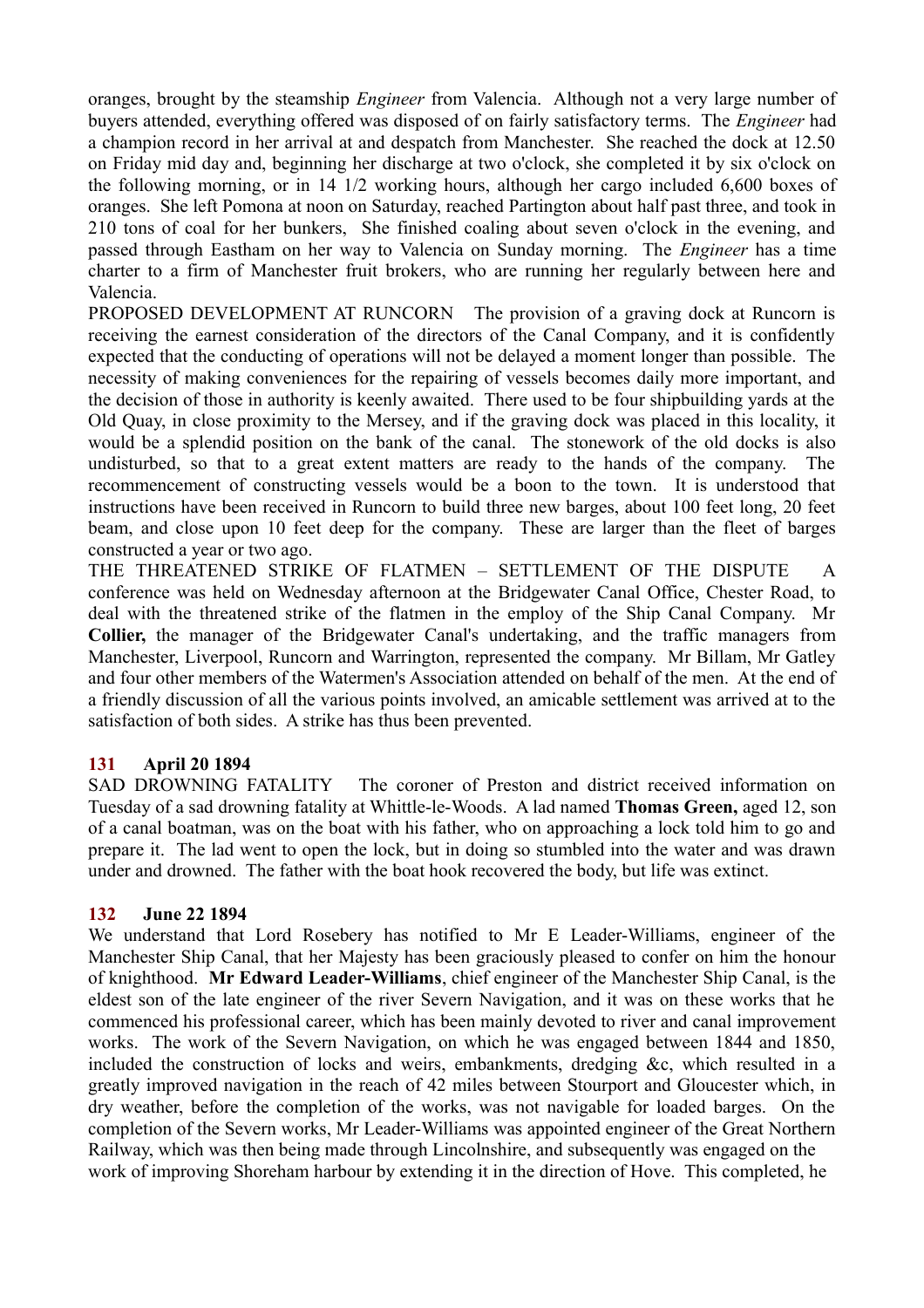

was for several years on the works of the Admiralty Pier, Dover. In 1856, Mr Leader-Williams received the appointment to the river Weaver Trust. From his designs, and under his superintendence, large and important works were carried out. The Northwich lock and weir were removed, the Delamere Dock at Weston Point constructed, and parliamentary powers were obtained for widening the western end of the navigation, and constructing new docks, 200 ft long by 40 ft wide, with 15 ft of water over the sills, and 20 ft of water in the canal. These improvements enabled vessels carrying cargoes of from 200 to 300 tons to use the navigation, which formerly could only accommodate sailing flats and barges of a capacity at the most of 80 tons. The outside quay walls of the Weston Docks now form the inner embankment of the Manchester Ship Canal at that part of its course. Powers were also obtained for constructing the Anderton lift near Northwich, by which the Trent and Mersey Canal was joined to the Weaver Navigation by a vertical lift 52 ft high, thus saving the water and time which would have been lost if locks had been adopted. The remarkable success of this lift led Mr Williams to design the swing aqueduct at Barton, admitted to be the chief engineering wonder of the Ship Canal. Mr Leader-Williams was engineer to the Bridgewater Navigation Company, and was also a member of the conservancy committee. In 1882, after a meeting at the residence of the late Mr Daniel Adamson on the subject of a ship canal to Manchester, Mr Leader-Williams and Mr H H Fulton CE prepared plans of the project. The design of Mr Fulton was to have a tidal canal, which would have necessitated docks of enormous depth at Manchester, and that of Mr Leader-Williams the use of locks after using the tidal estuary of the Mersey for some distance. Mr James Abernethy, consulting engineer, was called in, and pronounced in favour of the scheme of Mr Leader-Williams, which was adopted and carried out.

## **133 June 22 1894**

POLLUTION OF THE BRIDGEWATER CANAL Mr Humphreys from the office of Messrs Grundy, Kershaw and Company, the Ship Canal Company's solicitors, prosecuted at the Manchester County Police Court on Tuesday, a boatman named **T Goodwin** for throwing cinders into the Bridgewater Canal between Cornbrook and Stretford on the 31<sup>st</sup> of May. It was stated that boatmen were in the habit of pitching cinders, nightsoil, &c, chiefly at night, into the canal. The dredging operations going on day by day turned out 400 or 500 tons of rubbish a week, and the offence now charged was as a rule difficult to detect. Mr Yates fined the accused 10s and costs, or 14 days imprisonment.

## **134 October 26 1894**

SALFORD QUARTER SESSIONS The Quarter Sessions of the Salford Hundred were opened on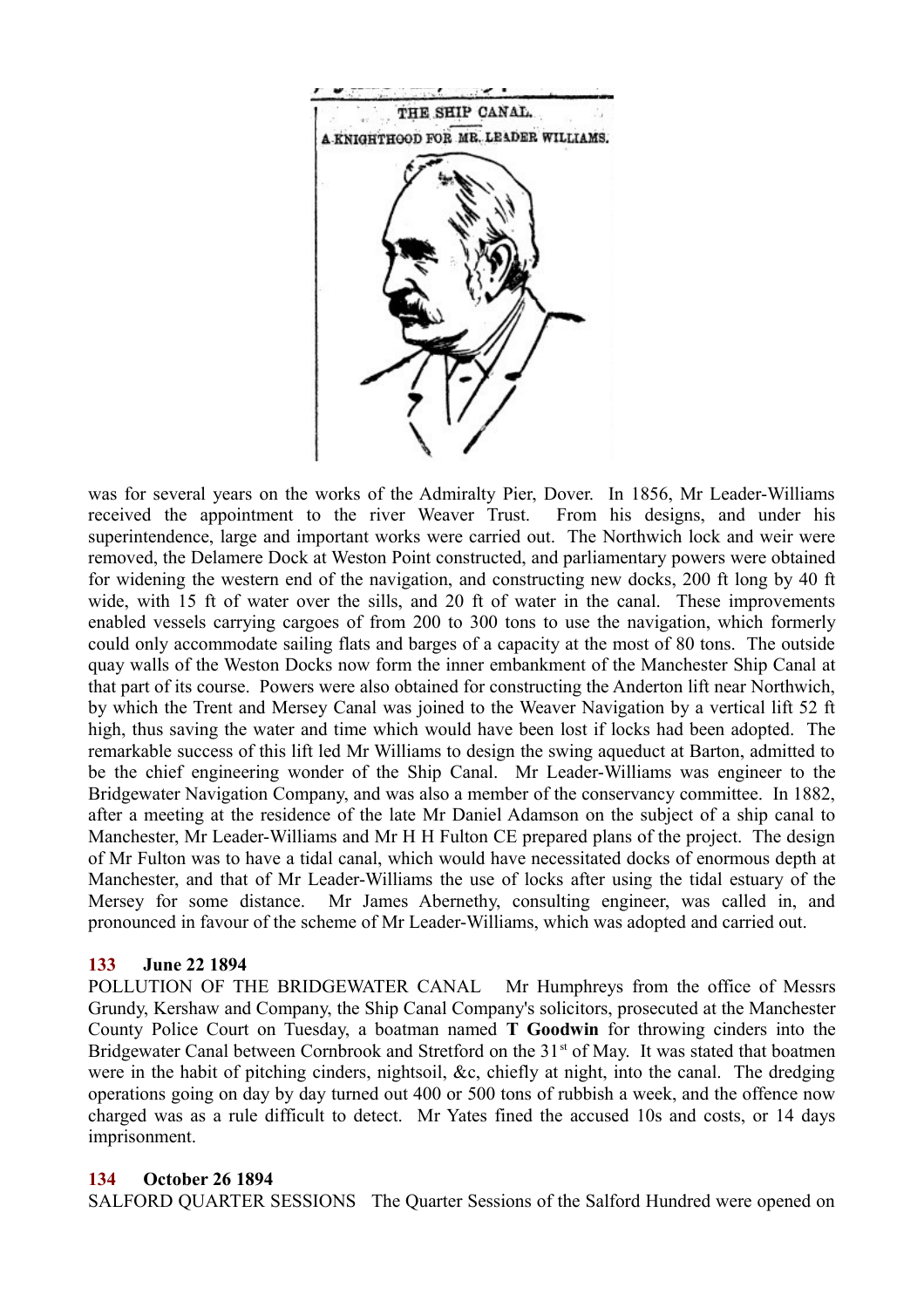Monday at the Assize Courts, Strangeways, before Mr J E W Addison QC MP (chairman) and other magistrates. The following amongst other sentences have been passed :-

Twelve months imprisonment with hard labour : **Albert Hemingway**, 28, boatman, for stealing, with violence, from Matthew Shawcross, a sovereign purse and key on a pathway between Ellenbrook and Worsley on the  $15<sup>th</sup>$  inst.

## **135 October 26 1894**

**George Shaw**, a boatman, was remanded at Hanley on Monday, charged with attempting to murder his wife. It was alleged that he kicked the woman, attempted to hang her, and subsequently threw her into the canal, whence she was rescued in an exhausted state. She was too ill to attend the police court. Bail was refused.

## **136 December 7 1894**

A WOMAN FOUND DROWNED An inquest was held by Mr S Smelt, Deputy City Coroner, on Monday afternoon, on the body of **Elizabeth Ivins,** aged 25, the wife of a boatman, living in Henry Street, Bedford Leigh. Ivin's boat was in Castlefield wharf, in this city, on Saturday night, and the woman, her husband and brother were in the cabin. She went out to fetch some coal. As she did not return within a reasonable time, he went to look for her. After a search, he recovered her dead body from the water. It is supposed that she missed her footing and fell into the water. An open verdict was returned.

## **137 August 2 1895**

DEATH OF A CHILD FROM STARVATION A shocking case of death from starvation was investigated by Mr Yates, coroner at Northwich, on Friday afternoon. The deceased was **Ellen Hatton**, aged three months and 13 days, the daughter of a boatman named **William Hatton** who, with his wife, was in court, having been arrested by the police under a warrant issued by the RSPCC. Inspector Maguire of the Royal Society stated that on the 22<sup>nd</sup> last he found the child, with its mother, in a slum of the town. It was in a terribly emaciated and dirty condition, and was covered with sores and vermin bites. It was sucking an empty bottle. He took charge of the child, and took it to his own home, where it was medically treated, but death took place on Thursday. Dr A H Marsh, who made a *post mortem* examination, said the body weighed 5 lbs, the average weight of a child of that age being 12 lbs. The body had the appearance of a skeleton, with the skin drawn tightly over it. The cause of death was want of food. The mother made a statement, in which she declared that she had given the child a quart of milk a day. Dr Marsh said a quart of milk a day would have kept the child in good health. The father said he was away on his flat, and knew nothing of the child's condition. The jury returned a verdict of manslaughter against both parents, and they were committed for trial at the next assizes.

## **138 December 27 1895**

THE DENSE FOG – SEVERAL LIVES LOST The first severe touch of winter was experienced in Manchester and a wide district on Friday. A fog, which increased in density, made its unwelcome appearance early in the morning, and for the remainder of the day the city was almost in darkness. Vehicular traffic was conducted with the utmost difficulty. In the evening, the fog became so dense as to seriously interfere with the tram service, and considerable delay was also experienced on the railways, many of the trains being much behind time in reaching Manchester. The fog was accompanied by a sharp frost.

About six o'clock on Friday morning, a man named Hankey, while endeavouring to cross the Latchfield locks on his way to his work, stepped into the canal. The splash made by the falling of his body was heard, but it was impossible to attempt to save him, as the water could not be seen from the top of the locks.

A sad drowning case happened at Northwich early on Friday morning. Charles Danteth, a married man aged 43, a tin smith employed in the town, was proceeding along the bank of the river Weaver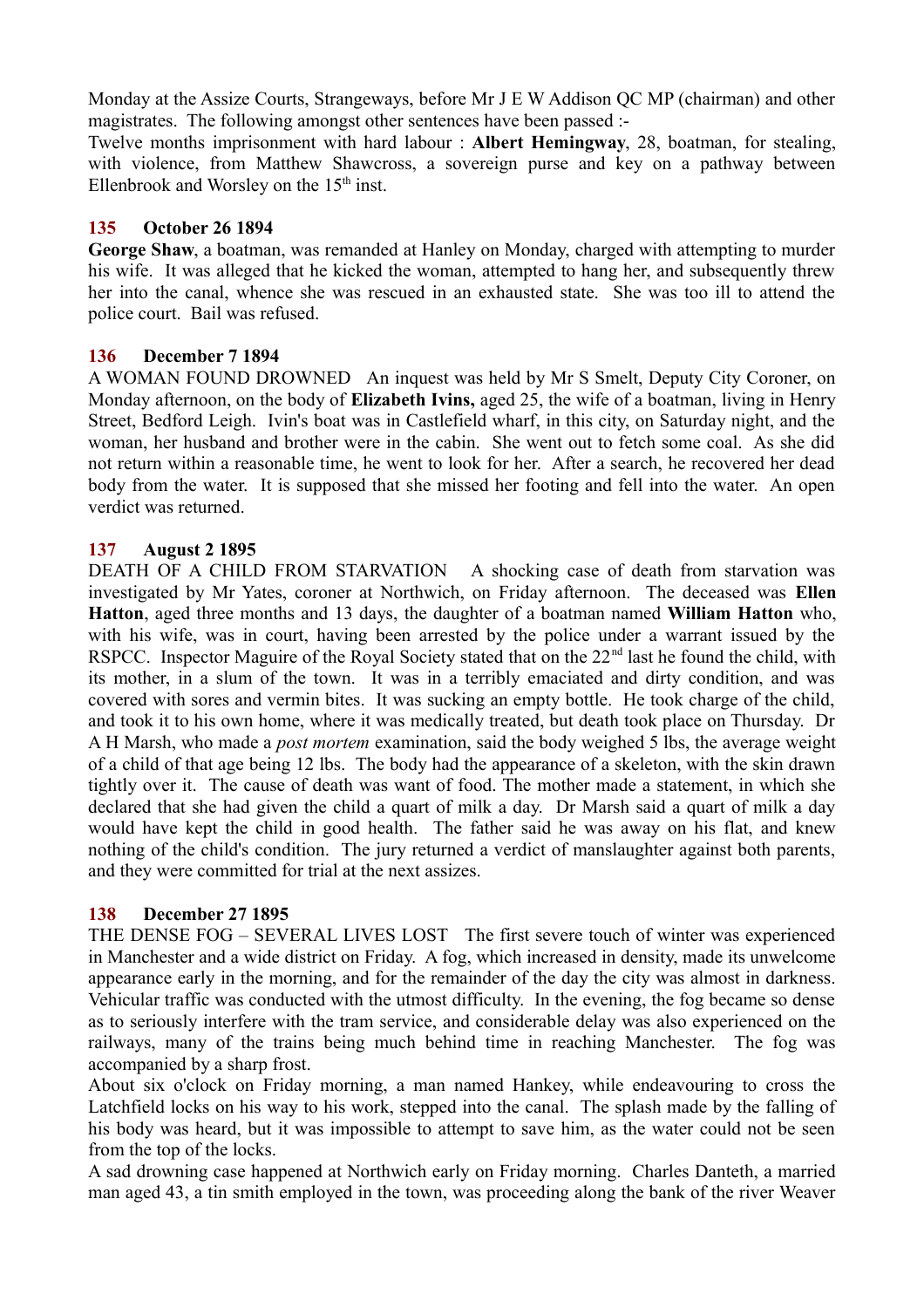to his work, and accidentally walked into Hunt's lock and was drowned before assistance could be rendered.

Thomas Heyes, labourer, residing at Marston near Northwich, was proceeding to his work at the Winnington Chemical Works early on Friday morning, when he walked into the Trent and Mersey Canal and was drowned, his body being recovered sometime afterwards. Two other men have had narrow escapes from drowning in the river Weaver.

Four warehousemen were walking along the Bridgewater Canal at Preston Brook on Friday, when they fell into the water. One named Joseph Johnson was drowned. The others had miraculous escapes. At Runcorn, Edward Hodgson, weigher at the docks, fell into the Dry Graving Dock while on his way to work. He was seriously injured.

Margaret Pickering, 20, fell into the canal at Runcorn on Friday night and was drowned, and on Saturday morning a workman named Chamberlain met a similar fate.

A sad drowning case, owing to the dense fog, occurred in St Helens late on Friday night, the victim being George Hankey, collier, of Double Locks. He was proceeding home along the road near the canal side when he walked to the water's side and fell in. A railway signalman named Marsh attempted to rescue him, but failed. A short time previously, Marsh had pulled a young woman out of the water who had slipped in the same spot.

**Richard Dutton**, a boatman residing at Runcorn, was found drowned on Saturday night in the Liverpool and Leeds Canal at Ince, near Wigan. It is surmised that he fell into the canal when going to attend to a lock in the heavy fog which prevailed.

Mr S Smelt, Deputy City Coroner, held an inquest on Monday at the Court, Minshull Street, on the body of **Albert Edward Kershaw,** 18 years of age, a boatman, who had lived in Ducie Place, Liverpool Street, Salford. Kershaw and another man named **John Burns** were in charge of a boat bound for Failsworth, along the Rochdale Canal, on Friday night. It was found necessary, owing to the fog, to "tie" up the boat at a lock near Boundary Street, Newton. While Burns was attending to one of the lock gates, he heard a splash and a shout. Running to where the sounds proceeded from, he saw Kershaw struggling in the water. He tried to reach him, but lost sight of him in the fog. Twenty minutes afterwards, the body was recovered. A verdict of "Drowned by falling into a lock in the fog" was returned.

## **139 August 12 1898**

# SAD TRAGEDY AT BIRKENHEAD

LOVERS COMMIT SUICIDE What is supposed to be a double suicide was notified to the Dukinfield police on Wednesday. Shortly before four o'clock, a boatman named **Endley**, of Astley Street, Dukinfield, was taking a boat down the canal, when about forty yards from Well Bridge he saw a woman's shawl on the towing path. He stopped the boat and dragged through the water with the boat hook, when he found the bodies of a man and woman. He got out and informed the police, and the two bodies were taken out of the canal. In response to inquiries by the police, Thomas Garner of Oldham yesterday arrived at Dukinfield, and stated that the body of the woman was that of his sister, Lilian Garner, aged 23, of 2 Gower Street, Oldham, the other being that of James Clough, aged 23, of Primrose Bank, Oldham. Both were mill operatives. They left home on Tuesday. A pocket book was found on the body of Clough, in which had been written a long history of both, and their reasons for committing suicide together. They were engaged to be married, but he was out of work. The occurrence has caused a great sensation in Dukinfield, and large crowds have congregated in the neighbourhood of the canal.

Inquiries made from the friends of the parties in Oldham show that Miss Garner has been employed as a winder at the Decker Mill, and has lived with her widowed and bedridden mother at 2 Gower Street, off Egerton Street. The young fellow, who is also 23 years of age, was a carrier out of employment, and has lodged with a relative of Miss Garner at Primrose Bank. He formerly resided in the neighbourhood of Gower Street, in which district both parties are very well known. The young fellow is said to have been of a very jealous disposition, but has had great influence on Miss Garner, who is described by the neighbours to have been somewhat weak minded in comparison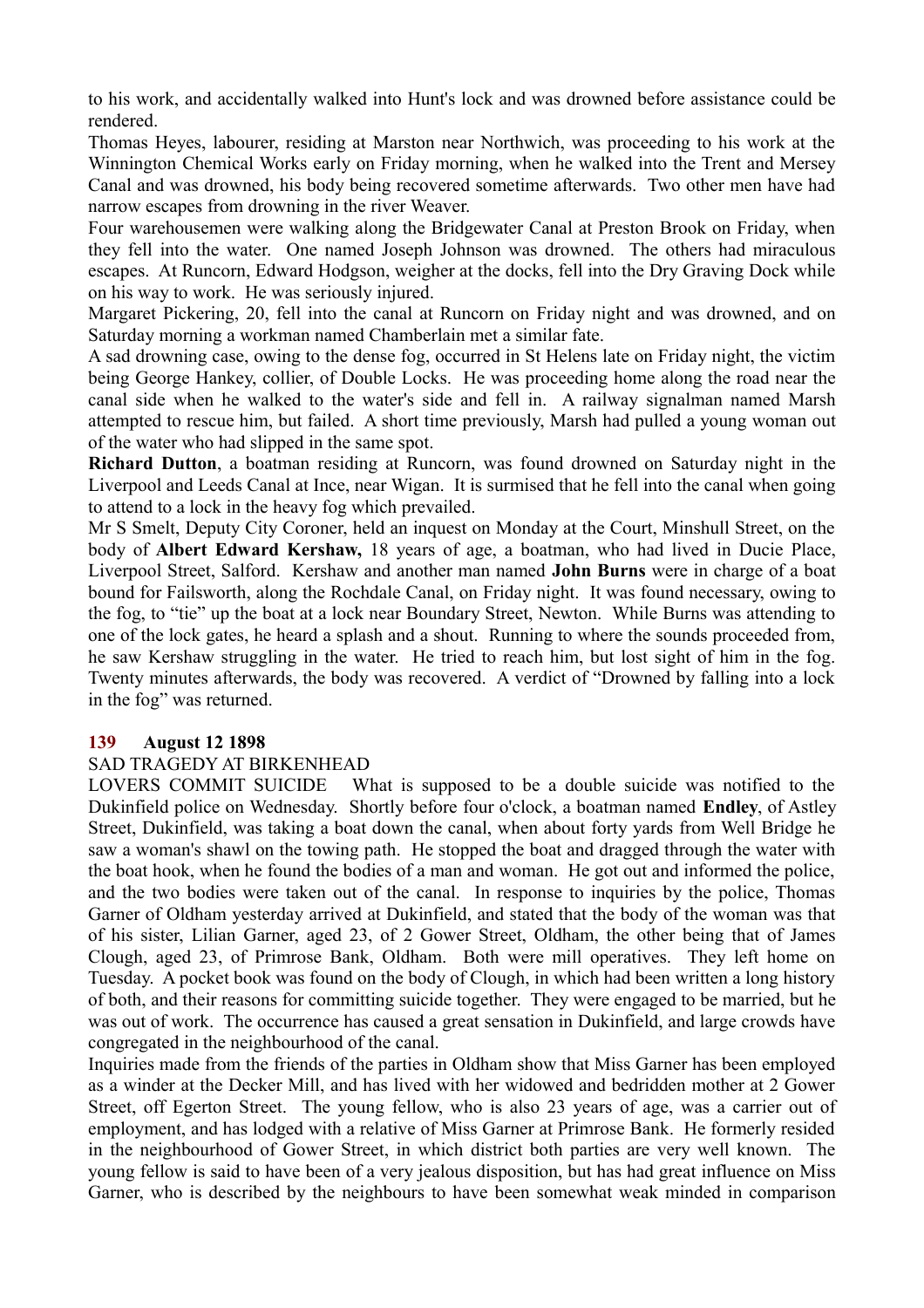with the strong will of her lover. The course of love in their case does not appear to have run smoothly, quarrels being frequent, principally due to his jealousy. In fact, his jealousy appears to have bordered on insanity, as one of the neighbours stated that if Miss Garner spoke kindly to a dog he was jealous about it. The last occasion on which they were seen together was on Monday night. At eleven o'clock, they were seen and heard talking on the front door step of Miss Garner's home. High words were passing between them, and judging from the tone of the voices, the neighbours concluded that they were having a quarrel. On Tuesday morning, Miss Garner went to her work as usual, but at breakfast time went away, after first asking a companion to "reckon" for her, and telling her that "she would know more about it afterwards". She left the mill, and was not seen again as far as is at present ascertained. The next information the relatives had of her whereabouts was the information brought from Dukinfield yesterday morning that her dead body, together with that of her lover, had been taken from the canal.

## **140 November 4 1898**

## THE BUGSWORTH TRAGEDY

PRISONER COMMITTED FOR TRIAL Yesterday, before a full bench of magistrates in Chapelen-le-Frith Town Hall, **John Cotton,** boatman, was charged with the murder of his wife Hannah at Bugsworth on October 26<sup>th</sup>. Mr Brown, solicitor, prosecuted for the Public Prosecutor. Additional evidence was given. The accused, who questioned the witnesses and took much interest in the proceedings, was formally committed to Derby Assizes for trial on the capital charge of wilful murder.

## **141 December 16 1898 Correspondence**

THE BOATMEN'S BETHEL

TO THE EDITOR OF THE "MANCHESTER WEEKLY TIMES"

Sir – Please allow me to make a Christmas appeal on behalf of the Boatmen's Bethel, Castlefield. The Boatmen's Bethel is a branch of the Manchester and Salford Sailors' and Boatmen's Mission, and a good work, social and religious, is still being done in the above district. Services and meetings are held on Sundays, and during the week through the year the boat people are visited by the missionary (Mr S B Bell), and in addition to which the Sunday School is well attended by children and adults. As most of the people are poor and in needy circumstances, the missionary and voluntary workers at the Bethel are desirous of providing a Christmas treat for those who live in and about the vicinity of the Bethel, so as to somewhat brighten their Christmas cheer, but this can only be done by again appealing to the kind sympathy of our friends. We, therefore, beg respectfully to appeal for help, so that we may be able to provide a substantial breakfast or other meal for those poor people. Donations may be paid to Mr Joseph Hallworth (treasurer), 10 and 12 Major Street, Mr Richard Brutton (hon secretary), 7 St James's Square, or to myself. Yours etc GEO PARTINGTON

80 Clifton Street, Old Trafford. 14 December 1898

# **142 December 23 1898**

THE BUGSWORTH TRAGEDY – EXECUTION AT DERBY **John Cotton,** aged 66, boatman, who was sentenced to death at the recent Derbyshire Assizes for murdering his wife at Bugsworth, near Whaley Bridge, on October 26<sup>th</sup>, was executed in Derby Gaol on Wednesday morning. The deceased woman was only 36 years of age, and the evidence tendered at the trial showed that jealousy was the cause of the crime. Cotton beat his wife about the head with a poker, fracturing the base of her skull. The defence was that the prisoner had received provocation.

The prisoner, since his conviction, has exhibited the utmost contrition, and had paid deep attention to the ministrations of the prison chaplain, to whom he more than once admitted the justice of his sentence. He received Holy Communion on Tuesday, and throughout the day the chaplain was in frequent attendance in the condemned cell. Cotton retired early to rest on Tuesday night, but his sleep was constantly disturbed, and early in the morning he again welcomed the presence of the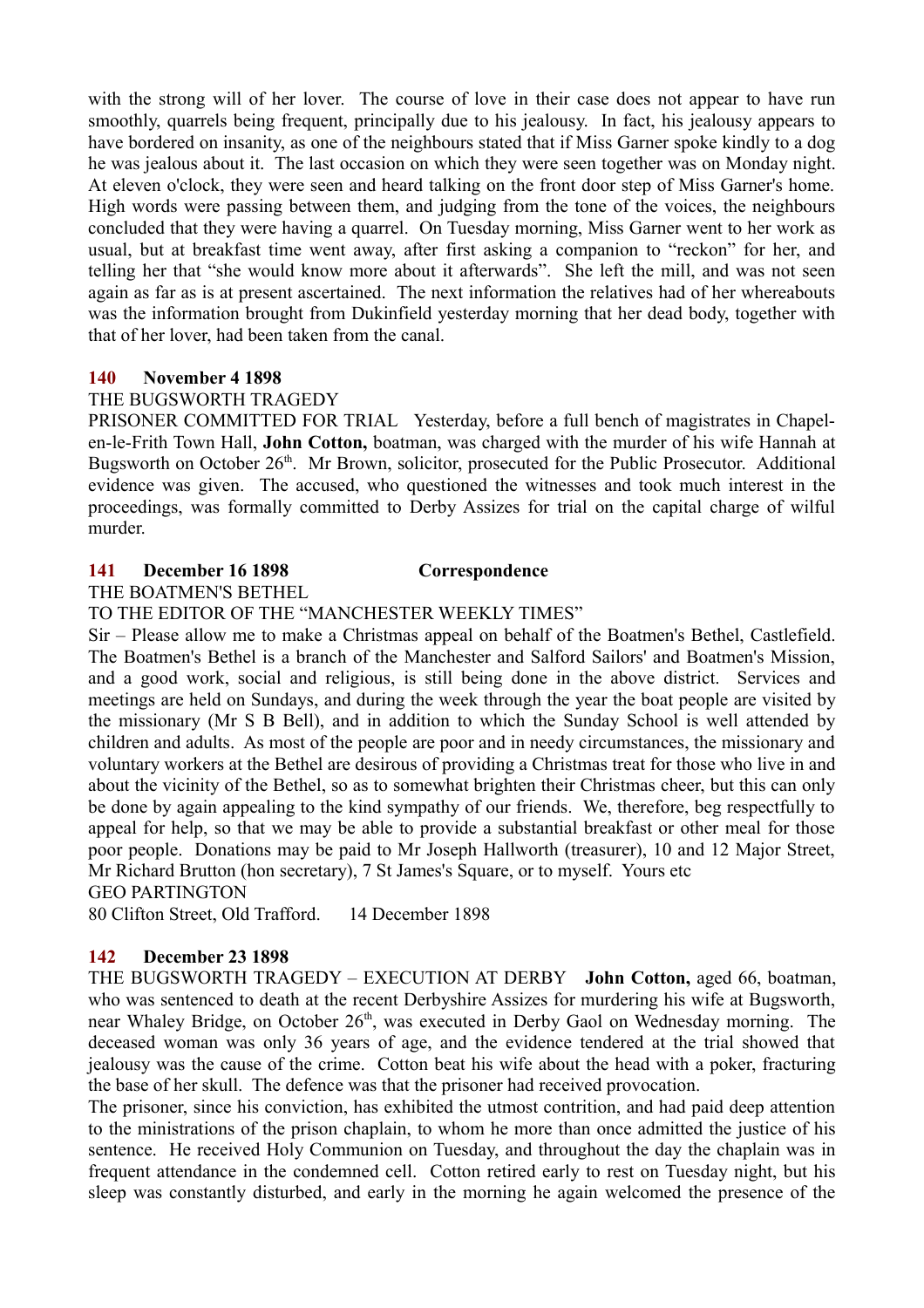chaplain. He partook sparingly of breakfast, and just before eight o'clock the sheriff's representatives presented themselves to summon him to his doom. The usual procession was quickly formed, and half way to the scaffold the party was met by Billington, the executioner, who was assisted in the preliminary process of pinioning the prisoner's arms by his son. Cotton, who remained perfectly silent, walked firmly to the scaffold, where the younger Billington strapped the culprit's legs, whilst the executioner placed the noose round the prisoner's neck. All this was accomplished in the most expeditious manner, and while the chaplain was repeating the words, "Remember not the offences of thy servants", the bolt was drawn, and the body disappeared from view. Subsequent examination showed that death had been instantaneous. Although it was not completely light, a large crowd gathered outside the prison to watch the hoisting of the black flag, but no sympathy was exhibited for the prisoner, whose boast had been that he had killed two previous wives.

## **143 January 20 1899**

THE GREAT GALE A storm which raged with such terrific force on Thursday last week was the most violent that has visited Manchester and district in recent years.

LEIGH **Charles Glovar**, boatman, West Lane, Leigh, arrived home on Friday night after a thrilling experience during Thursday night's hurricane. He and his mate were taking a flat laden with slack coal across the Mersey from Garston to New Ferry, when the gale smashed their yardarm, leaving the boat helpless. For seven hours, immense waves broke over them, and eventually the boat collided in the darkness with a Norwegian barque at anchor. As the boat was sinking, two of the barque's crew swung themselves from the jibboom to the boat's deck, tied ropes around the two benumbed men, and hauled them into the barque.

DAMAGE AT WALKDEN During the height of the gale at Walkden, a huge gable end at the Duke of Bridgewater Trustees' extensive new depot, which is in course of erection, was blown out. Fortunately no one was injured.

A NANTWICH CHURCH SECURED BY ROPES During Thursday afternoon at Nantwich, it was found necessary to secure with ropes one of the pinnacles on the church tower, which was rocked to and fro by the wind.

# **144 June 9 1899**

EXCITING MIDNIGHT SCENE At the Manchester City Police Court on Tuesday, William Henry Turvin (38), striker, living at 80 Irlam Street, Newton Heath, was placed in the dock before Messrs Hugh Kerr and W Sharratt, on a charge of having attempted to murder his wife and having tried to commit suicide. His head was enveloped in bandages.

Police-constable James Westerby (C33) stated that about half past two on Monday morning, as he was on duty in Holland Street, Oldham Road, he heard screams in the direction of the Rochdale Canal. Hurrying to the spot, he saw a man and woman struggling together in the water. By lying on the bank, witness was able to reach the man, and taking hold of the shoulders of his coat, pulled him to the side. The man, however, clutched witness's coat sleeve, and tried to drag him into the canal, and in self defence witness was obliged to strike him on the head with his truncheon. The blow stunned him, and witness was able to hold him until, in about three minutes, two boatmen named **Luke Speed,** of 44 Silver Street, Hulme, and **Joseph Ashley,** of 13 Tomlinson's Place, Salford, came up. With the assistance of these men, both the man and woman were recovered from the water. They were unconscious, but in a short time the woman came round, and was able to walk to the hospital. Turvin was conveyed in an ambulance, still in an unconscious condition, to the Ancoats Hospital, where both were detained until Tuesday. The man was then taken to the Canal Street police station, and charged with having wilfully attempted to murder his wife by throwing her into the Rochdale Canal near Royle Bridge. In reply he said, "I say nothing ; only I shoved her". He was then charged with having attempted to commit suicide by drowning in the canal, and said, "Yes, I did".

On this evidence, prisoner was remanded until next Monday in order that the boatmen and doctor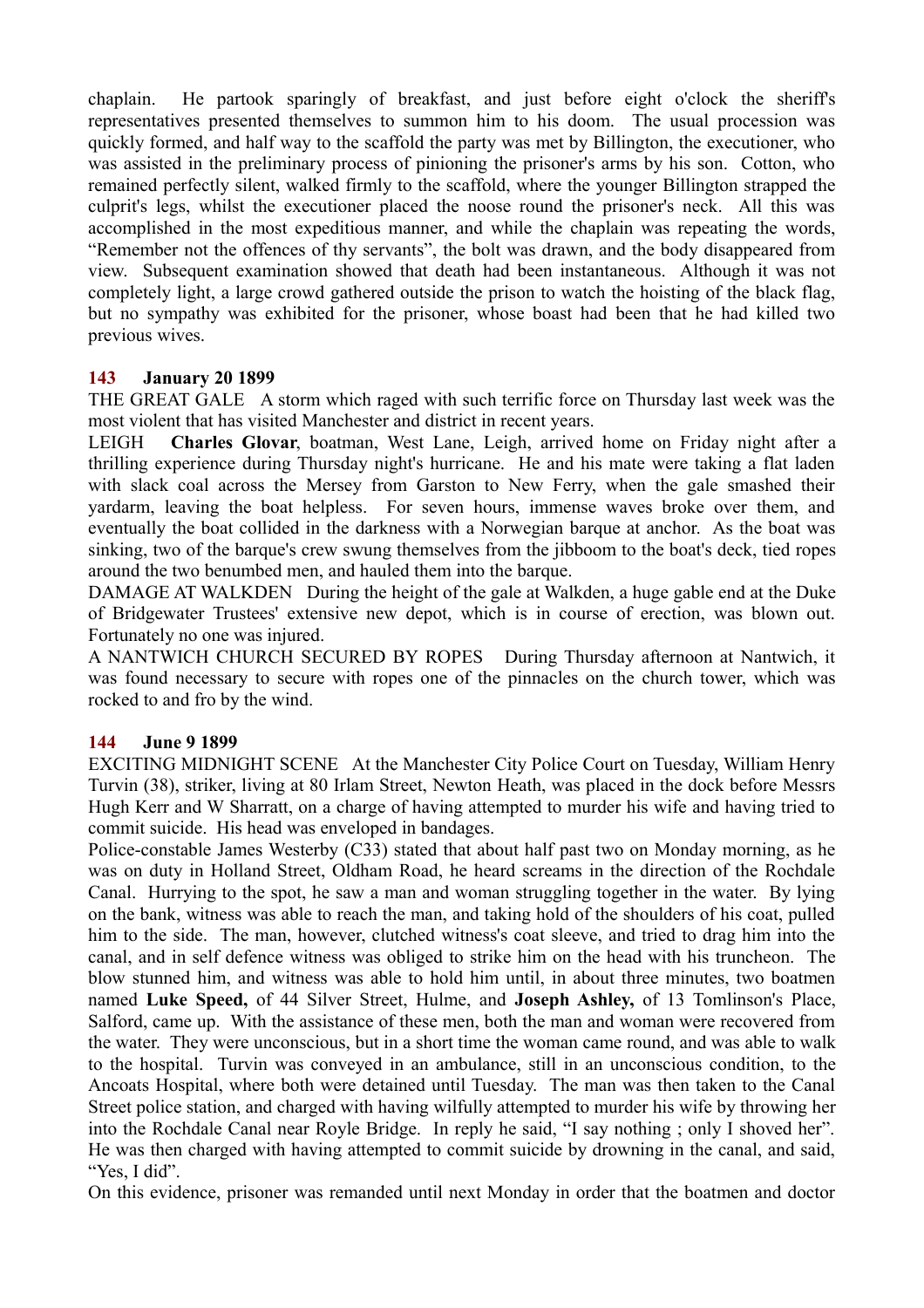may be called.

## **145 November 10 1899**

GLEANINGS FROM THE POLICE COURTS At Chester Assizes on Friday, Mr Justice Bucknill passed sentence upon three men for bigamy. **John Hickson**, flatman, was sentenced to two months as an offender of the second class,

## **146 January 26 1900**

EXTRAORDINARY CANAL BOAT FATALITY On Monday, the Preston Coroner was informed of the death, under extraordinary circumstances, of **Peter Bibby**, aged 38, a canal boatman of Whittle-le-Woods, Chorley. On Sunday, Bibby, accompanied by his wife, was taking two canal boats from Whittle Springs to Wigan on the Leeds and Liverpool Canal. The boats were drawn by a horse, a rope joining the two boats. When near Chorley Workhouse Bibby, who was walking along the tow path, struck the horse with a twig, causing it to start. The rope broke, and the portion attached to the horse twined round Bibby's leg, and the animal galloped off, dragging the unfortunate man along the tow path. After going some distance, his feet caught against a bridge and he was flung into the water, but the horse still galloped on, dragging him through the water until stopped by a boatman who was coming in the opposite direction. The rope was firmly twined around his leg when he was taken from the water, and he was quite dead. His wife was a horrified spectator of the occurrence.

# **147 February 23 1900**

THE LABOUR WORLD

## NOTES AND COMMENTS BY JOSEPH BURGESS

THE UPPER MERSEY WATERMEN AND PORTERS' ASSOCIATION

From my earliest years, I have taken an interest in canals and flatmen. While still in petticoats I was fished out of the Rochdale Canal, half drowned, the result of an innocent attempt to push a boat away from a wharf. I sent it into mid stream, but got so far out of the perpendicular, there was no getting back, and but for a providential rescue by a stonemason at work near, the writer of these notes would have been drowned over forty years ago. After this, until I reached the mature age of thirteen, it was my dearest ambition either to go to sea, to become a pirate or an admiral, it didn't matter much which, or to steer a canal boat, and I could many a tale of adventure relate of my voyage on the Hollinwood and Manchester Canal and my desperate attempts to get a berth at Liverpool as cabin boy. What fools we fledgling mortals are, to be sure!

Was this the influence of heredity? My paternal great grandfather and his brothers came into Lancashire to help to dig the Bridgewater Canal. My paternal grandfather and his brothers were what in those days were termed "navigators" - we call them navvies now – and after the canals were built, they took on annual turns as boatmen. Whatever the cause, it is with a fellow feeling that I turn over the annual reports of the Upper Mersey Watermen and Porters' Association, and with feelings of no little pride and satisfaction I note the flourishing condition of that society.

It has always seemed to me that the most difficult classes of men to organise are the nomadic – those whose occupation does not tie them to one district. Therefore I have never joined in the sneers some Pharisaical labour leaders have uttered against the men who have failed to make strong unions of seamen, watermen, dockmen and waterside labourers generally. Mr Ben Tillett had some remarks on this subject in a contemporary the other week which seemed to me to be eminently just. It would serve to smooth down the asperities of Labour controversy if some labour journals would cultivate the habit of putting themselves in the other fellow's place. There is found to be a heavy percentage of lapses in all unions the members of which never have regular work and pursue nomadic occupations. But this only makes it all the more welcome when a really successful union of this class of labour is established.

The Upper Mersey Watermen and Porters' Association is such an organisation. At the end of 1899 the membership was 1001. At that date the balance to the credit of the society was £1294 12s 10d.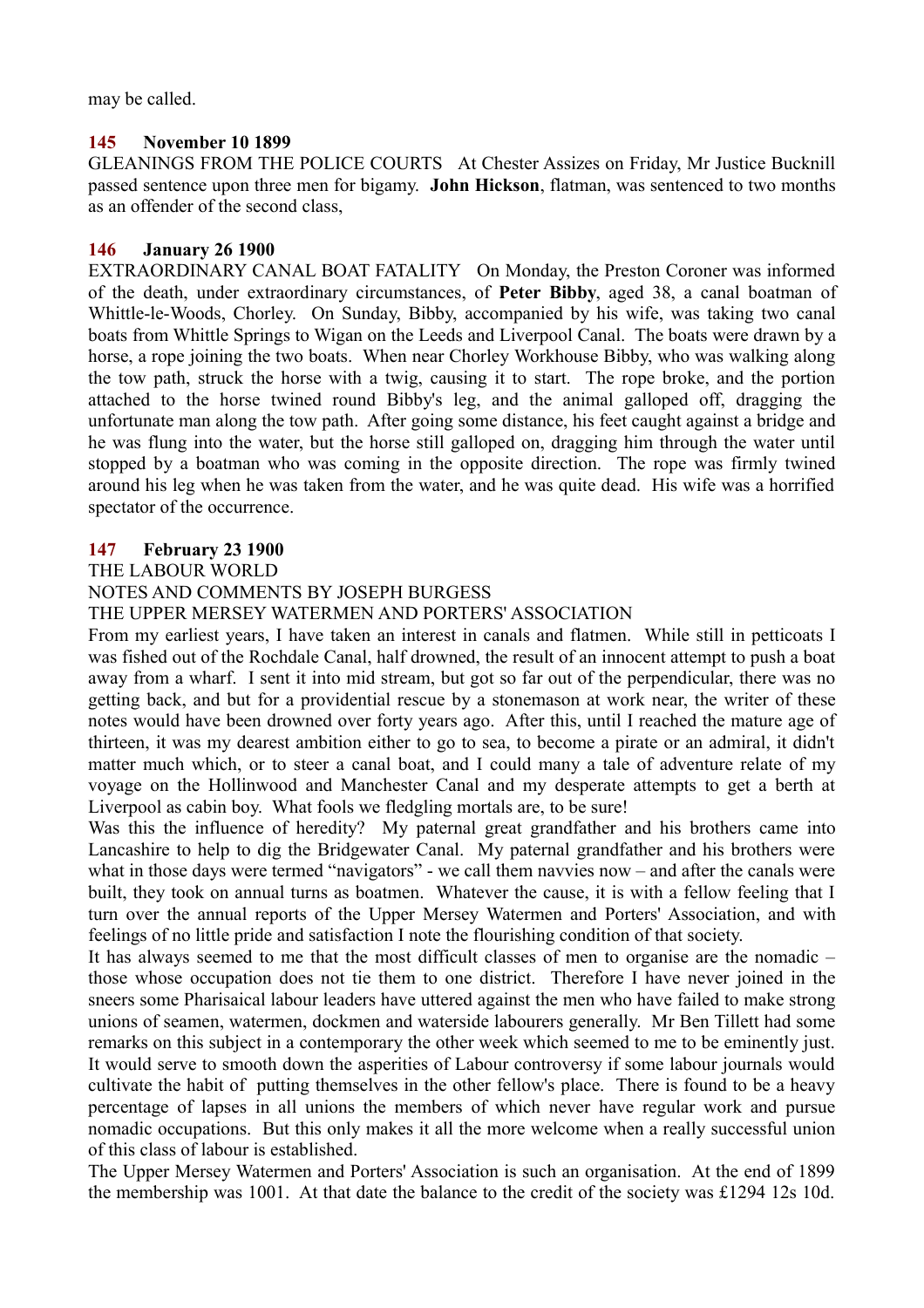This shows a very fair value per member, as things go. Actual cash in the Runcorn Savings Bank amounted to £1216 3s 3d, office fixtures were valued at £76 4s 11d, and the treasurer had £2 4s 8d in hand.

I look in vain in the items of expenditure for any dispute pay. The society is in the happy position of being recognised by the Manchester Ship Canal Company, the bulk of its members being servants of that concern. It is also recognised by all the other firms using the Bridgewater Department of the canal, and the result is that disputes, wherever they arise, are settled by conference and mutual concession. It was not always so. In 1825 the association spent its last shilling on a dispute. This was worth doing, as it taught the employers to respect the union. That the members are of opinion that the union has come to stay is evident from the fact that they have authorised the purchase of a building for offices at a cost of £550.

The Upper Mersey Watermen and Porters' Association has branches in Liverpool, Runcorn and Manchester. The president, **Mr Joseph Billam**, has an office at 41 Port Street, Piccadilly, Manchester. The central office is at Runcorn, in Irwell Lane, and it is there that the general secretary, **Mr Ellis Gatley**, is to be found.

There is but one feature in connection with this society which might be copied to advantage by more pretentious organisations. It is affiliated with the Trades Councils of Liverpool, Manchester and Runcorn ; it sends delegates to the National Federation of Watermen, Lightermen and Bargemen, and it is a member of the National Federation of Trades. This is a testimony alike to the clear headedness of the officials and the broad mindedness of the members. I want to see all classes of workmen realise that they cannot stand alone, that they must rise and fall together.

I gather from a remark made by the president in a letter accompanying the balance sheet that the National Union of Dockers has no longer a branch in Manchester. The reasons for the failure of this effort are not stated. They may be inferred from what I have said already as to the difficulty of organising this class of labour. But the dockers in Manchester are not to be left entirely to go their own way. The Upper Mersey Watermen and Porters' Association contemplate taking up the work abandoned by the National Dockers. They have my best wishes for their success.

But it must not be assumed that it is all sweet milk with the society. An extract from the report indicates that some of the members are becoming indifferent to their best interests. The report says, "Substantial advances have been secured on timber cargoes from Manchester and Salford Docks of 1d per ton. There is, however, some danger of the earlier concessions being lost by the apathy or selfishness of our members. Every flatman entitled to rest of six hours, and working during such rest period, or acting as porter ashore, except where special arrangements exist to the contrary is an enemy of our union, and should be treated accordingly, and his conduct reported to the executive". This is a stern warning, and ought not to go unheeded. It would be an interesting, if a sad, record were all the boons won by organised effort, and subsequently lost by treacherous conduct, tabulated. I hope the watermen will take heed.

The income of the society is debited to three funds – funeral, benevolent and management. Funeral benefit explains itself. It is sufficient to note that the allowance is £6. The benevolent fund is instituted to pay the contributions of members who are sick or out of work, providing such cases are regularly reported to the branch or general secretary. In cases of extreme distress, money grants may be made from this fund when approved by the executive or sub council. I notice that grants to the amount of £23 11s were made to such members in 1899. The management fund has to meet all the expenses incident to the conduct of the society. On December 31<sup>st</sup> 1899, there was a balance to credit of the funeral fund of £725 3s 3d; to management fund £527 18s 1d; to benevolent fund £41 11s 6d – a total of £1294 12s 10d.

The occupation of a waterman is decidedly dangerous. The Executive in this connection pay a tribute to the boon the Workmen's Compensation Acts 1896 have proved. They say, "The Workmen's Compensation Acts 1896 enable compensation for injuries to be obtained for almost all sections where the Act applies, and where the worker is not wilfully negligent. It behoves all our members, therefore, who may be injured by defective plant, gearing or tackle to apply at once to the General Secretary or President, who will willingly give advice, and if inquiries justify, take all